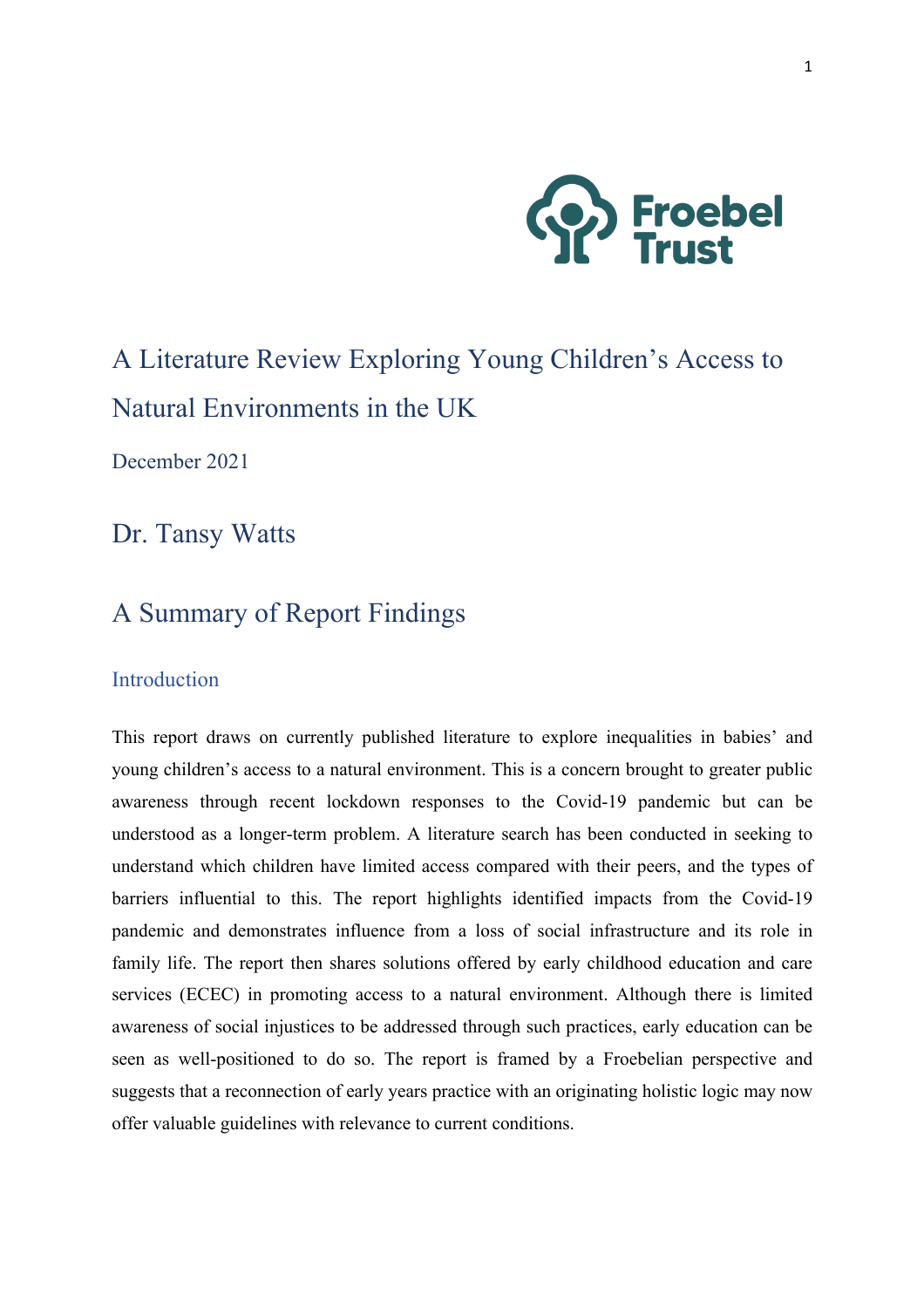### A Froebelian Perspective

The report is framed by a Froebelian perspective in considering the significance of nature contact for children, families and wider communities and the role of education is supporting this. Froebelian educational philosophy has been historically influential on current ECEC principles and practices. Many of Froebel's original kindergarten practices have endured in evolved forms, but now separated from their original holistic logic. This is a logic that is underpinned by a holistic philosophy that frames the healthy learning and development of children according to their interdependence with wider relations. The assertion of this report is that a reconnection of ECEC practices with this logic can offer guidance towards a more ecological ECEC that can align with current environmental needs.

#### The Current Context

Inequalities in children's nature access can be understood as situated by global processes playing out in local conditions. Urbanisation is a global trend through which there has been a progressive concentration of people and activity with impacts on life in urban, suburban and rural contexts. Access to a natural environment is one of these impacts and occurs through complex inter-related social, economic and environmental conditions. It is through these mechanisms that there are barriers formed to children and family's access to natural environments and social inequalities in the ways this can play out. It is through these conditions that the value of nature contact is coming into focus, understood as supportive to human and environmental health and influential in ongoing reciprocal relations.

#### Research Methods

The literature search has explored UK Government policy and its commissioned surveys and includes an overview of policy specific to Wales, Scotland and Northern Ireland. This is supplemented by a search of current academic literature using key terms drawn from the project's original research questions. An investigation has been carried out around specific characteristics of populations and social injustice issues highlighted through the search. This is not a comprehensive review of available literature but an overview of insights, and points to gaps in literature and areas for further exploration. The literature largely reflects insights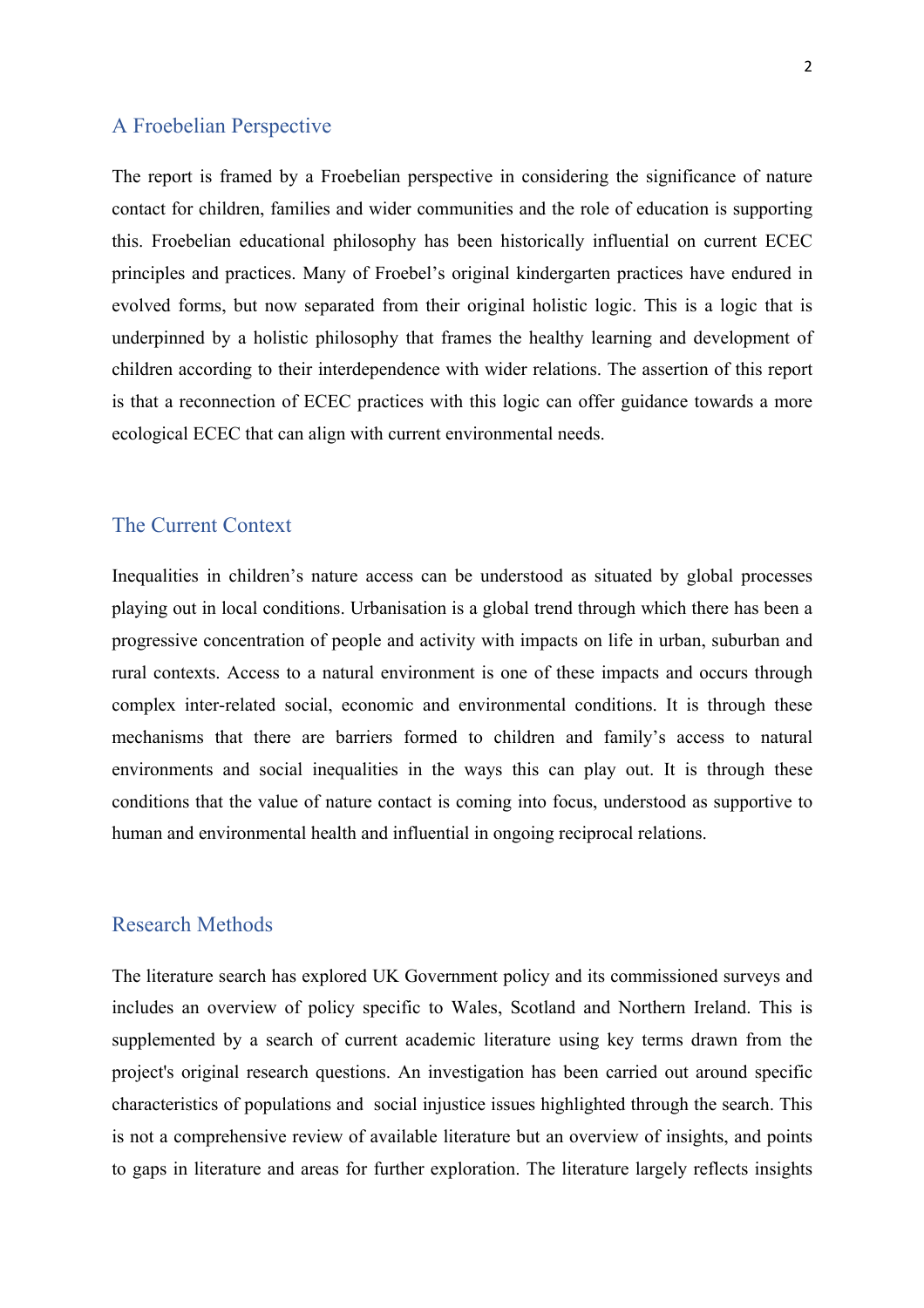relevant to children of preschool age and above, although specific reference to the absence of babies and toddlers is highlighted in current research. There are some examples of research conducted with older children included as representation of children's voice and this also gives insight into their experiences in family and educational contexts. A summary of findings will be offered in relation to the research questions that have guided the report. These include:

- 1. Is access to natural environments unequal?
- 2. Do some children (and their families / educators / carers) experience limited access to natural environments compared to their peers? If so, who are these children? What are the barriers to accessing natural environments (e.g., structural, geographical, logistical, practical, cultural, societal, economic or personal) ?
- 3. Has Covid-19 affected babies' and young children's access to natural environments? If so, how?
- 4. What solutions have enabled children to overcome barriers to access through early childhood education and care provision (ECEC)?

### Research Findings

#### 1. **Is Access to Natural Environments Unequal?**

- There are inequalities in access to natural environments.
- However, exploration of nature contact in current research is raising questions around the understanding of 'nature access.' Nature access can be considered both in terms of physical contact with a natural environment as well as 'inner' states of nature connection, and there is a current interest in exploring their relationship or interconnection.
- Nature contact and connection are useful concepts for considering humanenvironment relations according to an 'inner' awareness, a perceived 'outer' environment, and the degree to which these 'belong' to each other.
- Froebel's philosophy can align with this understanding and offer pedagogical guidelines seeking to support such connections.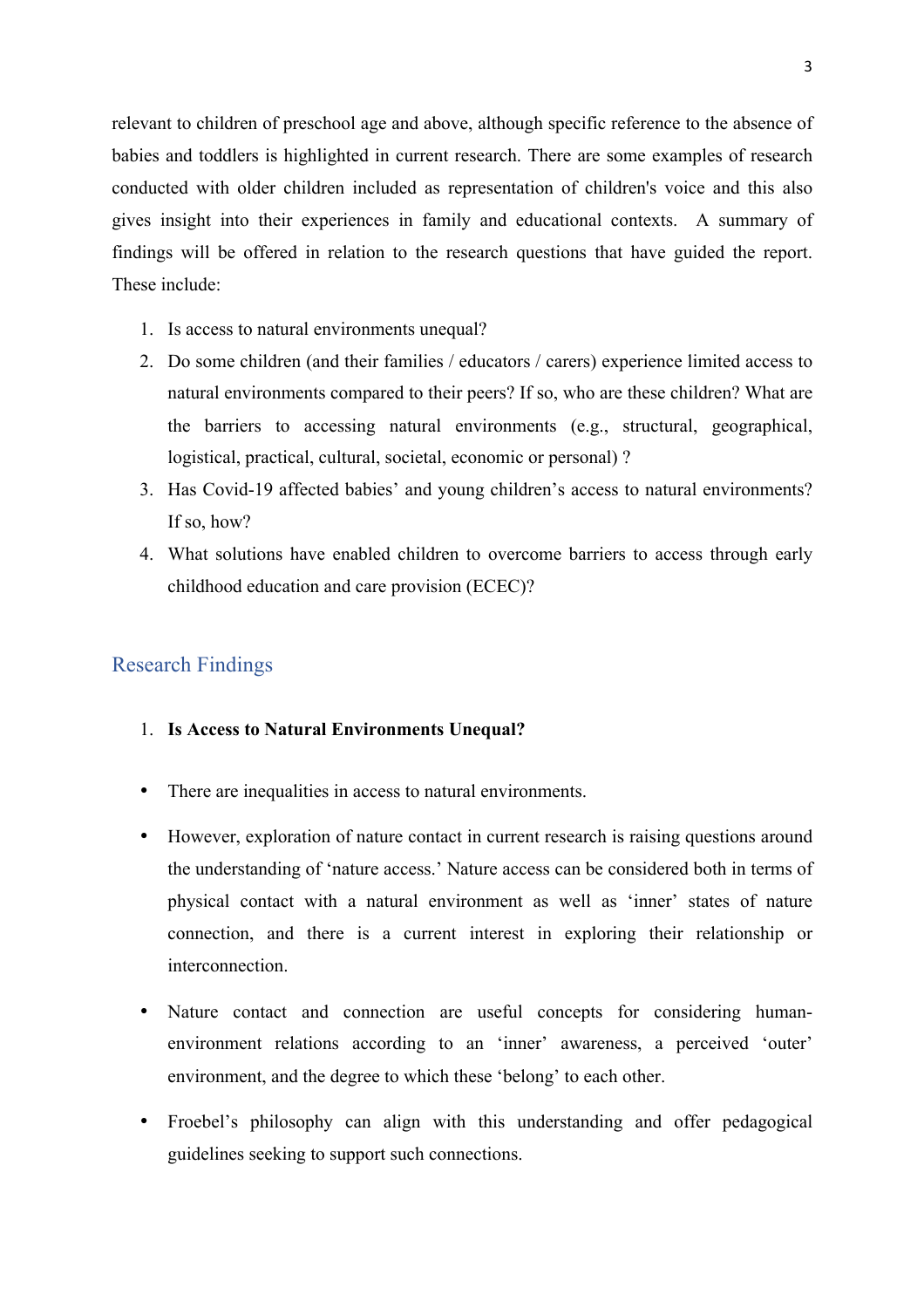- Awareness of the question of 'nature access' can change research insights. This includes the questions that we ask, and how these might now become more culturally integrating.
- 2. **Do Some Children (And Their Families / Educators / Carers) Experience Limited Access to Natural Environments Compared to Their Peers? If So, Who Are These Children? What Are the Barriers to Accessing Natural Environments (e.g., Structural, Geographical, Logistical / Practical, Cultural, Societal, Economic or Personal)?**
- Access to a natural environment is influenced by the qualities of the local environment that people are living in, and time or 'lifestyle' factors.
- Factors influential to local context include income/multiple dimensions of deprivation, and impactful cultural influences that shape accessibility of local resources e.g., play equipment and facilities designed according to understanding of 'normative' engagement
- Factors influential to time availability include age or life stage and associated responsibilities, income, access issues including transport, and personal preference. However, personal preference needs to be contextualised by consideration of dominant cultural 'norms' that can be excluding to identified 'minority' populations (ethnicity and disability are important dimensions of this).
- There is now a need for greater consultation with all populations to integrate diverse needs and perspectives and to support equality of access to natural and other environments.

## 3. **Has Covid-19 Affected Babies' and Young Children's Access to Natural Environments? If so, how?**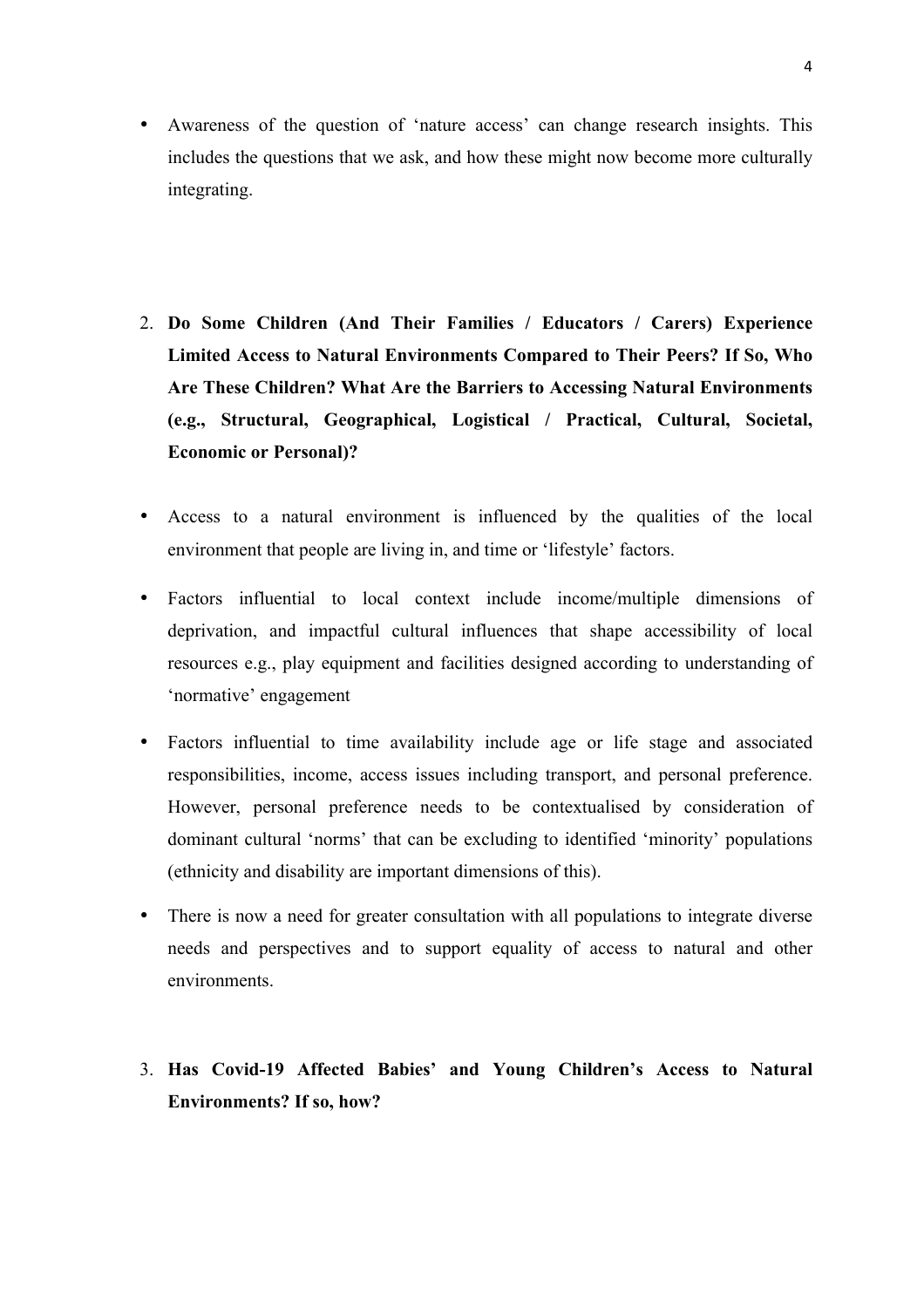- Fewer children than adults spent more time outside during the covid-19 lockdown conditions.
- The company of other children was influential on children's choice to go outside.
- Closure of public services was impactful, and this included educational contexts and community resources such as parks.
- There was an inequality of access to private gardens highlighted.
- Parks were both important for children's access to a natural environment where there are limited wider opportunities, and also children's preference as a place to play.
- Lack of daily routine was influential on family behaviours and mood, and this was impactful on physical and emotional health with both immediate and longer-term implications.
- Outdoor activity was identified as an important means for addressing impacts from Covid-19 pandemic lockdown periods and should be promoted as part of a recovery.
- Education was identified as a means to facilitate children's access to a natural environment, however there is a prevailing understanding that this can sit 'outside' of the main educational purpose.
- Both policy and pedagogy are important in facilitating educational shift towards an interconnection between human-environmental health, wellbeing, learning and development.

# 4. **What Solutions Have Enabled Children to Overcome Barriers to Access Through Early Childhood Education and Care Provision (ECEC)?**

- Early education is well positioned to facilitate children's nature access through outdoor play provision forming an integral aspect of practice. This is a development of practice in which Froebelian pedagogy, and its underpinning holistic philosophy has been historically influential.
- Recent examples of practice demonstrate three main ways in which nature access is currently promoted through ECEC. This is through naturalizing existent outdoor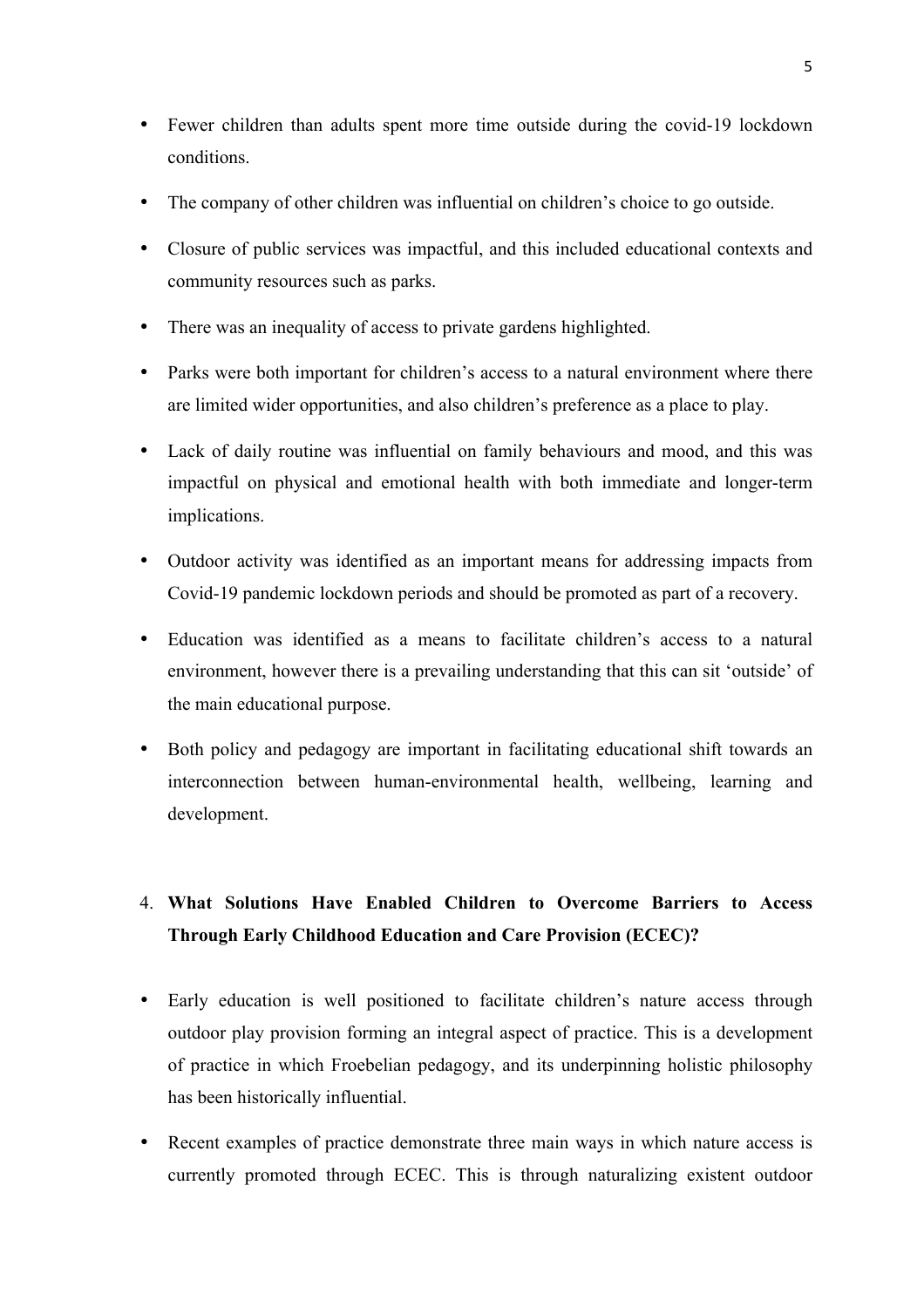provision, trips to natural environments or the establishment of new settings within natural environments.

- Overall, there is limited awareness in literature of the role ECEC could play in promoting an equality of access to natural environments. The need for education to address social justice issues is recognised but there is not necessarily awareness of an associated environmental dimension.
- Children's health is a policy driver for promoting outdoor nature play across a number of national contexts.
- The promotion of outdoor education can benefit from a collaborative approach between children, families, practitioners, and communities.
- Children's input during such processes can affect a cultural shift towards risk-benefit analysis, attention to sensory qualities of the natural world and the value in 'small scale' or everyday opportunities for nature access in and through current conditions.
- Trips to a natural environment outside an educational context can be associated with a complimentary or compensatory agenda and cultural values that now need to be disrupted, questioned, and explored. It is important to consider nature as "negotiated and constructed through interrelations and interactions beyond its particular borders" and to move beyond cultural norms that can position some children as 'other' (Harju *et al.,* 2020, p. 249).
- The promotion of environmental relations can be supportive to social relations, and this can be 'therapeutic' at multiple scales of community.

### **Conclusions**

Research exploring children's access to a natural environment has highlighted the significance of multiple dimensions of deprivation as barriers (Abel *et al*., 2016). This includes the environments in which children and families may be living where there is reduced access to green open spaces, higher levels of environmental pollution and increased social and environmental risks to children and families. Time availability is one of the most frequently cited reasons for not taking visits to a natural environment and those on low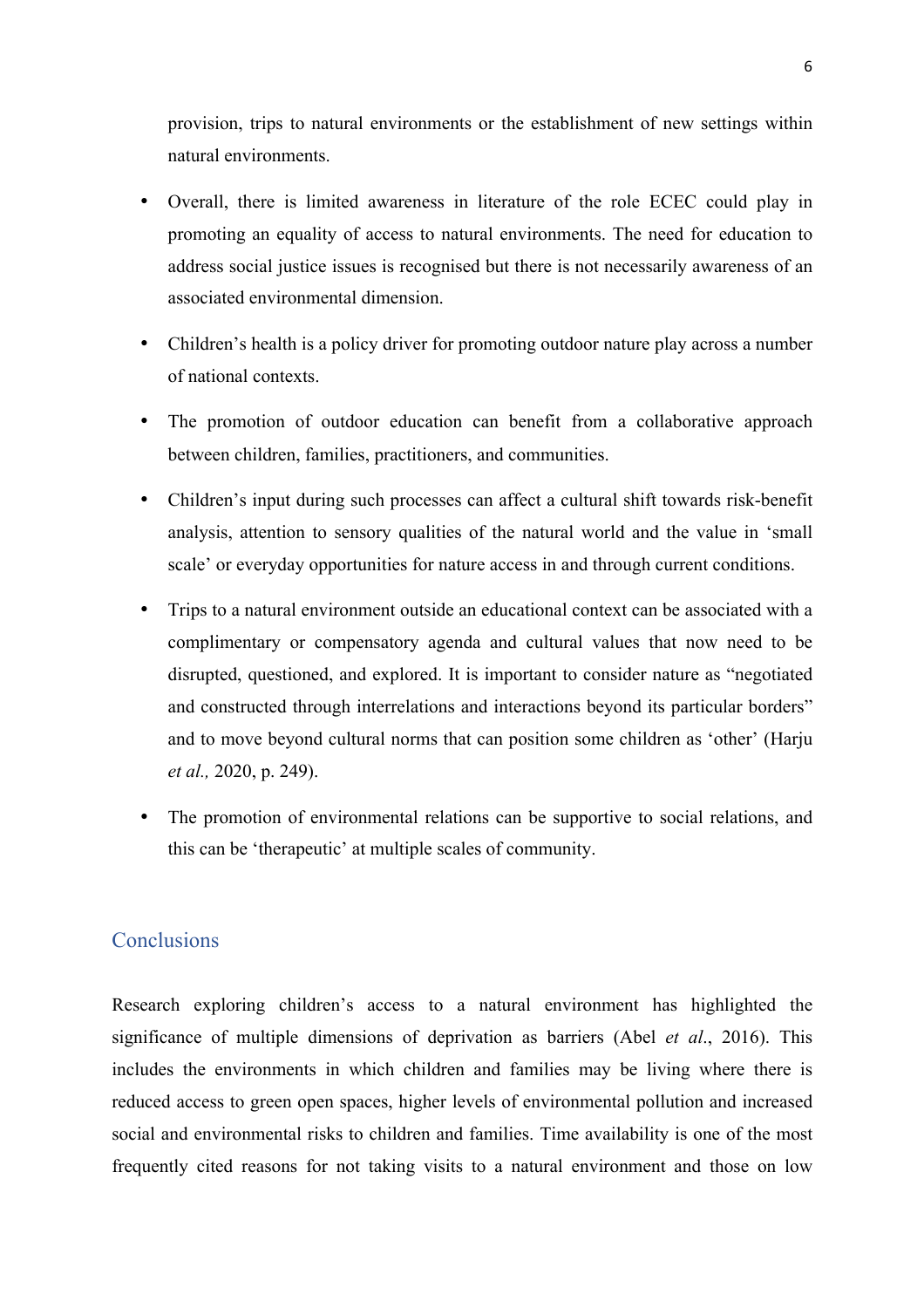incomes can have long or anti-social working hours alongside wider responsibilities impactful on opportunities. Practical barriers include transport with lower rates of car ownership in low-income populations within a broader research picture that is demonstrating few visits taken to a natural environment by public transport. Personal preference can influence choices made to visit a natural environment, but it is perhaps important not to consider this in separation from the wider situating factors. A demographic analysis of largescale survey findings has highlighted concerns about different populations access to a natural environments and associated losses to health and wellbeing benefits. However, smaller-scale qualitative research has started to engage with individual perspectives and experiences illuminating a complexity of interconnected socio-cultural-historical-environmental conditions. Such studies are highlighting minoritised cultural voices that now need to be attended to and the suggestion that integration of diverse cultural backgrounds and abilities can contribute to more expansive human-environment relations.

A turn in research attention towards relations between 'nature contact' and an inner state of 'nature connection' is beginning to illuminate connective pathways through the existent barriers. Such findings are suggesting that nature connection can occur in separation to direct contact with a natural environment. This contributes to an understanding of 'nature' beyond specific environments and equally within our own relations and responses. Our current conditions have given rise to a concern about children's loss of nature contact, and an adult engagement in its facilitation. The motivation is children's health with future implication for the adult and planet in ongoing relations. Research focused on addressing this concern may be highlighting children as another minoritised voice requiring integration. This might be considered in relation to research findings that demonstrate their influence through a reevaluation of risky play for children's development or attention to sensory qualities of the natural world supportive to wider development. Pathways to 'nature connection' are identified in a capacity to experience beauty, meaning or emotion within environmental relations (Lumber *et al*., 2017). These are qualities that children experience though playful, exploratory relations and can draw adults into experiencing alongside them.

Considerations of contact, connection and nature access can frame understanding of the role now played by ECEC. Current examples of practice demonstrate a naturalising of outdoor spaces, trips to a natural environment or new settings being established within a natural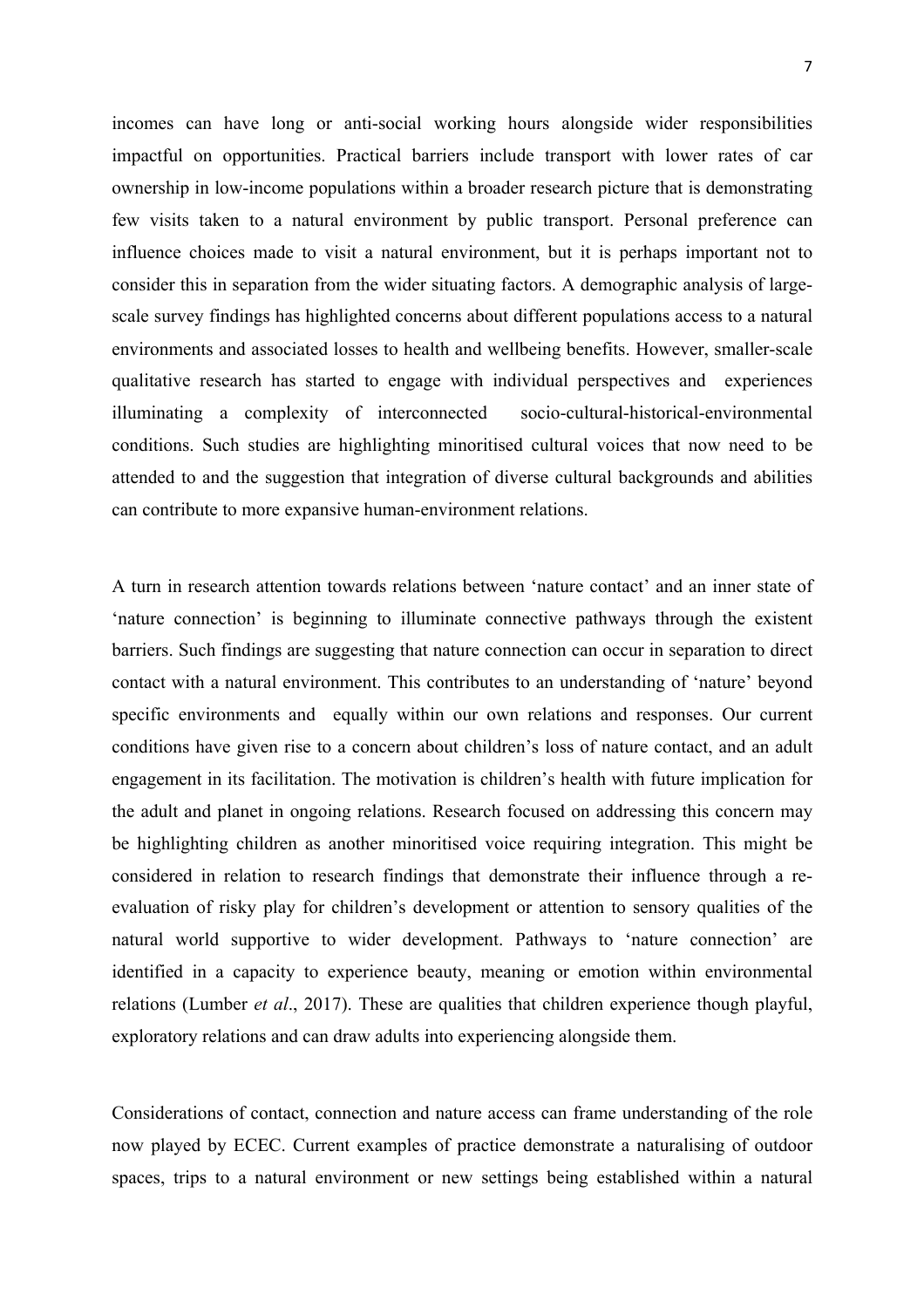environment. However, research into such practices has raised warnings about the social processes involved, and the potential for a 'compensatory' or 'complementary' agenda associated with dominant and minoritised cultures. Both policy and pedagogy are identified as key in promoting an equality of nature access through early education (Josephidou *et al.*, 2021) thereby supporting an understanding of its role as integral to educational purpose. A contemporary reconnection of early years principles and practices with historical roots in holistic Froebelian logic may now offer guidelines for connective human-environment practices. The findings from recent literature can be considered in relation to the following three characteristics of Froebelian pedagogy, and their potential to align with current humanenvironment needs.

- An educational context envisioned as a continuity of social and environmental relations.
- Caring, revitalising and reciprocal interactions between children, adults, and natural environments.
- Support for the engagement of our full relational capacities in forming connections.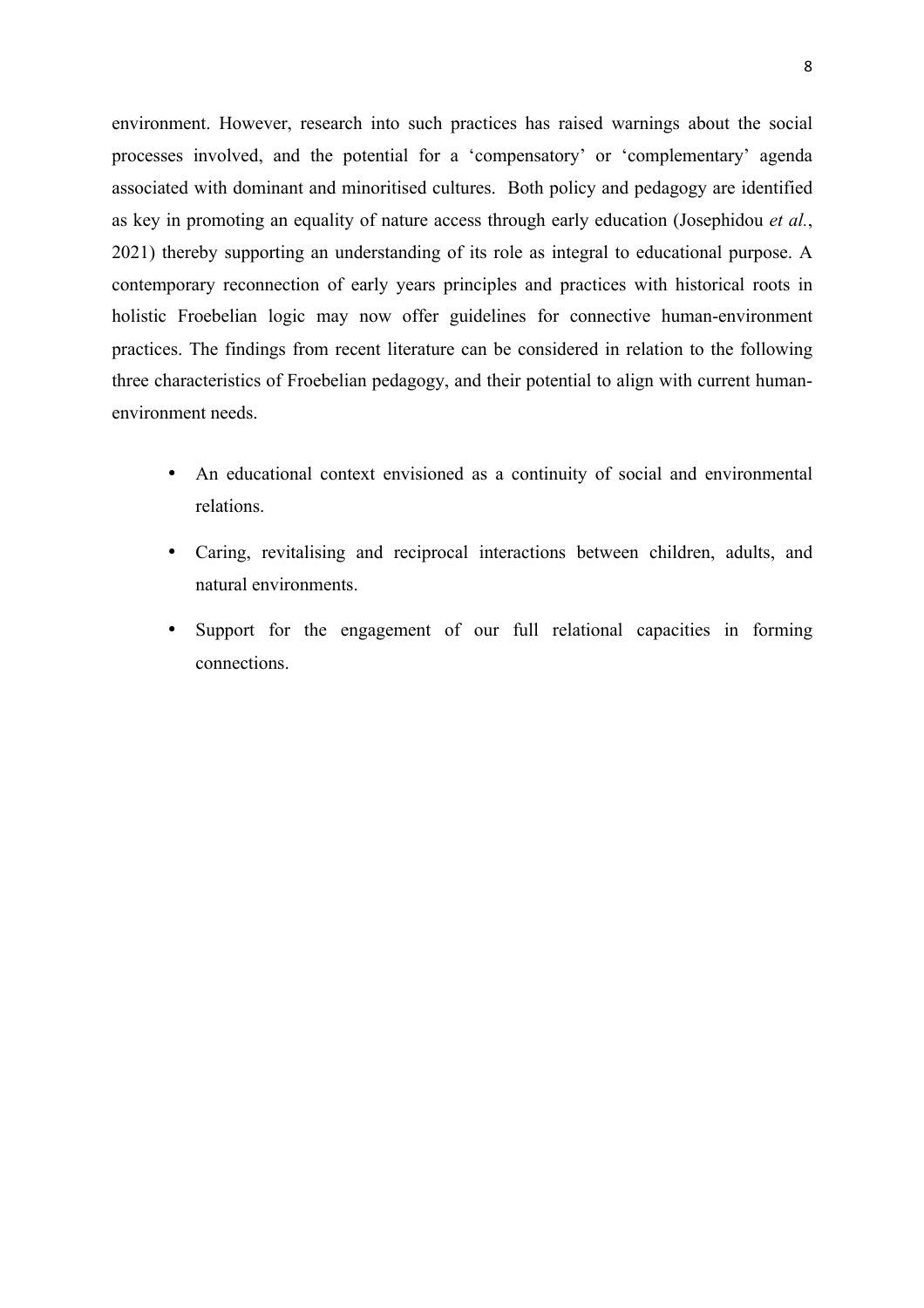# **Report Contents**

| 5.1 Is Access to a Natural Environment Unequal? What are the Barriers? 18             |  |
|---------------------------------------------------------------------------------------|--|
|                                                                                       |  |
|                                                                                       |  |
|                                                                                       |  |
| 6. Has Covid-19 Affected Babies' and Young Children's Access to Natural Environments? |  |
|                                                                                       |  |
|                                                                                       |  |
|                                                                                       |  |
|                                                                                       |  |
| 7. What Solutions Have Enabled Children to Overcome Barriers to Access Through Early  |  |
|                                                                                       |  |
| 7.1 The Naturalising of Outdoor Spaces in Early Years Provision  45                   |  |
|                                                                                       |  |
|                                                                                       |  |
| 7.4 The Establishment of New Early Educational Provision Based in a Natural           |  |
|                                                                                       |  |
|                                                                                       |  |
|                                                                                       |  |
|                                                                                       |  |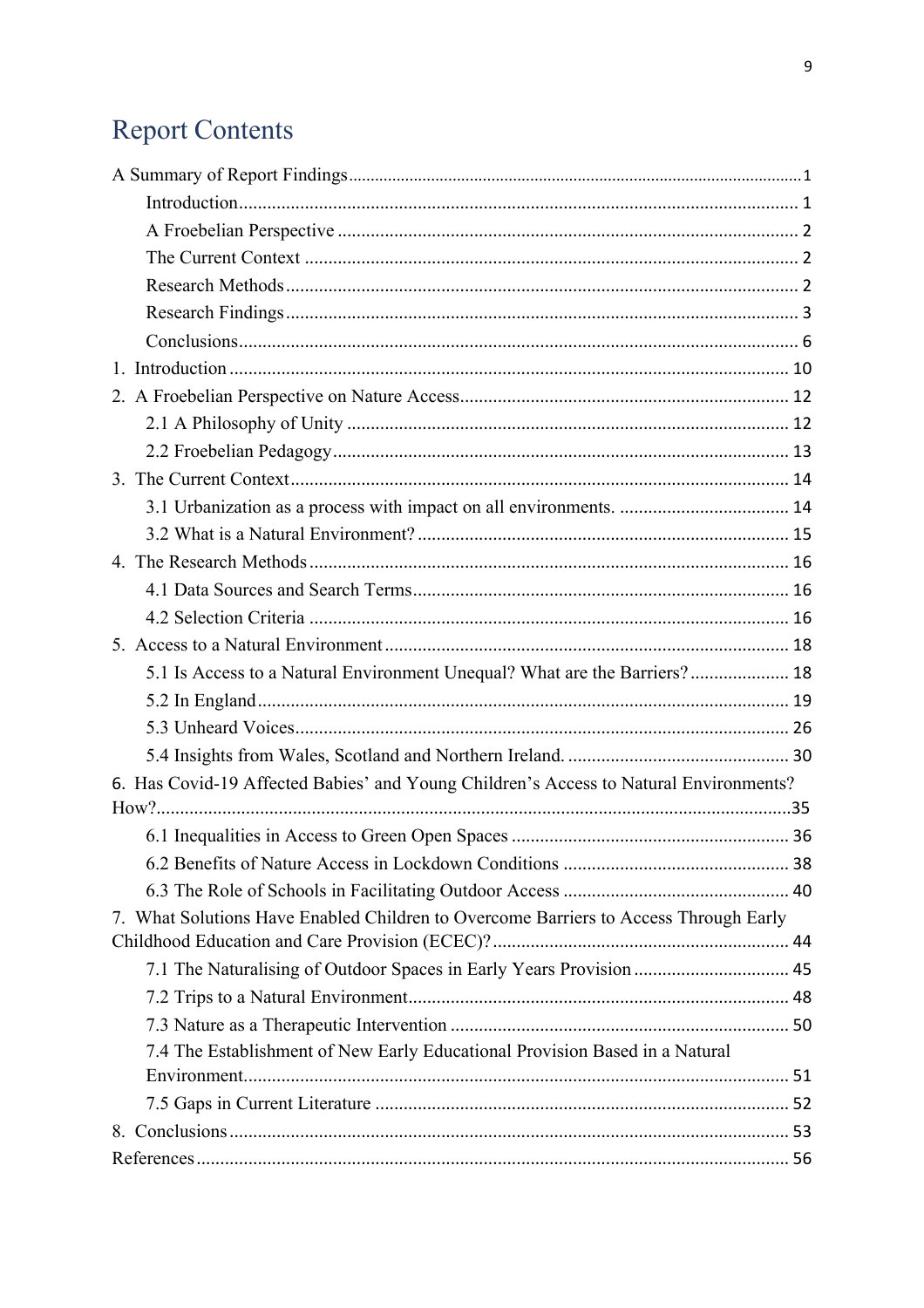### 1. Introduction

This project has explored young children's access to a natural environment in the UK. By young children, this means babies and children from birth to eight years of age, and by extension, the adults who can facilitate their access. **An inequality in children's access to a natural environment has gained greater public awareness during the Covid-19 related lockdown conditions. The restriction of public movement and closure of services highlighted both the varied home contexts of families and the role played by public services such as education in enabling access.** There is a growing body of evidence demonstrating the benefits of children's nature contact for physical health and wellbeing which through developmental association can have impacts across the whole lifespan. There is also the potential for health impacts beyond this through the establishment of proenvironmental attitudes and behaviours that can be impactful on the environment and human health through it. This research explores the current local conditions in which such relations can be established, and the literature review has been shaped by the following questions relating to recently highlighted concerns. This has taken a particular focus on the potential role now of early childhood education in promoting an equality of nature access through its services.

- Is access to natural environments unequal?
- Do some children (and their families / educators / carers) experience limited access to natural environments compared to their peers? Who are these children?
- What are the barriers to accessing natural environments? (e.g., structural, geographical, logistical / practical, cultural, societal, economic or personal)
- (How) Has Covid-19 affected babies' and young children's access to natural environments?
- What solutions have enabled children to overcome barriers to access through early childhood education and care provision (ECEC)?

The literature offers answers to these questions relevant to a current UK context and highlights the importance of considering the dimensions of 'access' to be explored. Children's physical access to a natural environment or nature 'contact' is being considered in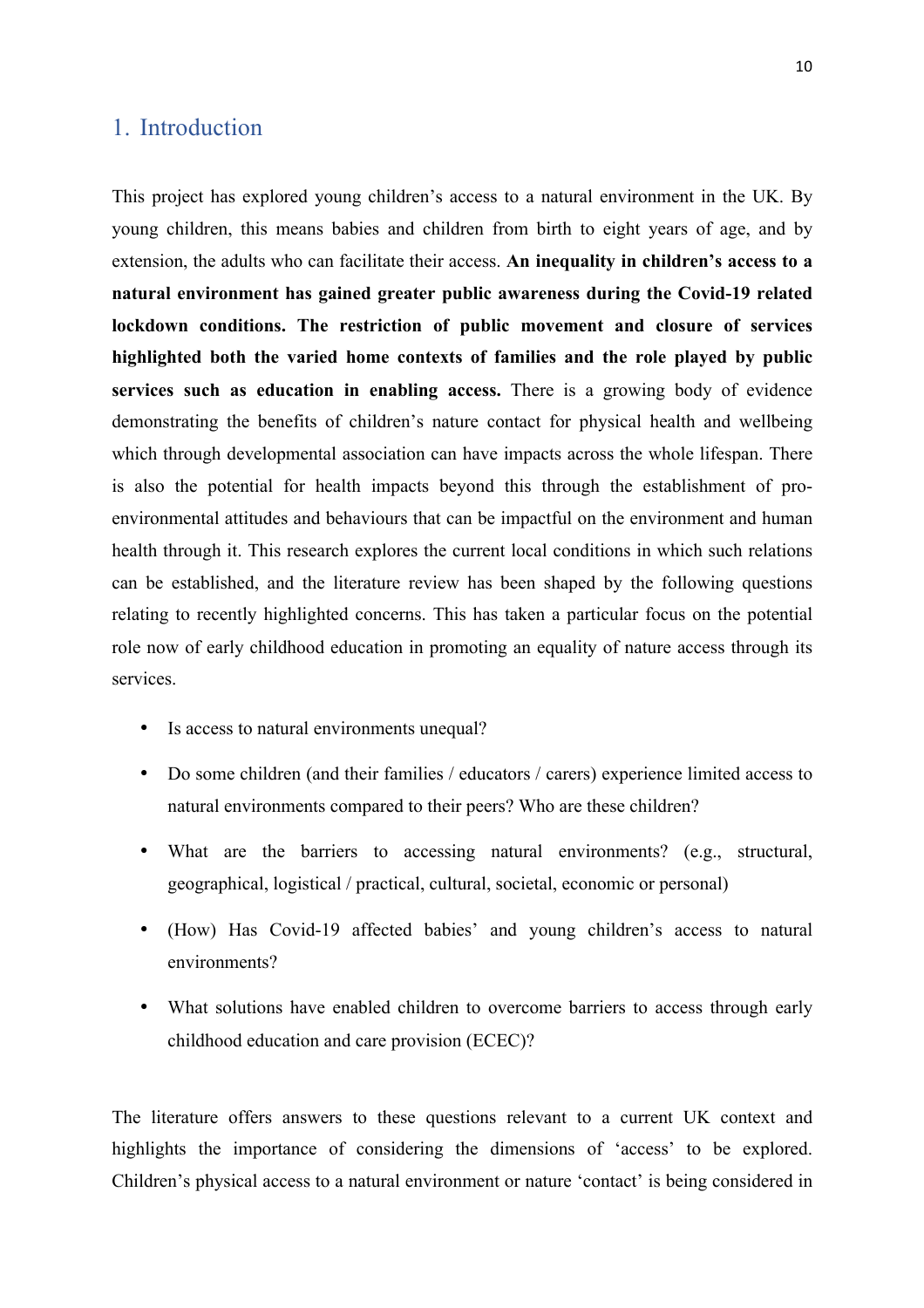combination with psychological access understood as nature 'connectedness'. Nature contact can be understood as having direct physical contact with the living systems of the world (Kahn & Kellert, 2002), and nature connectedness as a psychological construct involving emotional and cognitive dimensions which describe an individual's sense of place in nature (Mayer & Frantz, 2004). These multiple dimensions of nature access are explored in seeking ways to respond to the current climate crisis and find effective means for creating shift in human-environment relations and conditions. Exploring multiple dimensions of access is highlighting that physical access to a natural environment can be supportive to the development of psychological access, but also that psychological access can occur not only in natural environments but also in wider contexts, experiences and relations. An exploration of the question of access can lead to important questions about nature, namely where do we understand this to be and how can it be experienced? The measures of contact and connection demonstrate the importance of holistic relational capacities through which an 'inner' sense of connection to an 'outer' world can be as important to the world as to us. This does not detract from the importance of children's physical access to a natural environment for health and well-being but does start to open considerations of relevance to a wider context. The question of physical access can draw attention to barriers in current conditions but psychological access to the discernment of accessible pathways through current conditions. Both might be considered important in effecting shift in human-environment relations through illuminating the multiple ways in which humanity and wider life are essentially interconnected.

The report is informed by a Froebelian perspective which is underpinned by a holistic philosophy through which the individual is considered in terms of the whole of which they are part. Froebelian pedagogy can support a sense of this interconnection and seeks to facilitate this through all dimensions of educational practice. Children's access to a natural environment is an important component of educational activity along with all other dimensions of experience that can embed a secure sense of self in the world. Children's access to a natural environment is important to promote now as an experience that is rich, connective and health-enhancing. However, there are inequalities in children's access to such experiences as highlighted in the recent lockdown conditions. The impacts from children's loss of formative experiences during the difficult pandemic conditions are highlighted as important to address. Outdoor play is identified as an effective means to do so due to its multiple health and wellbeing benefits. The insights from this literature review have shaped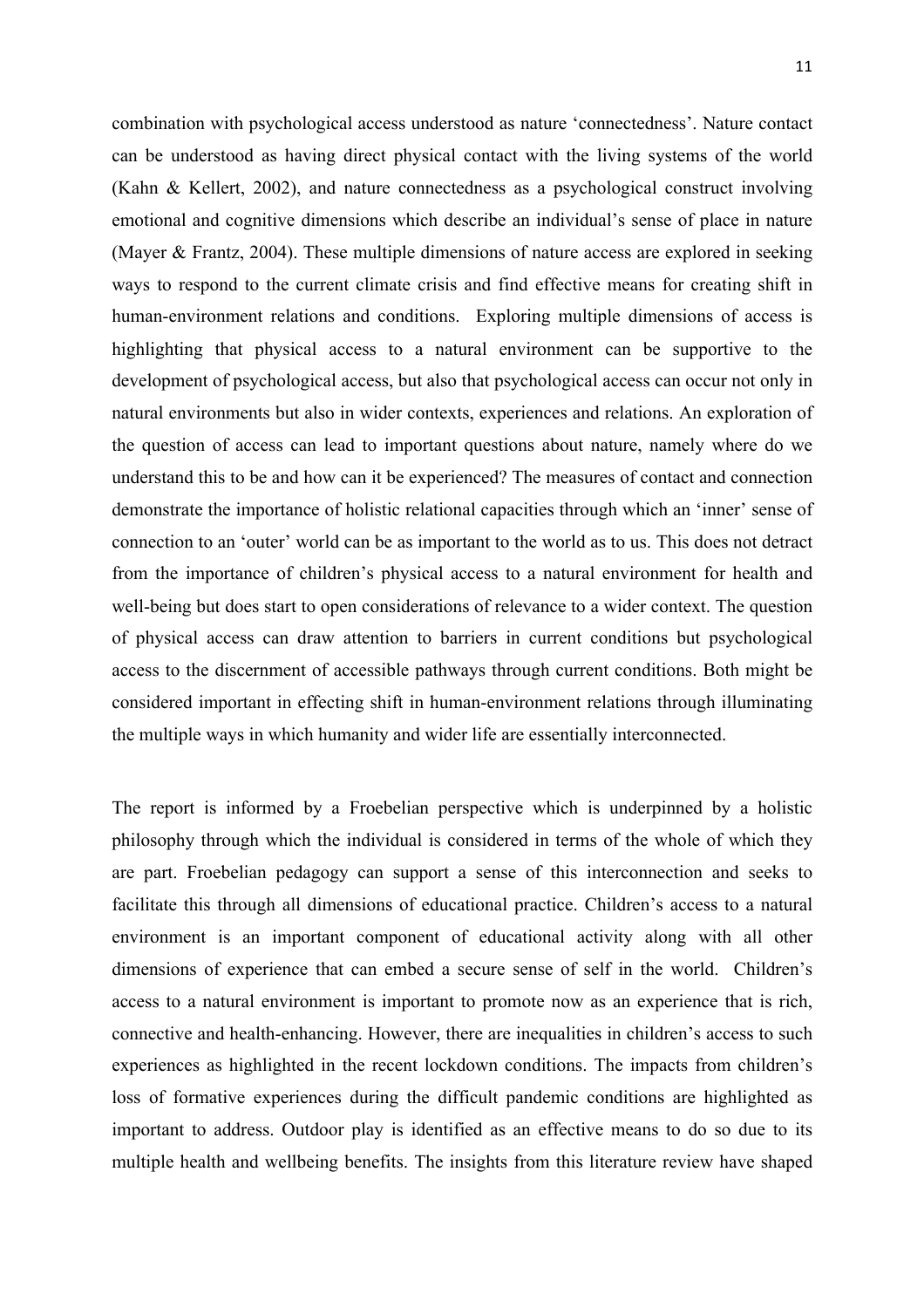the next phase of research activity in exploring the views and experiences of children, families and early years practitioners on their relations with the natural world. The guiding questions for this will explore what aspects of current conditions are influential on access to a natural environment, along with aspects of nature important to young children, families and practitioners, and why. This report will outline the research journey from the initial research questions to later considerations.

## 2. A Froebelian Perspective on Nature Access

### 2.1 A Philosophy of Unity

This report is informed by a Froebelian educational perspective underpinned by a holistic philosophy shaping 'kindergarten' or early years practices. **Holistic education is oriented to a vision of all life that frames individual experience according to this significance**. Education in these terms can be understood according to the growth, renewal and development of the individual as part of the whole and can frame human experience as a spiritual being in search of meaning within this. Such a framework can position learning according to the

*"Discovery of true human nature…which goes beyond the psychic apparatus of thoughts and emotion. It is learning to belong to the whole. It is the discovery of our universal dimension, where genuine human values, not individual human values, reside".*

*(Mahmoudi et al., 2012, p. 182)*

This educational approach has been described as "learning to be human" (Mahmoudi *et al*., p. 182) and can offer a radical alternative to dominant educational practices. These have been shaped by theories and perspectives with a socio-cultural-historical approach (Fleer  $\&$ Hedegaard, 2010) and oriented to individual development rather than a more holistic or 'collective' consideration of life (Elliot, 2014). **Holistic education shapes practices seeking to support the balanced development of and relationship between**

*"Different aspects of the individual (intellectual, physical, spiritual, emotional, social and Aesthetic), as well as the relationships between the*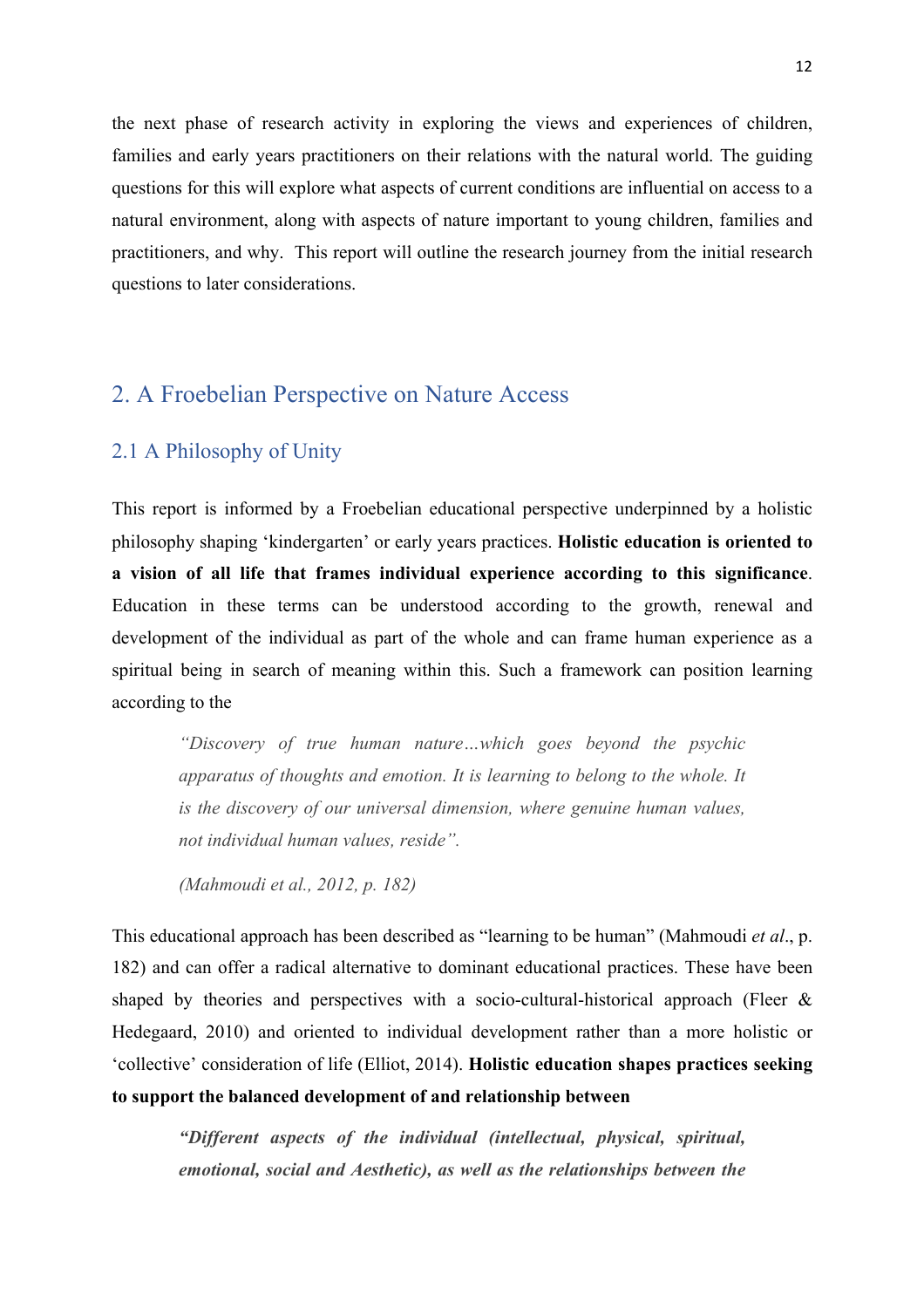*individual and other people, the individual and natural environment, the inner-self of students and external world."*

*(Mahmoudi et al., 2012, p. 178)*

Such an approach focuses on "the interconnectedness of experience and reality" (Mahmoudi *et al*., 2012, p. 178) rather than more narrowly defined skills suggested to offer 'fragmented knowledge' that supports an alienation between the individual and surrounding life (Neves, 2009).

### 2.2 Froebelian Pedagogy

**A key Froebelian principal centres on the child in relation to family, community, nature, culture and society (The Froebel Trust, 2021). Through this there is equal emphasis placed on all social and environmental relations and the potential for influence across these**. **A child's play and exploration can be considered equally significant to adult ways of knowing the world within a 'collective' understanding of learning as our ongoing 'living development' (Froebel, 1887).** The qualities and patterns of the natural world can be considered to offer a source of guidance for our human activity and are described as the means for a "removal of obstacles to growth and the elimination of force in pedagogy" (Roseman, 1965, p. 331). Froebel drew attention to our understanding of the natural forces in the plant world, "which we grant space and time to...because we know that, in accordance with the laws that live in them, they will develop properly and grow well" (Froebel, 1887, p. 8). **It is understanding that there is a continuity between human and surrounding life that is promoted through this educational philosophy. The aim is to support the vitality of life through ongoing connections and relations, and this shapes the following educational practices.**

- **Outdoor play in a natural environment** The word 'kindergarten' means 'garden for children' and this denotes an education supportive to young children's development in relationship with surrounding life. The garden is an educational resource that can enable access for young children to the natural world and to experience and build understanding of its interconnection with their own.
- **Indoor play with natural world inspired resources**  All resources, activities, songs, stories and educational interactions can be supportive to and embed a sense of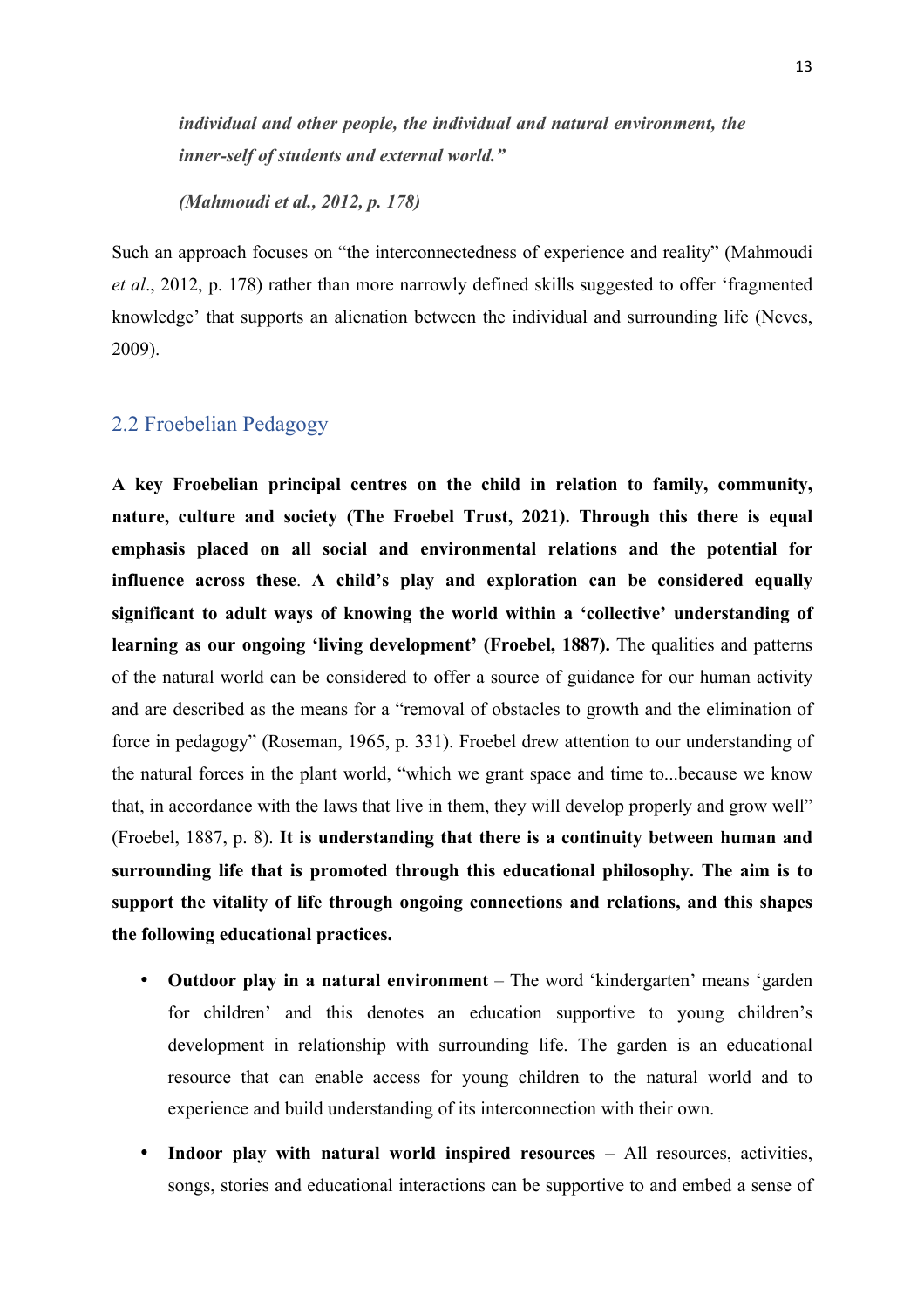human-environment connectivity and belonging. Such activities seek to support children's engagement with the forms of Knowledge, Life and Beauty of the world.

• **Social Interactions –** The teacher's interactions can express the care of the world for the child and support their expression of care for the world in return. Supportive connections are through both social and environmental relations. The adult role can be understood as both a follower and leader. There is equal significance given to the child's "all-quickening, creative power" (Froebel, 1887, p. 89) and adult "rational conscious guidance" (Brehony, 2017, p. 20) in supporting a relational vitality within a collective 'living development'.

These aspects of Froebelian pedagogy can be considered to support the "different aspects of the individual" (intellectual, physical, spiritual, emotional, social and Aesthetic) as a means for connectivity between "the inner-self" and "external world" (Mahmoudi *et al*., 2012, p. 178). **This perspective is being considered in relation to current literature on children's nature access and the role now played by early education.**

### 3. The Current Context

### 3.1 Urbanization as a process with impact on all environments.

There is a contemporary concern that children are generally spending less time in contact with a natural environment. The reasons for this are multiple and have been described in terms of "lifestyle changes due to urbanization and technological advancement, children's safety and parental concerns, and changing social norms around children's independent mobility" (Lee et al., 2021, p. 2). These interconnected factors have occurred within a global urbanisation which can be understood as a complex process of change through which there is a "progressive concentration of people and activities in towns and cities, thereby increasing the general scale of urban settlement" (Witherick & Small, 2001, p. 280). Fifty-five per cent of the world's human population currently live within urban environments, but this is projected to rise to sixty-eight percent by 2050 (UN, 2021). Impacts from this process are experienced not only in urban contexts but all environments through a centralising of activity and resources. Rural and suburban contexts can lack connective infrastructure and coherent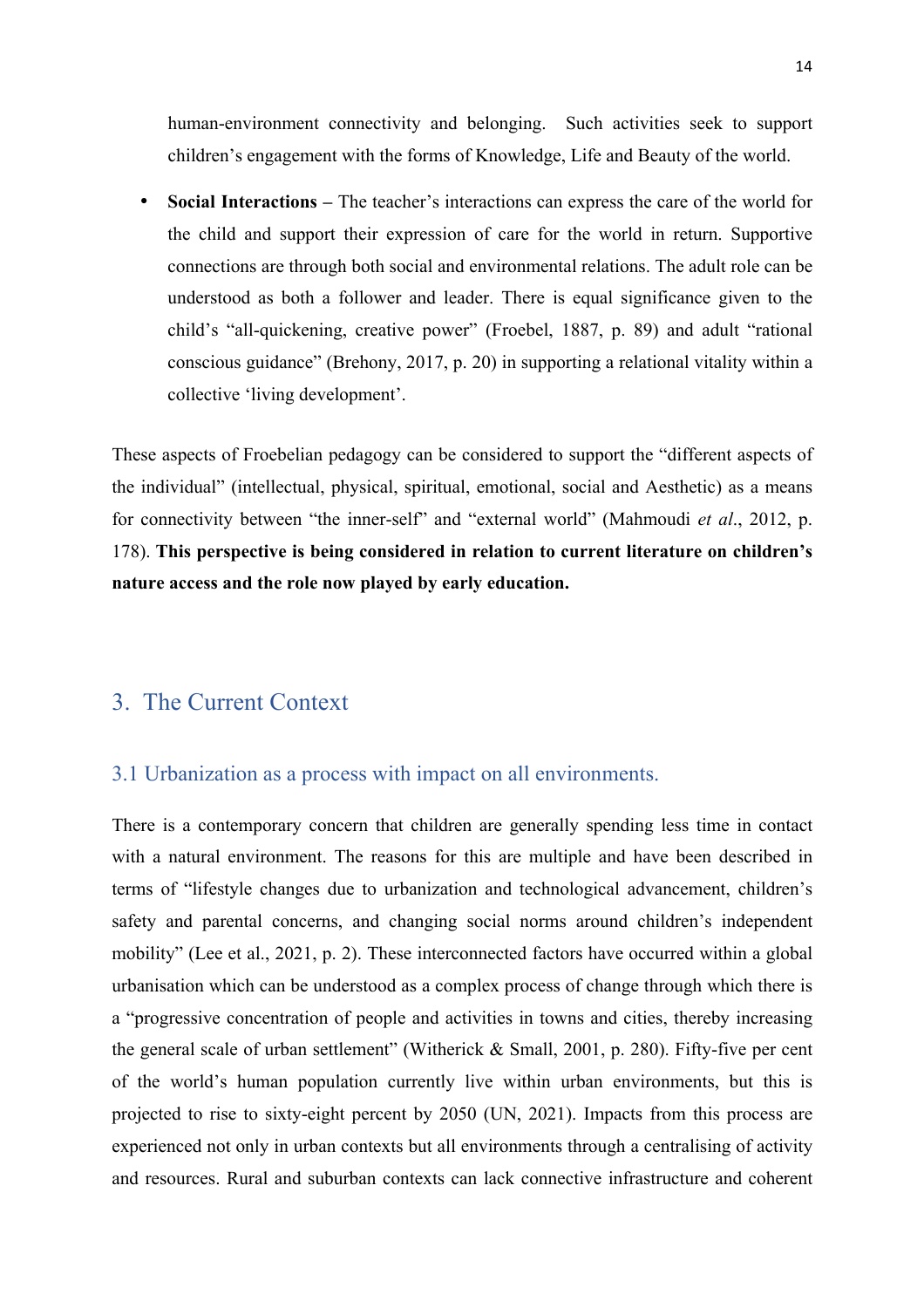planning in meeting population needs and have impacts on daily lives through this. Urbanisation has occurred through interconnected social, economic and environmental conditions and there is recognition now of the ned for processes to work together in ways more sustaining to life (UN, 2015). Although this is a process playing out at global scale it can be understood as the context for local impacts. **The World Health Organisation describes urbanisation as the process through which both global and local ecosystems "play an increasingly important role in public health" and currently this can be seen in the "interface between urban poverty, environment and health" (WHO, 2021). Inequalities in children's access to natural environments in the UK can be understood as situated within global processes playing out in local conditions. This provides the context for current literature highlighting inequalities in health and life opportunities for children and families and determining access to natural environments as a significant means for its address.**

### 3.2 What is a Natural Environment?

Current concerns about nature 'access' can be understood in terms of experiences and associated benefits. This report reviews literature concerning children's access understood both as physical contact with a natural environment, nature connection and how these might be inter-related. A current understanding of **nature in an 'objective sense' is defined as**

*"The physical features and processes of nonhuman origin that people ordinarily can perceive, including the "living nature" of flora and fauna, together with still and running water, qualities of air and weather, and the landscapes that comprise these and show the influence of geological processes."*

*(Hartig et al., 2014, p. 208)*

However, understanding has evolved to include a definition of **nature 'in practice'** and this refers to **places that "provide opportunities to engage with and follow natural processes, but…are typically designed, constructed, regulated, and maintained"** and include aspects of human origin (Hartig *et al.*, 2014, p. 208). Such sites include allotments, canals or urban parks, and the use of "catchall" terms such as green and blue spaces that are "located (and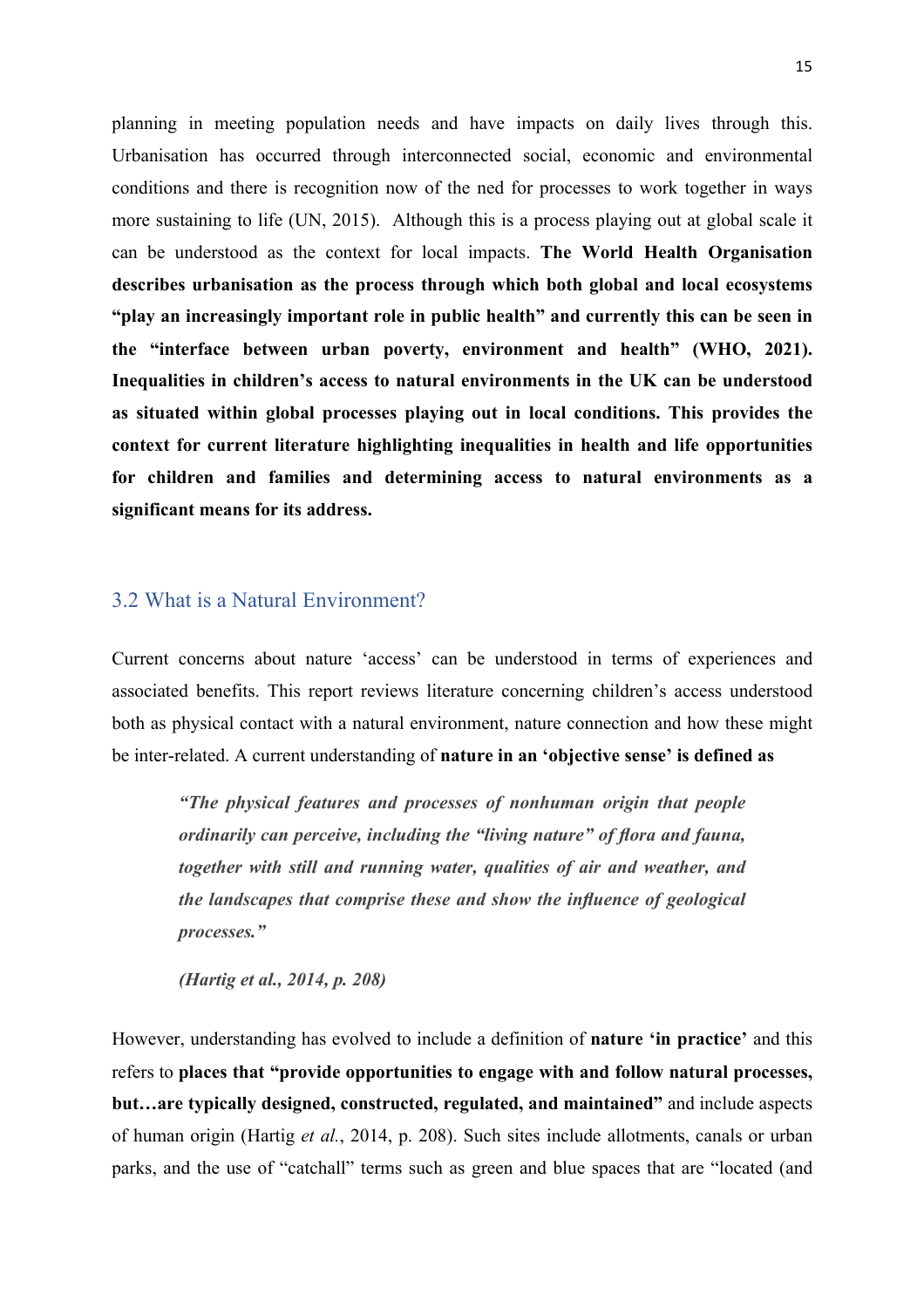created by humans) in urban areas" (Gidlow *et al.*, 2018, p. 324). 'Green space' refers to "patches of vegetated land", and 'blue space' to "visible water" and these are terms used in contemporary urban planning aimed at greening urban infrastructure (European Commission, 2013). This report reviews literature exploring an inequality in children's access to natural environments and the constitution of such experiences. Although there is an impetus to support this in addressing Covid-19 lockdown impacts, nature connection is pointing to deeper relations that align with a Froebelian perspective and will be considered in relation to education.

### 4. The Research Methods

### 4.1 Data Sources and Search Terms

The literature search has explored **Government policy relevant to the UK, and includes that specific to Wales, Scotland and Northern Ireland.** This has been carried out using the google search engine and has attended to relevant findings offered by third sector services. This has been accompanied by a search of **current academic literature** through use of Google Scholar, Canterbury Christ Church University library and the Children and Nature Network Research Library. The terms used for the literature search were drawn from the research questions and used a combination of the words children/child/baby/toddler, family, equality/inequality, access, nature/natural environment(s), contact, outdoors, Covid-19 and impacts. These variations in terminology were used to align with current understandings and their potential combination in use and to explore as widely as possible the ways in which these relations are currently considered in research. Specific characteristics were highlighted in the demographic analysis of research including low income, urban contexts, a minority ethnicity background and disability and further searches explored these terms. A subsequent investigation then investigated current research on ECEC practices supportive to children's nature access.

### 4.2 Selection Criteria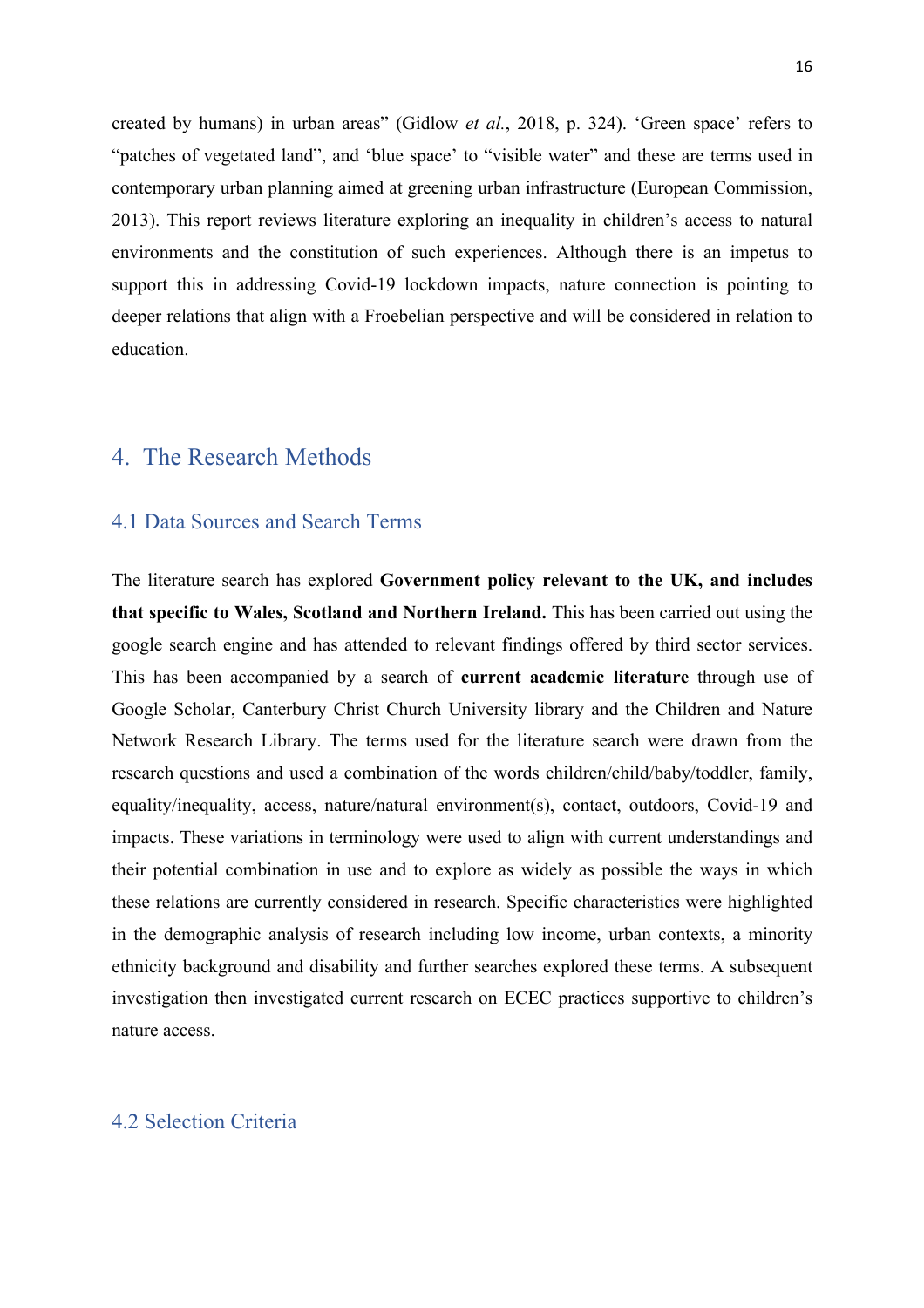The research questions gave rise to broad-ranging considerations and required choices to be made about which literature could be reviewed in the available time. This report offers an overview of current conditions as highlighted through national statistics and government policy and relevant issues being considered in recent academic research. **This is not a comprehensive review of all available literature, but an overview of insights gained through engaging with issues highlighted by the research questions. The report therefore points to areas for further exploration**. The search initiated with the most recent government policy in this area and includes reference to earlier relevant publications as highlighted by the search. Thirty-one policies or reports were examined in total: eleven UK Government policies relevant to England, nine Welsh, eight Scottish and three for Northern Ireland. Direct consultation with children within this has been with those over eight years old but has been drawn upon as an important perspective to include. A subsequent search of academic papers explored factors identified as influential to inequality in accessing natural environments in policy. This gave rise to the selection of forty-six pieces of recent relevant research, chosen for their contribution to addressing the research questions. Twenty-six papers were prioritised for review due to their concern with UK contexts. Additional international papers were drawn upon in expanding insight into areas under new consideration, including accessibility issues relevant to children with a disability, a deepening consideration of the role played by ethnicity and insights highlighted through the recent lockdown conditions. Examples of early years practice that could play a role in addressing this issue were drawn from examples of practice across international contexts. **A limited number of papers identify the addressing of social justice issues in accessing natural environments as a goal of early education and this represents a significant finding of this literature review.** Use of the term's equality, inequality, access, natural environment and early education in university library searches predominantly gave rise to literature concerned with social justice issues relevant to the child within the educational process itself. This might be considered to reflect dominant educational cultures oriented to the individual development of the child rather than a more ecological understanding of the child as essentially interconnected with their wider context**. Examples of early years practice are drawn upon in exploring its promotion of nature access, and to consider this in relation to a Froebelian holistic perspective.**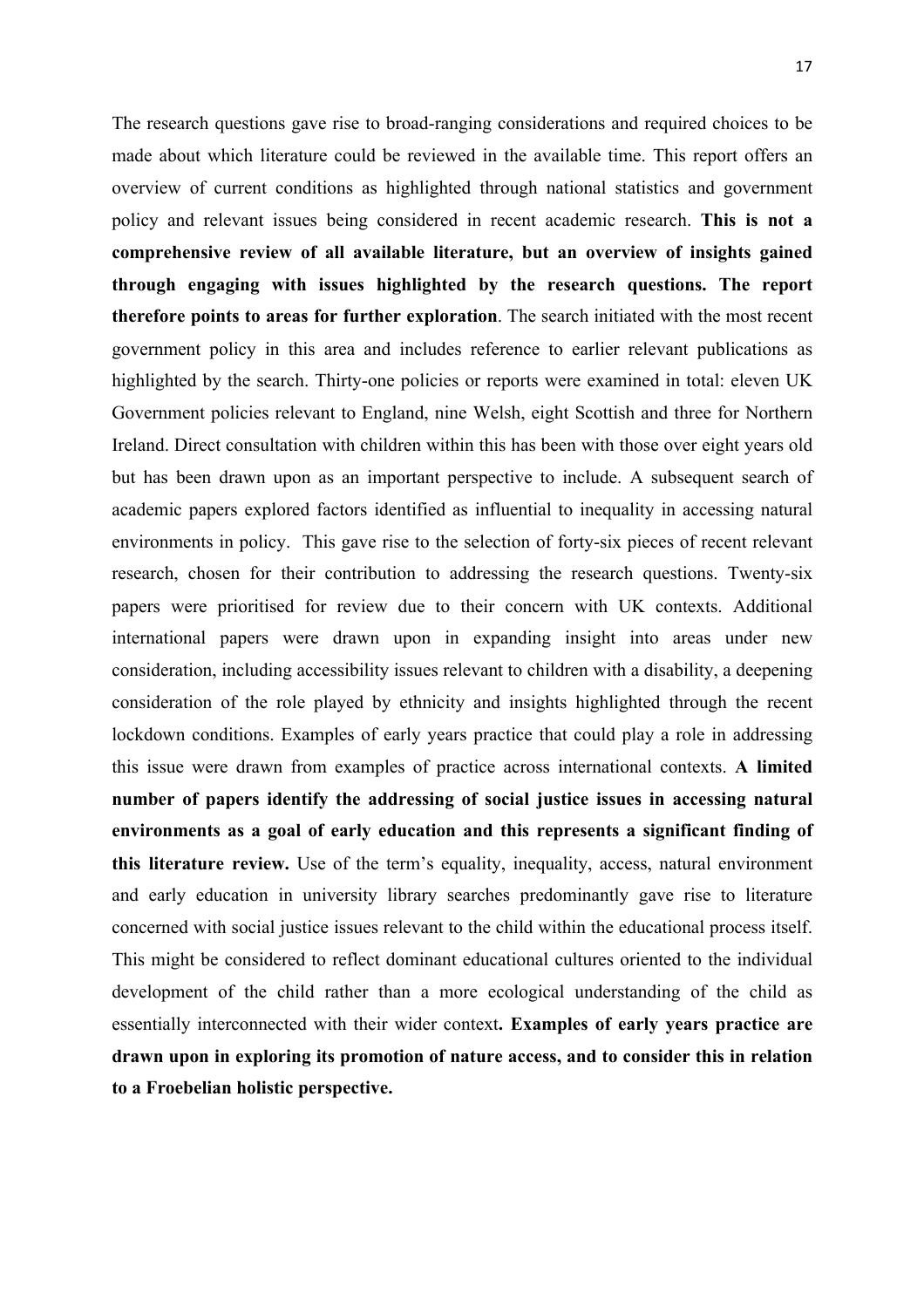### 5. Access to a Natural Environment

### 5.1 Is Access to a Natural Environment Unequal? What are the Barriers?

The literature reviewed includes a mixture of recent policy and research which reflects a growing concern for the promotion of nature contact. This is evidenced in a government monitoring of such activity in England and insights gained through this over the past decade will be shared. The monitoring has raised awareness of inequalities in access to natural environments by different populations and has started to identify contributory factors. However, the data picture arising through the monitoring process needs to be framed with awareness of changes in perspective and terms of reference over time and data interpretation. There is demographic analysis in earlier surveys that is not intersectional and doesn't consider multiple issues impactful on individual choices and chances. However, this work has been important in raising awareness of inequalities and is included as an important part of the research picture. The benefits of nature contact for public and environmental health have been a strong driver but obscured some of the complex socio-cultural-historical factors influential within this context. Dominant cultural voices and associated 'normative' conceptions of nature access have obscured less well heard voices and insight into views and experiences. These are now identified as gaps that this research seeks to respond to. The following section will give an overview of the MENE survey, the access issues it has highlighted and some of the identified barriers. This will be followed by a consideration of race, disability and gender as specific characteristics and their identified impact on access as highlighted by literature. An overview will be offered of research insights relevant to Scotland, Wales and Northern Ireland. An overview of insights from international research on nature access in Covid-19 lockdown conditions will follow and highlights identified impacts on children and families. These conditions have raised awareness of the role played by education in facilitating children's nature access. The final section reviews examples of early educational practice that facilitates children's nature contact and connection and considers its role in promoting equitable access.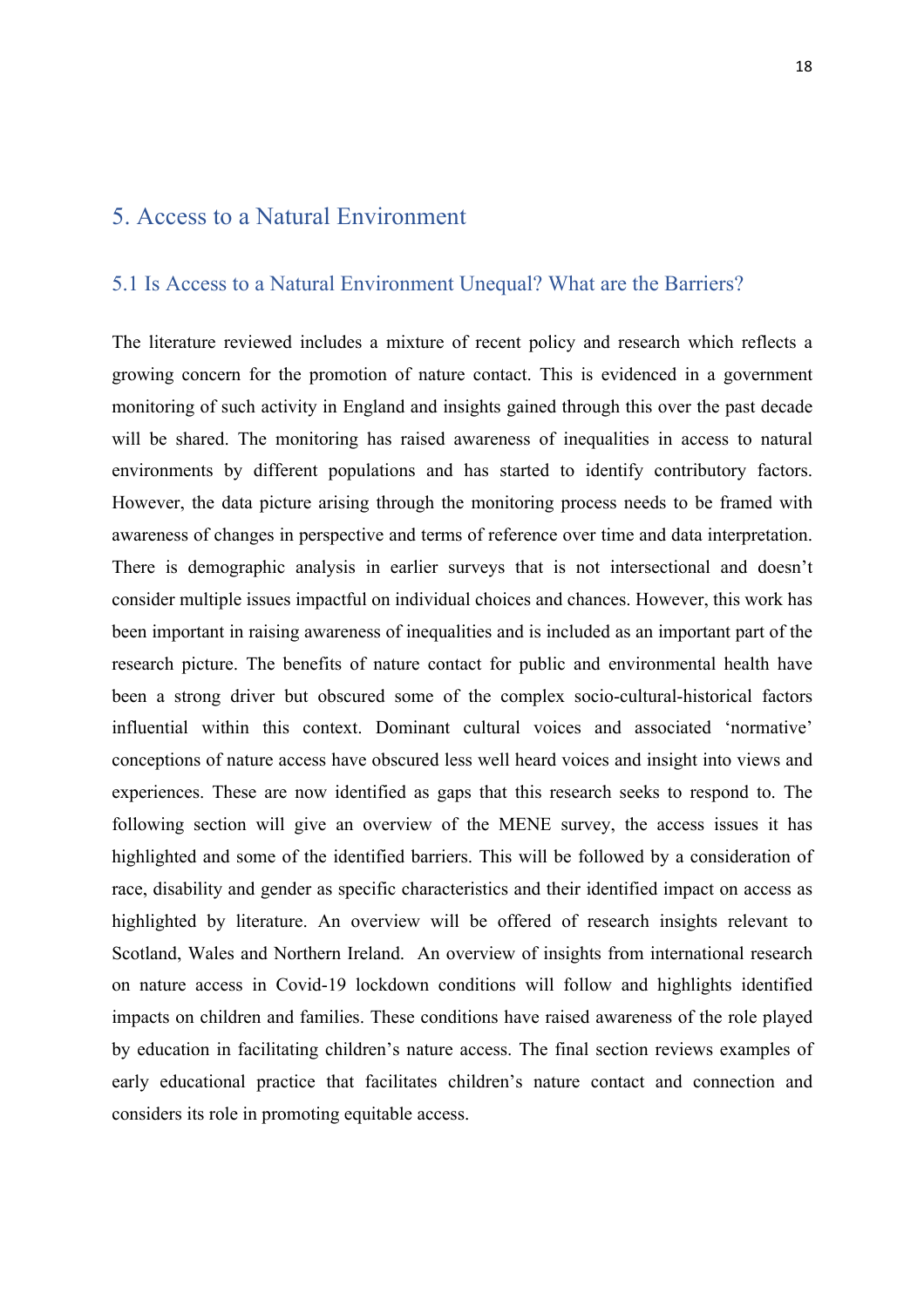### 5.2 In England

#### *The MENE Survey*

The Monitor of Engagement with the Natural Environment Survey (MENE) offers a "baseline and trend data on how people use the natural environment" in England (Defra, 2009, p. i). Since its inception, information has been gathered from half a million respondents and makes this the largest dataset of its kind. The initial survey defined natural environments according to "green open spaces in and around towns and cities as well as the wider countryside and coastline" (Defra, 2009, p. i) and highlighted a variation in access by different social groups. **The survey identified the highest level of visits amongst the 45 – 64 years age group and in the ABC1 socioeconomic groups and significantly lower levels in the oldest age groups (aged 65 and over), within the black and minority ethnic (BME) population and members of the DE socio-economic groups (Defra, 2009). Factors were identified that could "either motivate or create a barrier to taking visits" (Defra, 2009, p. 8) and were determined as 'notably' related to life stage, presence of children and the potential for work or family commitments to reduce time available for outdoor recreation.** A demographic analysis of data highlighted that those in the lowest socioeconomic groups and black and minority ethnic population took the fewest visits, and these respondents were described as the "least positive" towards the natural environment. Both groups tended to live in urban areas, have low car access and be constrained in visits to the natural environment by a lack of time. The visits of these groups tended to be near to home, involve more urban locations and were described as taken for "functional" purposes defined as entertaining children, exercising or socialising with family and friends (Defra, 2009, p. 8). This could be compared with groups in the population that visited the natural environment most frequently, who were described as having the "most positive" attitudes to the natural environment, a connection that was more emotional and involved enjoyment of scenery and wildlife at favourite places. Those that agreed most strongly with attitude statements regarding the value of a natural environment included women, older age groups, those in higher socio-economic groups and those with a white ethnic background. People who rarely visited such natural environments were most likely to state that old age, ill health or a longterm illness or disability prevented them from doing so (Defra, 2009, p. ii). Almost a half of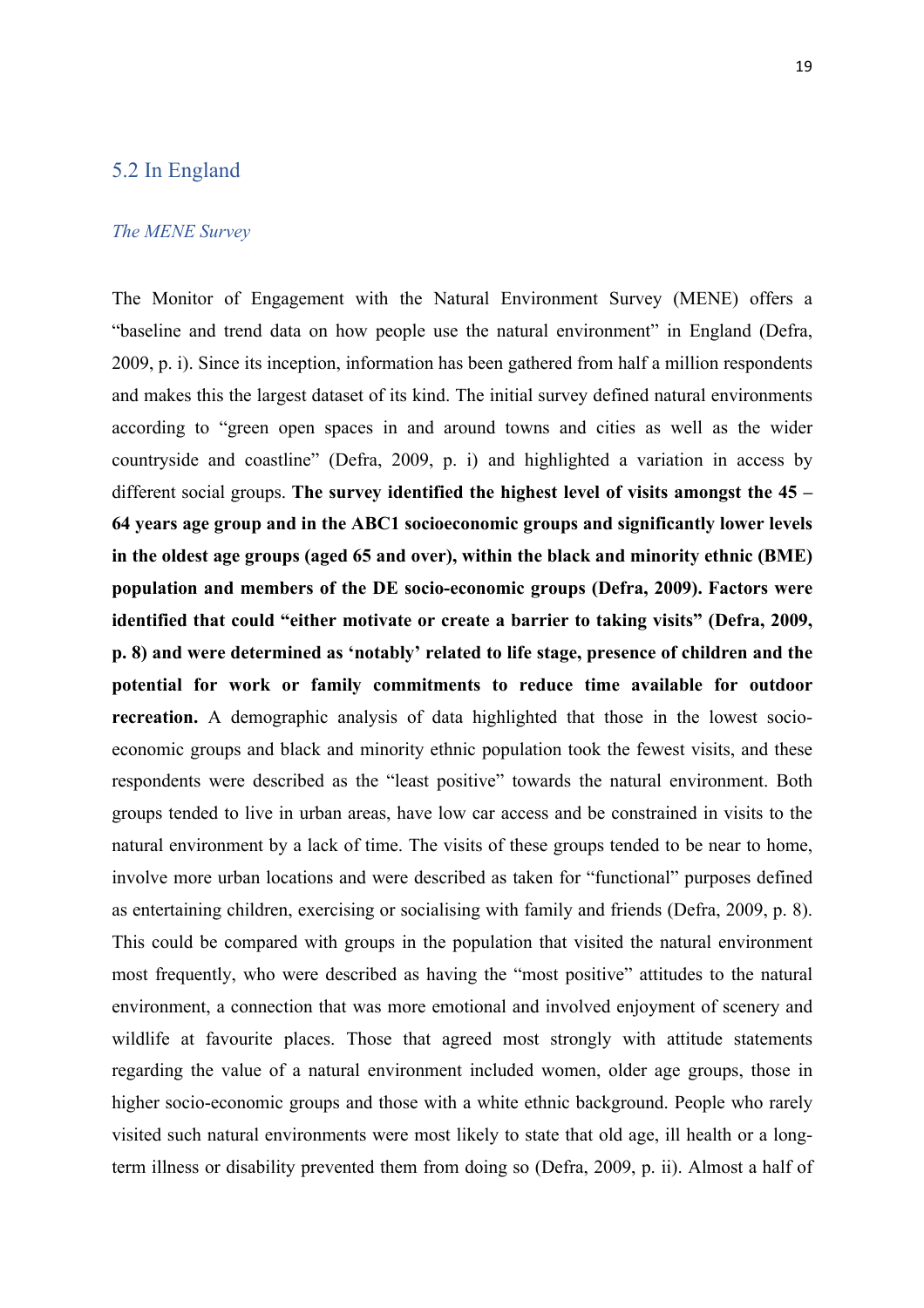all visits were taken by an adult on their own and children were present on 22 per cent of visits. (Defra, 2009, p. ii). The findings highlighted that "two thirds of visits were taken within two miles of the starting point of the visit (66 per cent), highlighting the importance of accessible green space that is close to home." (Defra, 2009, p. ii). However, this survey also found that most respondents "engaged with the natural environment in some way at home or in their garden – 64 per cent enjoyed sitting or relaxing in their garden, 55 per cent took part in gardening and 53 per cent regularly or occasionally watched or listened to nature programmes on television or radio" (Defra, 2009, p. iii). This included 73% of those that never visited a natural environment as defined by the survey. An overall finding from the survey is the following:

*"The vast majority of the English adult population agreed that having green spaces close to where they live is important to them but slightly fewer have significant concerns about the state of the natural environment"* 

*(Defra, 2009, p. iii)* 

As a baseline, this monitoring process highlighted insights into respondent behaviours but in relation to implicit understandings about environments and types of engagement that were important. A lack of engagement with diverse perspectives means such insights require further exploration of the respondent choices and behaviours. The findings of this survey however highlighted children as an important group and led to a separate monitoring although initially through adult consultation.

#### *The MENE Survey with Children*

Since 2013, adults with children (under 16) living in their household have been asked about their children's leisure time outdoors for the MENE survey. This has included frequency of visits, party composition, places visited and motivations, and the most recent reporting of this was in 2018. In this monitoring, children's access to natural environments has considered in the following terms:

*"Leisure time out of doors, away from your home. By out of doors, we mean open or green spaces in and around towns and cities, the coast and the countryside. This could be anything from a few minutes outside, to 30*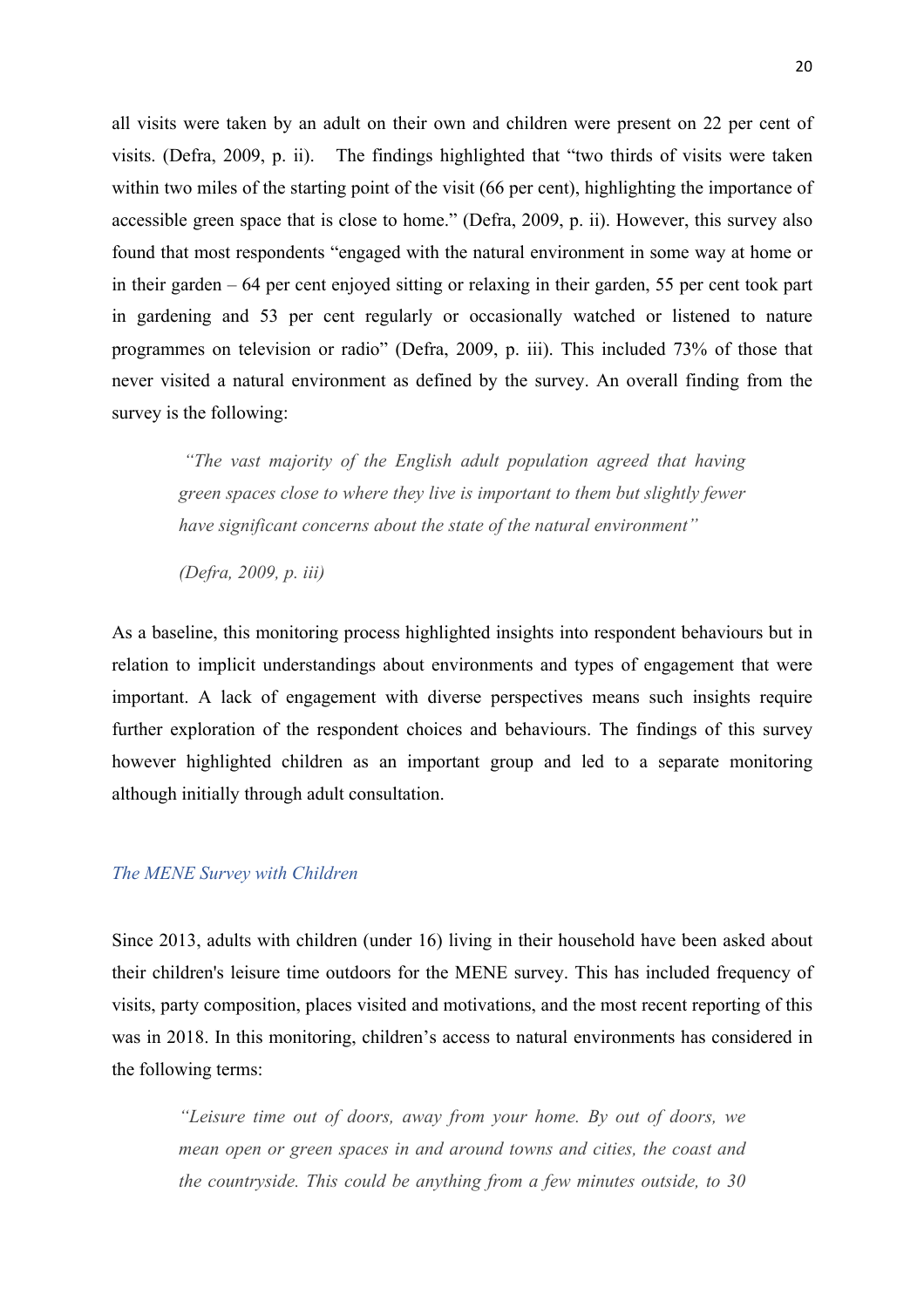*minutes in the local park, to all-day. It may include time spent close to your home, further afield or while on holiday in England. However, this does not include routine shopping trips or time spent in your own garden."*

*(Defra, 2018, p. 3)* 

Monitoring of this type of engagement is highlighted in a press release as demonstrating **"clear inequalities with children living in lower income areas being less likely to visit the natural environment compared with those living in areas of higher income." (Defra, 2019).** Statistics include an identification that "the proportion of children spending time outdoors at least once a week is 75% in the least deprived areas (according to the Index of Multiple Deprivation), compared to 65% children living in the most deprived areas" and that "eighteen per cent of children living in the most deprived areas never visit the natural environment, compared to 13% children overall" (Defra, 2018, p. 9). The survey demonstrated that **children living in deprived areas are especially unlikely to spend time in countryside and coastal areas and there are barriers in "more limited leisure time available to parents on lower incomes as they are more likely to work longer hours, shift work, and at weekend." (Defra, 2018, p. 9).** A demographic analysis found 57% of children with a black, Asian or minority ethnicity background spending time outdoors at least once a week in comparison with 73% of children from white family backgrounds (Defra, 2018). However, this report also finds a "significant variation between different minority ethnic groups in relation to the frequency that children spend time outdoors, likelihood of children visiting the countryside and coast and the time children spend outdoors with no adults present" (Defra, 2018, p. 10). Importantly, there is **a need identified for building a better understanding and for further research to explore variations between minority ethnic groups.** Again, this survey highlights the **significance of local greenspaces** such as urban parks and playgrounds, and that such spaces are even more vital for those least likely to visit the natural environment frequently (Defra, 2019). The report highlights **an unmet potential in education meeting this need relevant to all age groups including the early years.** Despite growing awareness of the importance of promoting children's access to natural environments there has been "no notable change in the proportion of children taking visits with schools over the last 5 years, staying between 6-7%." (Defra, 2018, p. 11).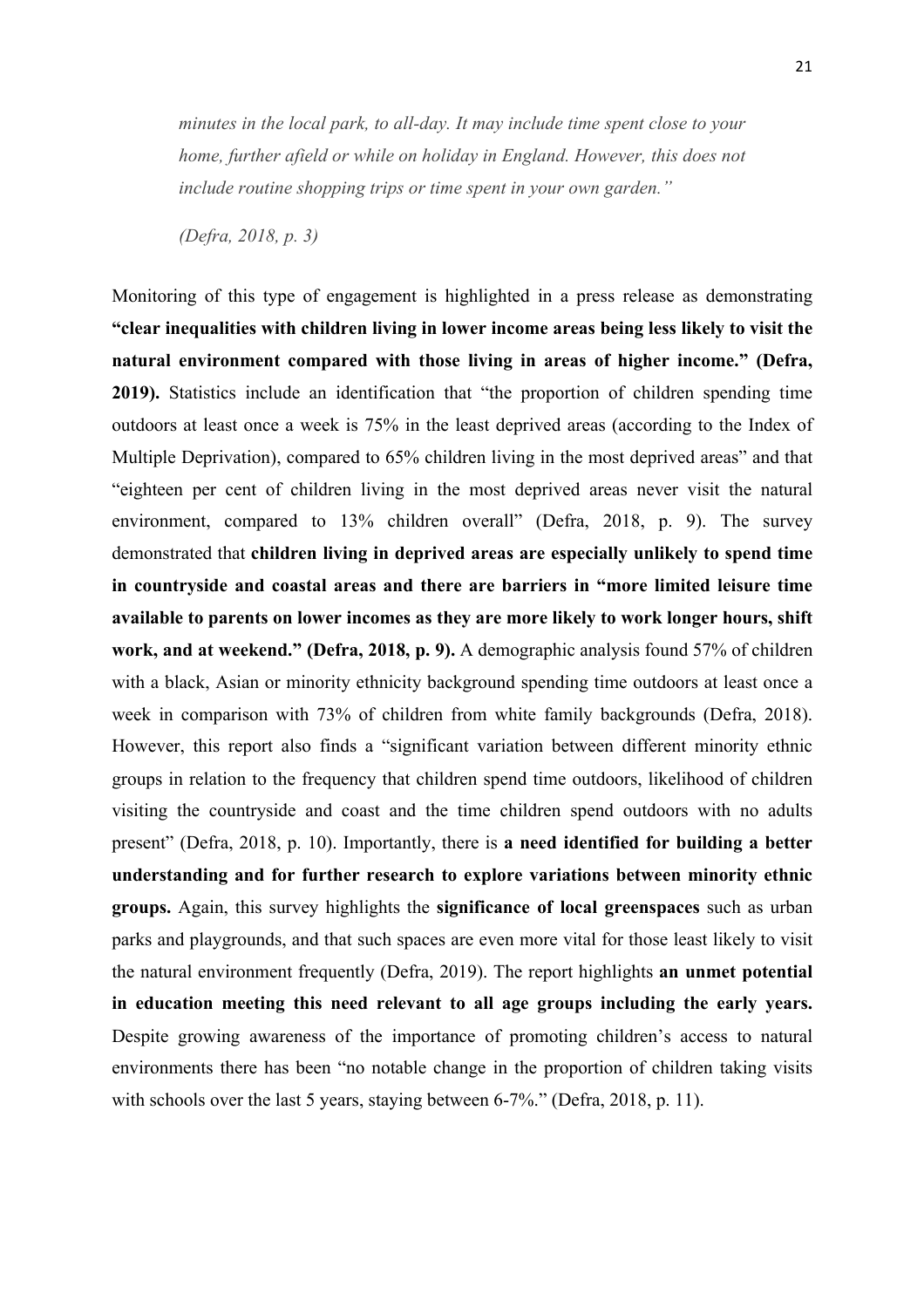#### *Nature Contact, Connection and Wellbeing.*

In 2020, the MENE survey shifted focus away from access considered purely in terms of contact with a natural environment and towards its relationship with nature connectedness and wellbeing in adults and children. This was driven by mounting evidence identifying a positive association between nature connection and wellbeing and pro-environmental behaviours as outcomes (Richardson *et al.,* 2016, Lumber *et al.,* 2017). The current climate crisis is the driver for this with an aim to respond effectively through the ambitions of the Government's 25 Year Environment Plan (Defra, 2018). This government plan seeks to enhance and protect the natural environment and promote human connection to nature to improve health and wellbeing. The aims of the survey are outlined as exploring

*"The relative importance of contact with nature and nature connection, the characteristics of experiences in natural environments that are most likely to support nature connection and delivery of outcomes, and the role of childhood experiences in developing nature connection into adulthood."* 

*(Defra, 2020)*

Nature connectedness involves "aspects related to a person's affective (emotional) and cognitive relationship to nature and their sense of place in nature" (Defra, 2020, p. 7). An exploration of its connection with nature contact and impact on wellbeing are determined as important to development of policy and practices. In this survey, a definition of contact includes that with

*'All different types of natural environment and the things that live in them. It can be close to where you live or further away and includes green spaces in towns and cities (such as your own and other people's gardens, parks, playing fields and allotments); the countryside (such as farmland, woodland, hills and mountains); and watery places (such as streams, canals, rivers, lakes, the coast and the sea).'*

*(Defra, 2020, p. 9)*

This broader description of nature access offers new grounds for considering barriers, who these are relevant to and why. The survey identified positive relations between people's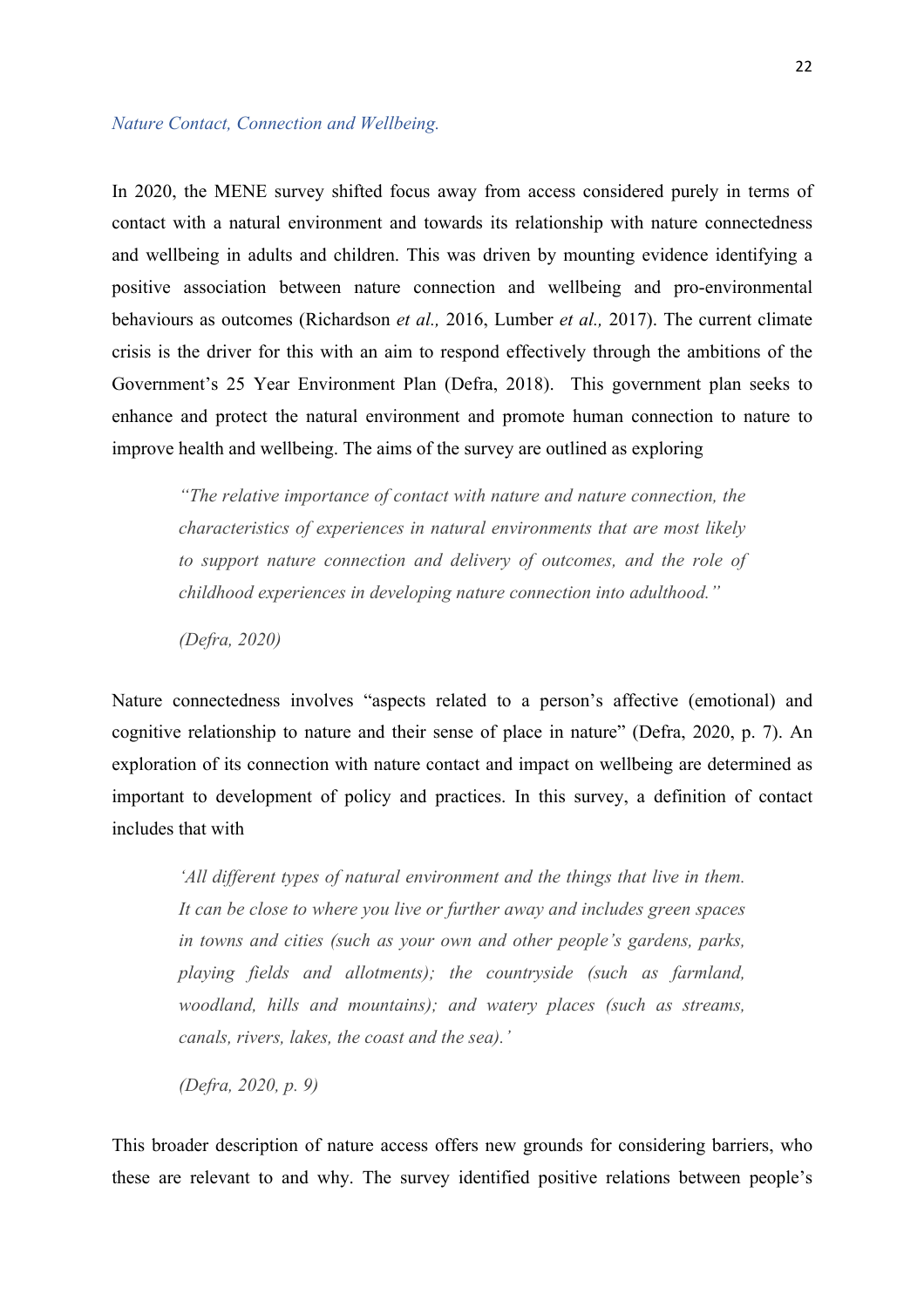nature connectedness, wellbeing and pro-environmental behaviours. Pro-environmental behaviours and wellbeing were highest among people who reported high visit frequency to natural environments and high nature connectedness. However, **the survey also demonstrated that nature connectedness did not show a marked relationship with any of the socio-demographic variables studied other than with age.** Although tendencies could be identified in relation to socio-economic groups and gender, it is stated that **"little or no relationship between a person's nature connectedness and their ethnicity as captured by the MENE survey" (Defra, 2020, p. 12).** This survey stressed that **"a high level of nature connectedness was not always associated with a high visit frequency" and that nature connectedness is "clearly being influenced by other factors" (Defra, 2020, p. 12).**  This shift towards combining nature contact with connectedness highlighted the limitations of defining access in terms of visits to environments to which barriers might be present in daily life. It highlights psychological processes reflecting a connection with the natural world that can occur in separation to physical contact, and therefore that measuring physical contact with the natural world might only be part of the picture. This raises for awareness the impact of dominant cultural understandings of natural environment important for contact with and engagement judged as more worthwhile. The findings from this survey demonstrated that levels of nature connectedness according to these measures dipped as children approached their early teenage years, but that the survey population also demonstrated such levels being recovered with age. **Levels of nature connectedness among children were also positively related to those of the adults in their household and gave rise to the suggestion that it is not just promotion of access to natural environments that is important, but types of experience enabled whilst there.** The report however asserts that an ambition to optimise pro-environmental and wellbeing outcomes is likely to rely both on an increase in contact and connection with nature.

Data from eight waves of the MENE survey have been retrospectively analysed for associations between measures of child and adult nature connectedness within families, frequency of nature visits and neighbourhood greenspace, urbanicity, and deprivation (Passmore *et al*, 2020). It is stated that **"access-wise…nature connectedness is more consistent across demographics where physical access may be compromised" (Passmore**  *et al.***, 2020)** and that this relative consistency is **demonstrated across socioeconomic and ethnicity groups**. Adult nature connectedness was determined as the only significant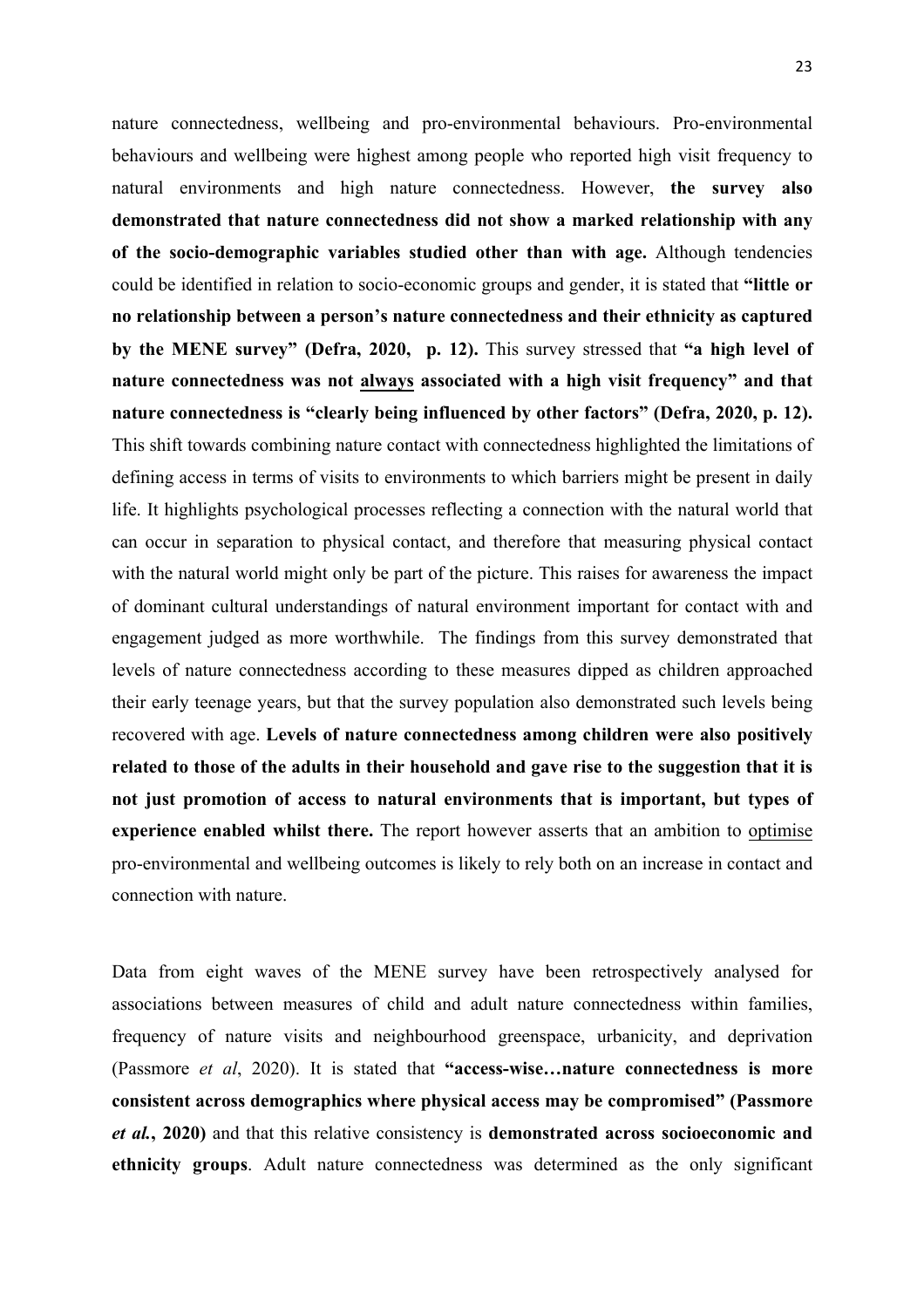predictor of child's nature connectedness. **Environmental factors such as nature visits were** *not* **related to nature connectedness, and that in fact, higher levels of neighbourhood green space were related to lower levels of nature connectedness**. An "unexpected" finding was highlighted in **a positive association between neighbourhood deprivation and children's nature connectedness, and this was described as "counterintuitive" as children from higher-income households spend more time "visiting nature".** A potential explanation was drawn from wider studies finding that children in deprived areas spend **more time playing outdoors with friends**. The suggestion is that through this there is a potential to engage with the natural world while making dens or collecting the natural objects that they find. A further contributary factor is determined in the fact that children in deprived areas spend time less time using smartphones, and this too represents a predictor of greater nature contact. It is important to acknowledge that mobile digital technology can offer opportunities to support children's engagement with the natural world and to "construct or co-construct knowledge, culture, and identity" (Eckhoff, 2020, p. 113) in outdoor activity. However, when considering issues of deprivation, technology might be understood as equally subject to questions of access alongside green infrastructure (Talaee & Noroozi, 2019).

#### *Reflection on the MENE Survey*

The MENE survey is ongoing and changing in line with wider cultural shifts and priorities, and a retrospective overview of findings offer the following key insights. **Most peoples' including children's experience of nature is close to home in green spaces in towns and cities**. People are travelling shorter distances and spending shorter time periods doing so. **Access to a car is identified as a key barrier and there are very few visits taken by public transport.** However, dog owners are more likely to take frequent visits than the rest of the population, and children living in such households are more likely to take visits. The barriers to spending tine outside are complex but there are discernible patterns in reasons given. **The most-frequently cited reasons for not engaging with a natural environment are time-related followed by health or age, personal preference and access issues related to place, safety or transport are lowest ranking.** At the time of this report the MENE survey has changed to monthly reporting to monitor behaviour during the Covid-19 pandemic. **An important message that might be taken from the most recent MENE**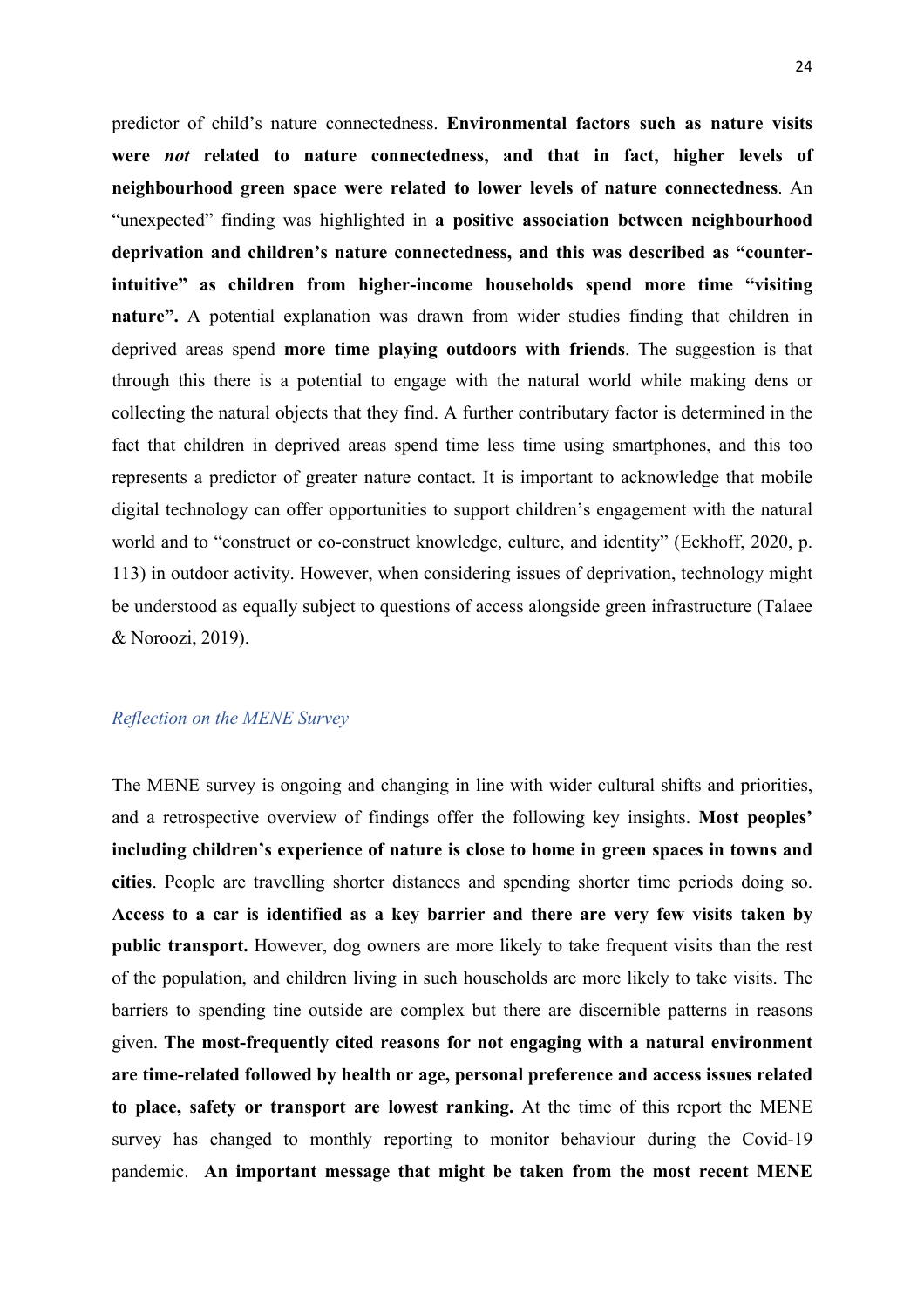**insights include the potential to work within current cultural conditions.** This includes a continuing urbanisation in which there are social injustices in accessing natural environments, but a need also to understand diverse perspectives and understand qualities of experience. The health-promoting impacts of a natural environment are well-evidenced and important to promote, however it is equally important to discern accessible paths through given conditions that starts with people's experiences in them.

A recent mapping of urban greenspace-use in Sheffield from mobile phone GPS data (Mears et al, 2021) highlights visits that tend to be brief, transitory and often as people pass through urban greenspace on their way to another destination. Data gathered from adult app users indicated that:

*"There is a need for equality of access, however there's a fundamental problem of very little time being spent in greenspaces. When the most common trip to urban greenspace is around 0.004% of a typical day, it changes the conversation around access to nature, it needs to be more equal and higher for all."*

*(Richardson, 2021)*

The GPS study data is suggested to **highlight "an important reality" about some people's everyday (fleeting) engagement with nature which can call for a shift in emphasis onto 'moments, not minutes' (Richardson** *et al.***, 2021).** This involves an attendance to qualities of experience rather than time duration and a capacity for 'tuning into and noticing nature' (The National Trust, 2021). This is interesting to consider in relation to the retrospective review of MENE data according to children's nature connectedness, frequency of nature visits and neighbourhood greenspace (Passmore *et al.*, 2020). A capacity for 'tuning into' or 'noticing nature' might occur through children's play and exploration outside. To bring a Froebelian perspective to bear the qualities of experience promoted through play are described as "joy, freedom, contentment, inner and outer peace and rest with the world" (Froebel, 1887, p. 55). This might be considered in relation to a "sense of place in nature" (Defra, 2020, p. 7) gained through outdoor play experiences regardless of environmental qualities. A Froebelian holistic perspective emphasises the same life source as equally expressive through humanity and wider life or 'the environment', and that the key connection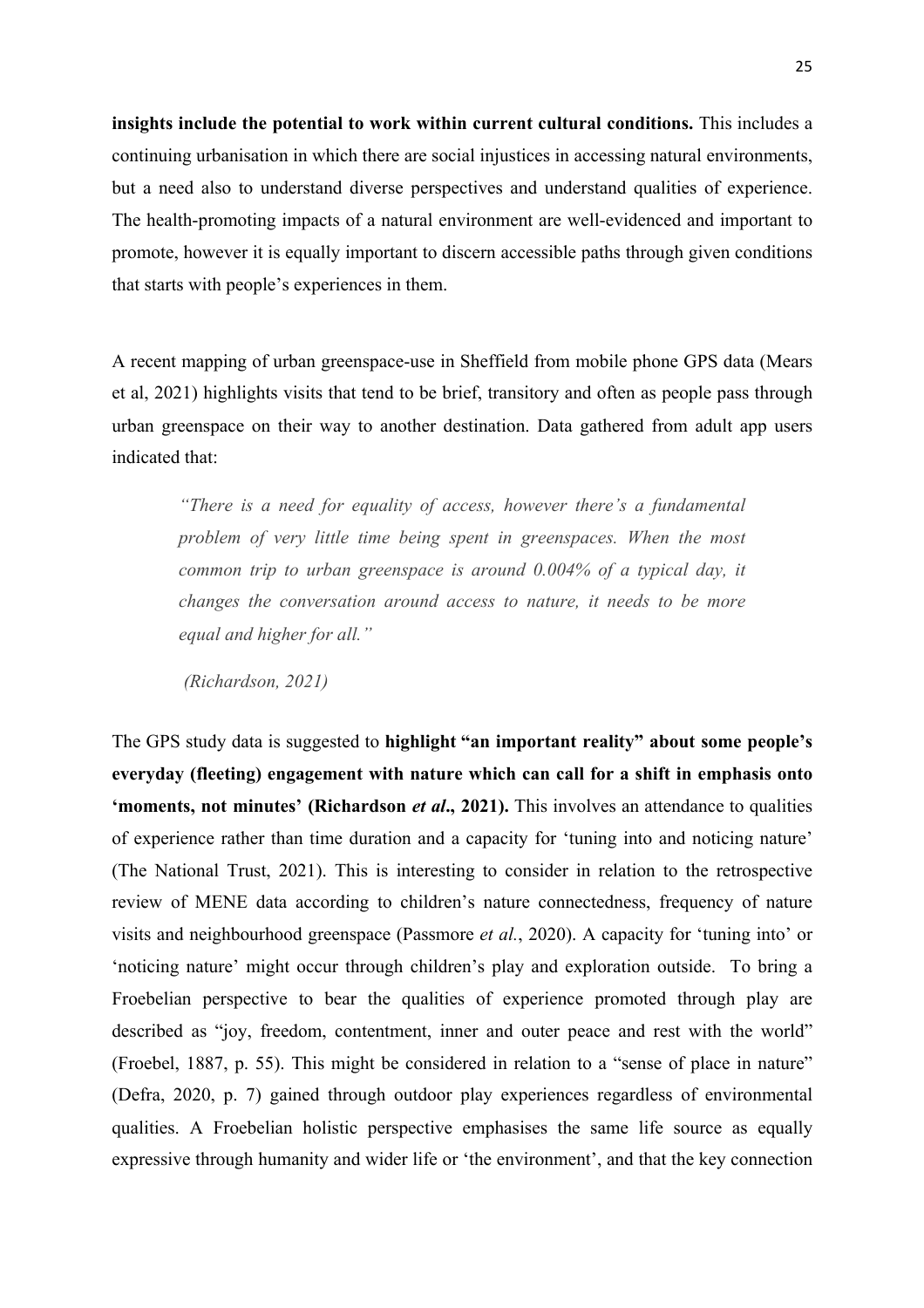to be made is between an inner and outer world. Research focused on nature contact, connectedness, wellbeing and their interconnection can offer a contemporary foundation upon which to reconsider the value in such understandings Perhaps outdoor spaces that can accommodate self-expression through play can be considered equally significant to a sense of self that can accommodate a surrounding world. Contact and connectedness offer a language through which to consider relations that are essentially ongoing and reciprocal.

### 5.3 Unheard Voices

The MENE survey highlights patterns of engagement according to different population groups and associated barriers in accessing natural environments. However, changed measures and the findings these give rise to highlight a need to look more deeply, ask different questions and start to integrate multiple perspectives. An intersectional analysis of data can address multiple factors influential to individual experience, however literature relevant to two specific characteristics highlighted in the MENE survey (Defra, 2020) and wider literature will now be shared.

#### *Ethnicity*

Considering nature access in terms of visits to a natural environment and appreciation of its qualities can mask a more complex social history shaping individual experiences. Awareness is growing of the need to acknowledge a global colonial history and its ongoing impacts (Finney, 2014), to decolonize landscapes (Dang, 2021) and promote environmental justice (Schlosberg, 2007). This history can be understood as influential on relations in local contexts and for racialised and dominant norms to obscure diverse and marginalised cultural identities and experiences (Finney, 2014). Such factors hold the potential to influence child and family engagements with a natural environment through complex social mechanisms shaping their choices and chances. **A recent systematic review of outdoor time and play studies found a negative association between child and parent membership of the minority race or ethnic group and children's outdoor play (Lee** *et al***., 2021).** Conversely, that being part of a dominant racial or ethnic group was positively associated with outdoor play and this was across diverse contexts including being white or Caucasian populations in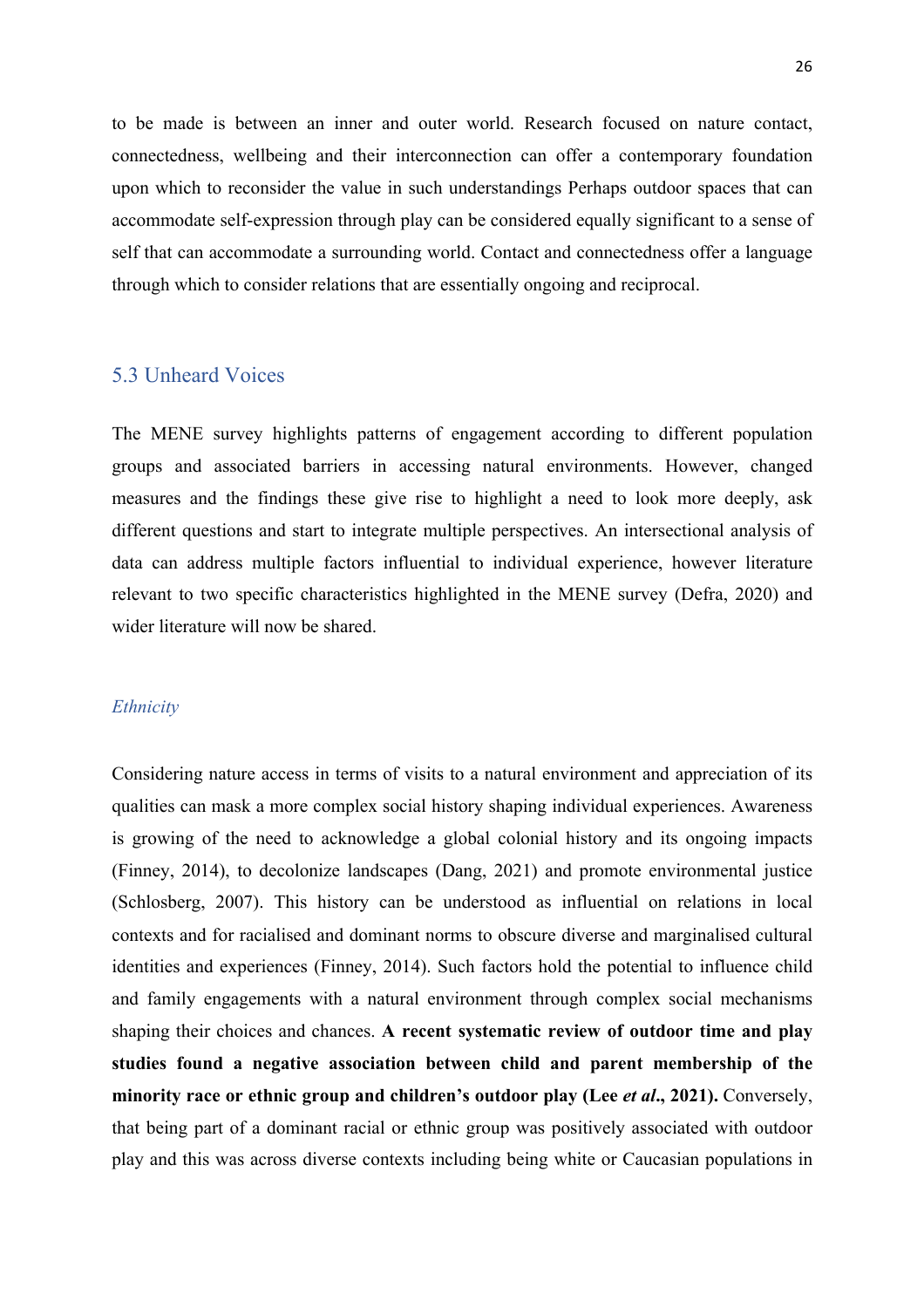western countries and of Chinese ethnicity in China. This broad cross-context review identifies the **need to engage with complex, interlinked social, economic and environmental issues in local contexts and to "better understand the mechanisms through which outdoor play/time opportunities can be optimized for children while paying special attention to varying conditions in which children are born, live, and play***"* **(Lee** *et al***., 2021, p. 2).** Racial inequalities in the USA have been linked with inequalities in children's access to outdoor play through social risks in home contexts, limited access to care opportunities and state regulations remiss in recognising and addressing this as a health need for children (Scott, 2017). The need to be proactive in addressing a current cultural and social disjuncture impactful on nature access in the UK is given recognition in 'The Kaleidoscope Report' (Black Environment Network, 2013). This report identifies ways to improve support for Black, Asian and minority ethnic communities in accessing services from the natural environment and heritage sectors in England. Implications from this are identified in terms of health (Marmot, 2010), social inclusion and educational attainment. **Impactful barriers are highlighted in a disjuncture between service and community priorities, and a lack of knowledge or experience of working with such communities in these sectors**. Opportunities to address this are identified in the role of 'champions' in such communities and a need for connective support to social entrepreneurs working in relative isolation in community contexts. A key point raised by the report is that these are not minority groups and that "BAME communities make up 13% (5.4m) of the English population, and now represent the majority of the population (i.e., more than 50%) in a number of large English cities." (Evison *et al*., 2013, p. 2). This is a complex issue given the identified health advantages of outdoor activity, but a parallel need to acknowledge diverse experiences, structural inequalities and resist measurement against white norms. The Kaleidoscope Report seeks the potential to work together and "deliver support to those of greatest need in a way that works with and through their local communities" (Evison *et al,* 2013, p. 2). However, there is space now to ask what these needs are, consider who defines them and integrate multiple priorities.

A qualitative study involving adolescents and young adults living in deprived areas of Sheffield half of whom were from ethnic minorities (Birch & Rishbeth, 2017) revealed urban moments of intimacy with nature that were fleeting and observed from inside or outdoors. Significant experiences were shared that included the sight of a squirrel at a windowsill, the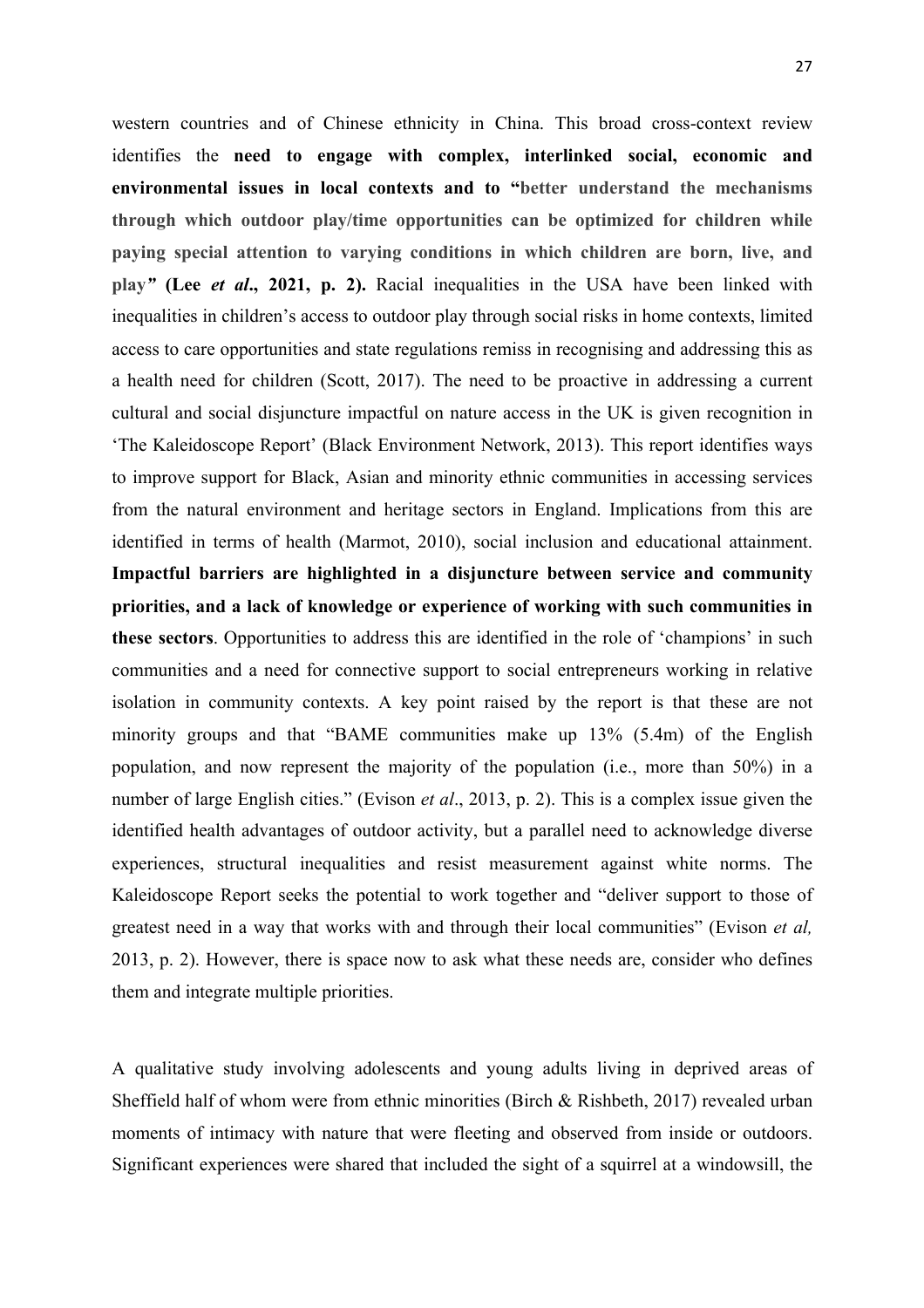sunset from a multi-storey car park and the way in which light dappled the pavement when filtered through a leafy canopy. Such moments were described as offering "calm", "relief" and "peace" and a potential to feel accepted, to offer escape and to help the respondents feel connected to something much bigger. These stories capture illustrations of nature connectedness through contact with nature beyond that identified (in large-scale studies by Defra and others) as a 'natural environment' and highlight experiences essentially related to a sense of self and interconnection with the natural world. **Birch asserts that "young people in cities, particularly those who are from ethnic minorities, are** largely excluded **from debates about how the natural world feeds into mental wellbeing" and that "when their relationships with nature are scrutinised at all, it's often by lamenting their failure to recognise particular species, or recall words that were once commonly used to describe wildlife and habitats" (Birch, 2020).** What is now called for is attendance to a diversity of experiences and the potential to **learn from the ways in which "nature can help young people feel accepted, offer escape…feel connected to something much bigger" within cities (Birch, 2020).** Young children's environmental needs may be different from adolescents, but it remains important to consider all "interactions and processes of multiple variables across different levels of socioecological modelling" (Lee *et al*., 2021).

#### *Disability*

Disability is impactful on accessing natural environments (Defra, 2021) despite legislation establishing the right to equality of treatment and a need to act in addressing this (Disability Rights, 2005, The Equalities Act, 2010). Government policy gives recognition to this stating that "those with disabilities have less access to green spaces or tend to use them less." (Defra, 2011, p. 51) and thereby stand to benefit through promotion of accessible community green spaces. However, **barriers to disabled children's access to outdoor play and natural environments are multiple and involve not only practical, but also social and cultural dimensions.** It is important here to acknowledge a full range of abilities and disabilities, and not to generalise or be generic in relation to need. However, there are issues pertinent to raise from research in this area and to raise awareness of impactful dominant norms that represent a challenge now to disrupt. Research is required to engage with the "multifarious mind-bodyemotional differences which pattern and intersect in all geographies of childhood" (Pyer *et al*., 2008, p. 3) and address disability as an under-represented area in social studies of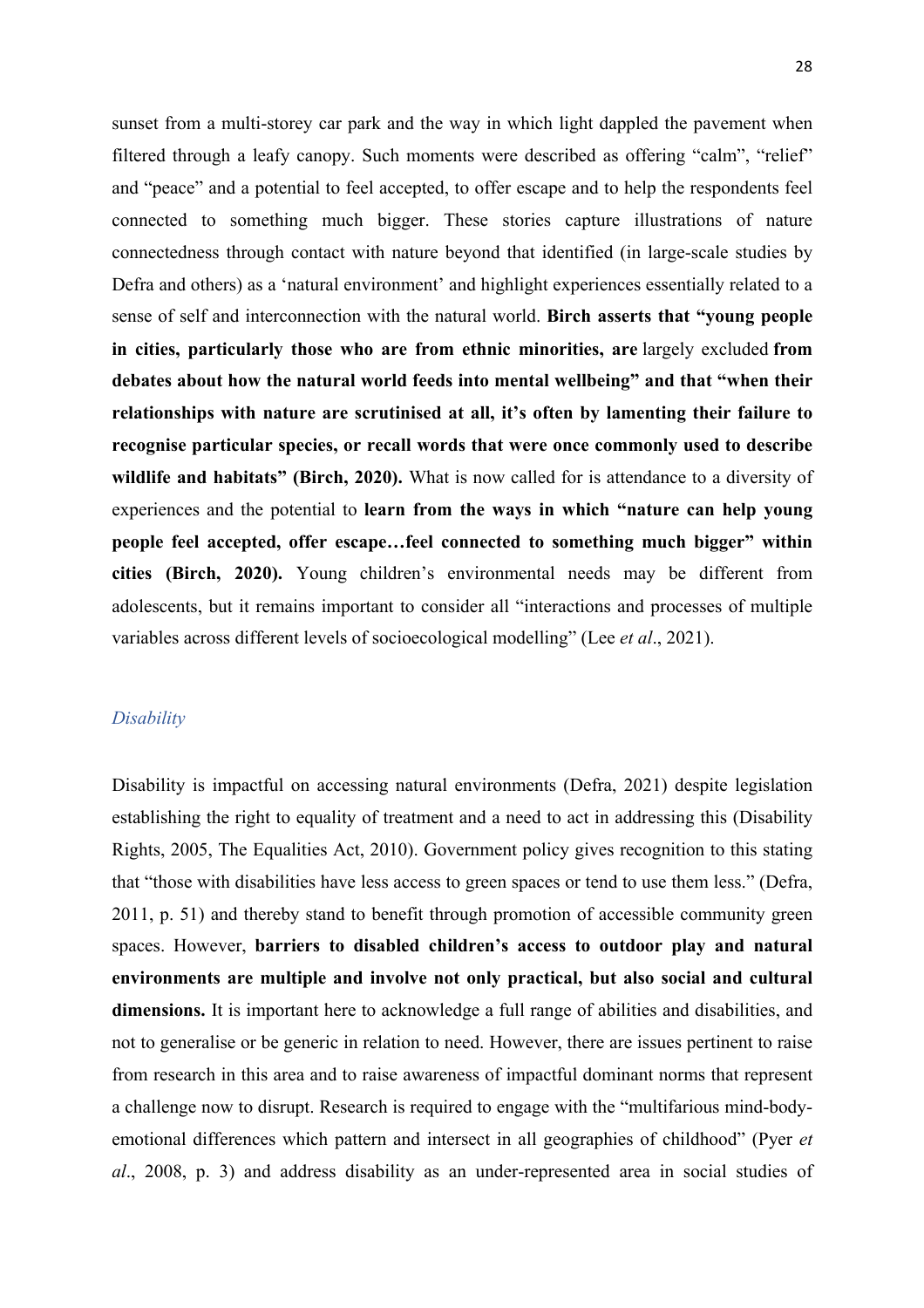childhood and nature access (von Benzon, 2011). The multiple barriers highlighted in literature include practical challenges to access such as play equipment design or lack of suitable facilities to meet disability needs in children's play areas (von Benzon, 2011, Jeanes and Magee, 2012).

**Non-inclusive social attitudes have also been identified as particularly prevalent in play sites "where young people define and legitimise repressive social hierarchies" (Jeanes and Magee, 2011, p. 194).** Such experiences can be considered reflective of broader contexts (Aitchison, 2003; Petrie & Polland, 1998; Shelley, 2002; Wooley, Armitage, Bishop, Curtis, & Ginsborg, 2006) and **compounding in a process of 'othering' (Armstrong, 2003) that can result in "disabled children feeling abnormal and different (Kitchen, 1998)" (Jeanes and Magee, 2011, p. 197)**. A vulnerability is suggested to lie often in a lack of peer group for socialising and sharing such experiences with outside of school or within supportive services (von Benzon, 2011). **An increased dependence on adults can act as a barrier through children being subject to adult judgement and mediation of risk (Caprino, 2018, von Benzin, 2011).** Research with 11–16-year-olds with mild–moderate learning disabilities found the environmental opportunities they accessed were largely "highly managed, affording the young people few opportunities for independent exploration of natural environments." (Von Benzon, 2011, p. 1035). **Trained play workers are important and effective measure in supporting social integration in play spaces (Jeanes and Magee, 2012), however austerity measures have had an adverse effect on funding allocated to favour the inclusion of persons with disabilities (Hauben** *et al***., 2012, Caprino, 2018).** Children's dependence on adult facilitation in family or carer contexts is also illuminated as a marginalising experience for them all (Horton, 2017). It is asserted that:

*"Normative, widely circulated discourses about the value of outdoor, natural play for children overwhelmingly marginalize the experiences of families with disabled children, who can often experience outdoor/natural play as a site of hard work, heartache, dread, resignation and inadequacy."*

*(Horton, 2017, p. 1152)*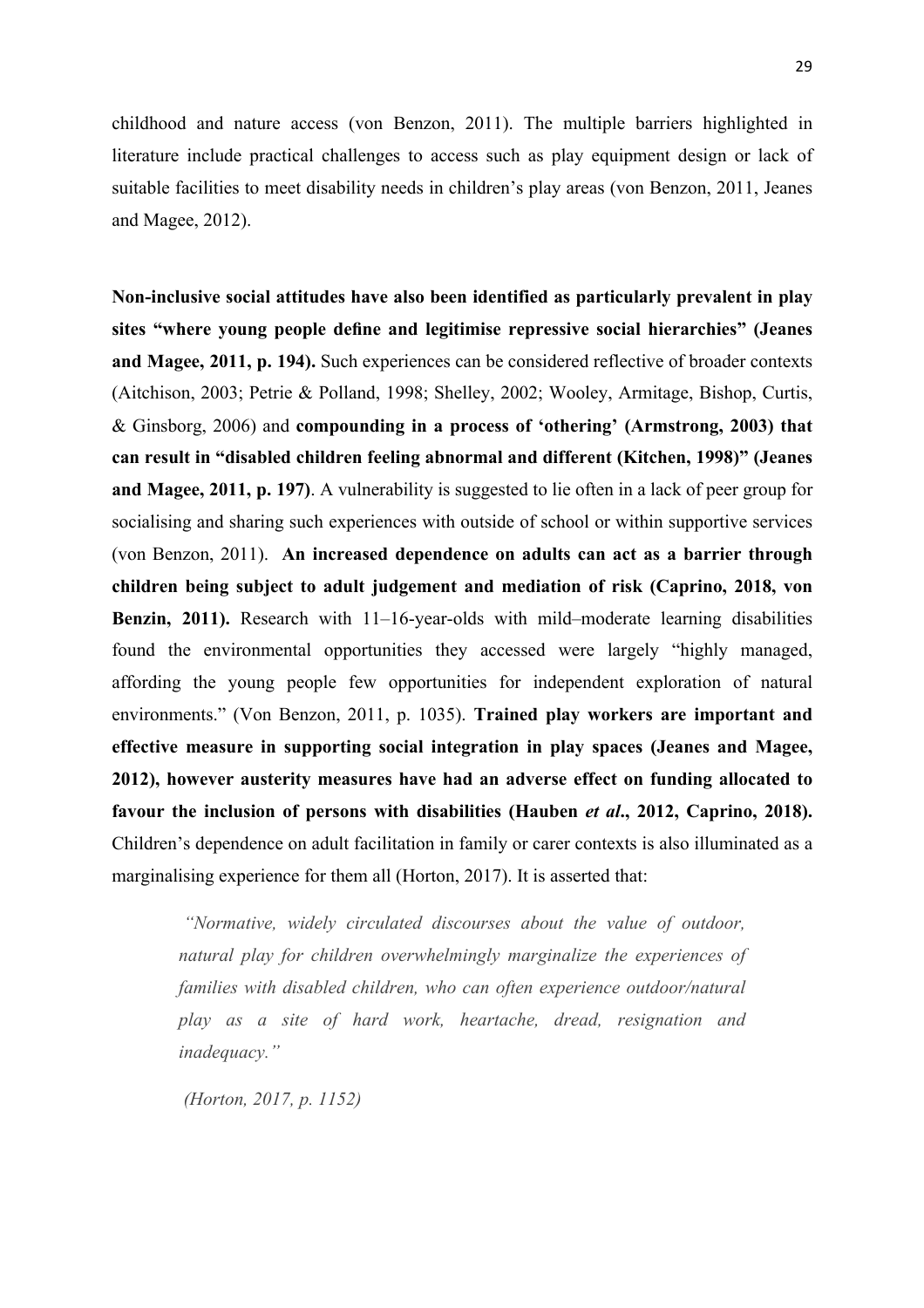Normative discourses are marginalising to "experiences and playing bodies which 'do not live up to' contemporary ideals" (Horton, 2017, p. 1170) and can lead to parent or carer anxieties that foreclose play itself. **Consultation is identified as key in facilitating change and disrupting norms and involves hearing diverse perspectives and voices (von Benzon, 2011, Jeanes and Magee, 2012).** A recent discussion hosted by the RSPB highlighted a need for disability justice and for diverse provision that can be facilitative and inclusive to access for all (RSPB, 2021). There is the potential to make adaptations to outdoor provision that can facilitate inclusion of children with diverse needs (von Benzon, 2011) and consider engagement in multiple ways through use of our broadest capacities for being and doing. It is suggested that considering access in holistic terms can be supportive of nature's healing capacities for all populations, particularly through attendance to our full scope of sensory experience (Khan, 2021). There are benefits of nature contact through attention recovery (Kaplan, 1989) and stress reduction (Ulrich *et al*., 1991) that are advantageous to those with a disability alongside others (Chang and Chang, 2018, Chawla, 2015). It is important to highlight that disability is also not a minority issue as one in five of the UK population has a disability.

### 5.4 Insights from Wales, Scotland and Northern Ireland.

There is not a parallel monitoring of engagement with the natural environment in Wales, Scotland or Northern Ireland currently published. However, the literature search highlighted a focus on children's access to natural environments in health, education and environmental policy in Wales and Scotland. The search did not reveal any policy specific to Northern Ireland in this regard. **The policy picture in Wales and Scotland demonstrates a concern to address marked heath inequalities and the promotion of children's nature access as part of a policy response.** A review of the recent integration of outdoor learning into national curriculums in several countries (Passy *et al.,* 2019) has drawn upon the concept of 'flow' to describe global conditions interconnected through 'flows of 'people, ideas, discourses and capital' (Lewis & Linguard, 2015). The concept of 'flow' can be helpful in framing "developments in a world in which policies are frequently 'borrowed'" and can be considered in relation to an "economistic approach" or a counterbalancing "flow of resistance" (Passy *et al*., 2019, p. 2). **Three discourses run through current international interest in outdoor learning, and include the promotion of pupil engagement, addressing**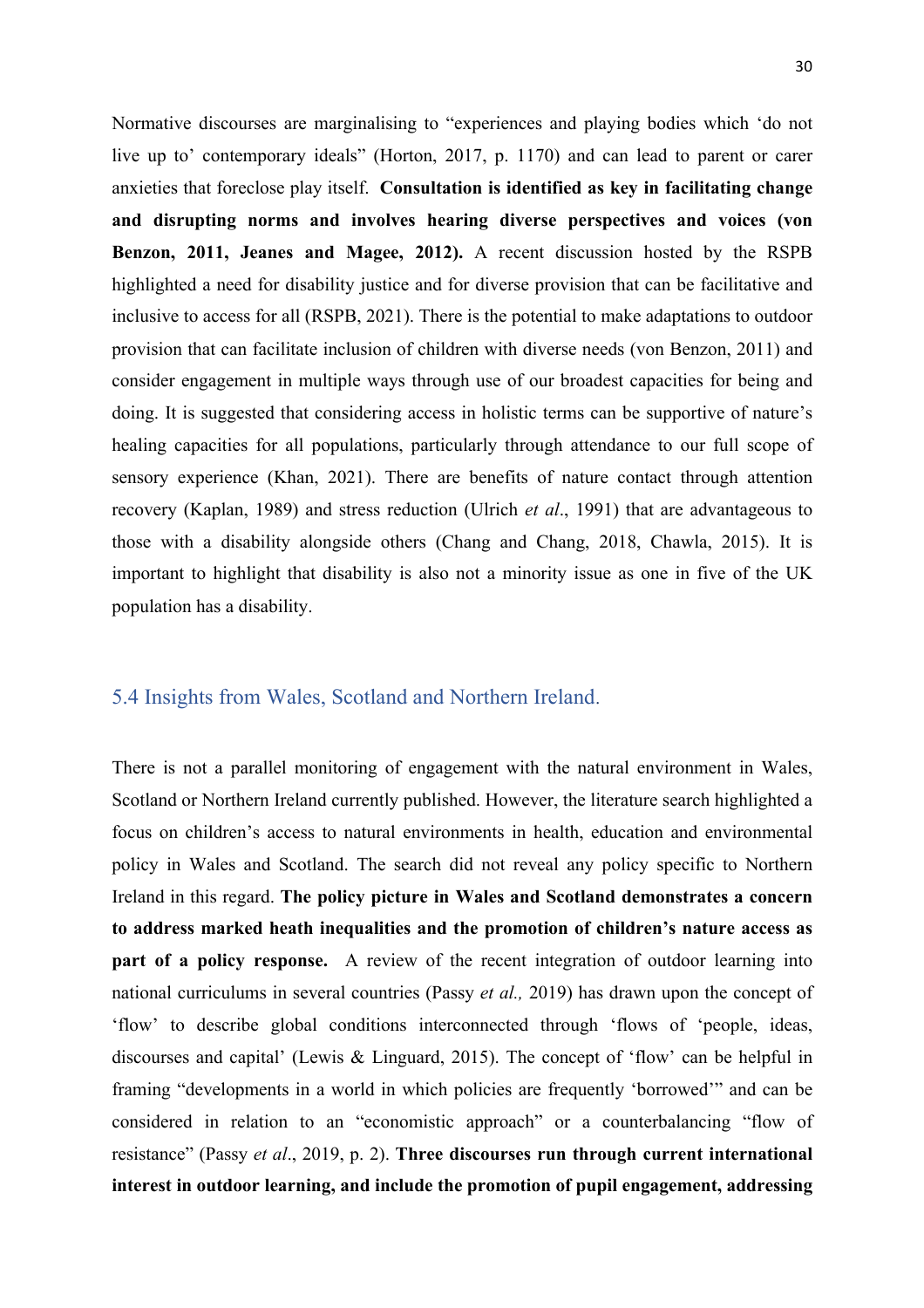**of health including obesity levels and wellbeing and addressing global health through environmental connection (Passy** *et al***., 2019).** Through complex socioeconomic conditions a rich natural environment is starting to be understood as an important resource. The drive to promote children's nature access through education can be seen as occurring in different international contexts through both 'top down' government-led and 'bottom up' practitionerinfluenced approaches. This is suggested to indicate that in a world of increasing complexity "how educational communities are changing" (Passy *et al*.*,* 2019, p. 13).

#### 5.4.1 Wales

Health inequalities in Wales are outlined according to the following:

*"In terms of years spent in 'good health', those living in the most deprived areas can expect to spend almost two decades less in good health than their counterparts in the least deprived areas. Leading to not only shorter lives for those in deprived areas but living a larger proportion of it in poorer health." (ONS, 2020, p. 3).* 

These statistics are not dissimilar to those in England however a focus has been taken in Wales on **small areas of intense multiple deprivation**. Within this child poverty is in focus, as an avenue to addressing health inequalities in ongoing ways**. The Welsh Index of Multiple Deprivation of a Child (2011) is an official measure of this and considers dimensions of income, education, health, community safety, geographical access to services, housing and physical environment (Welsh Government, 2011, p. 3)** and these can appear at higher levels and in greater combination in the lives of some children. Measures of an impactful physical environment include air quality, flood risk score and proximity to waste disposal and industrial sites and are relevant to small areas of Wales in which there are intense levels of multiple child deprivation (Welsh Government, 2011, p. 52). A strategic approach has been adopted in identifying areas of regeneration in greatest need and therefore potential for greatest benefit. This strategy seeks to "link physical and community regeneration with public and private funding, in a programme of change to tackle a range of social and economic issues affecting the most deprived communities" (Welsh Government, 2011). **The national Natural Resources Policy (2020) supports this through prioritising preventative approaches to health outcomes focused on transport related air**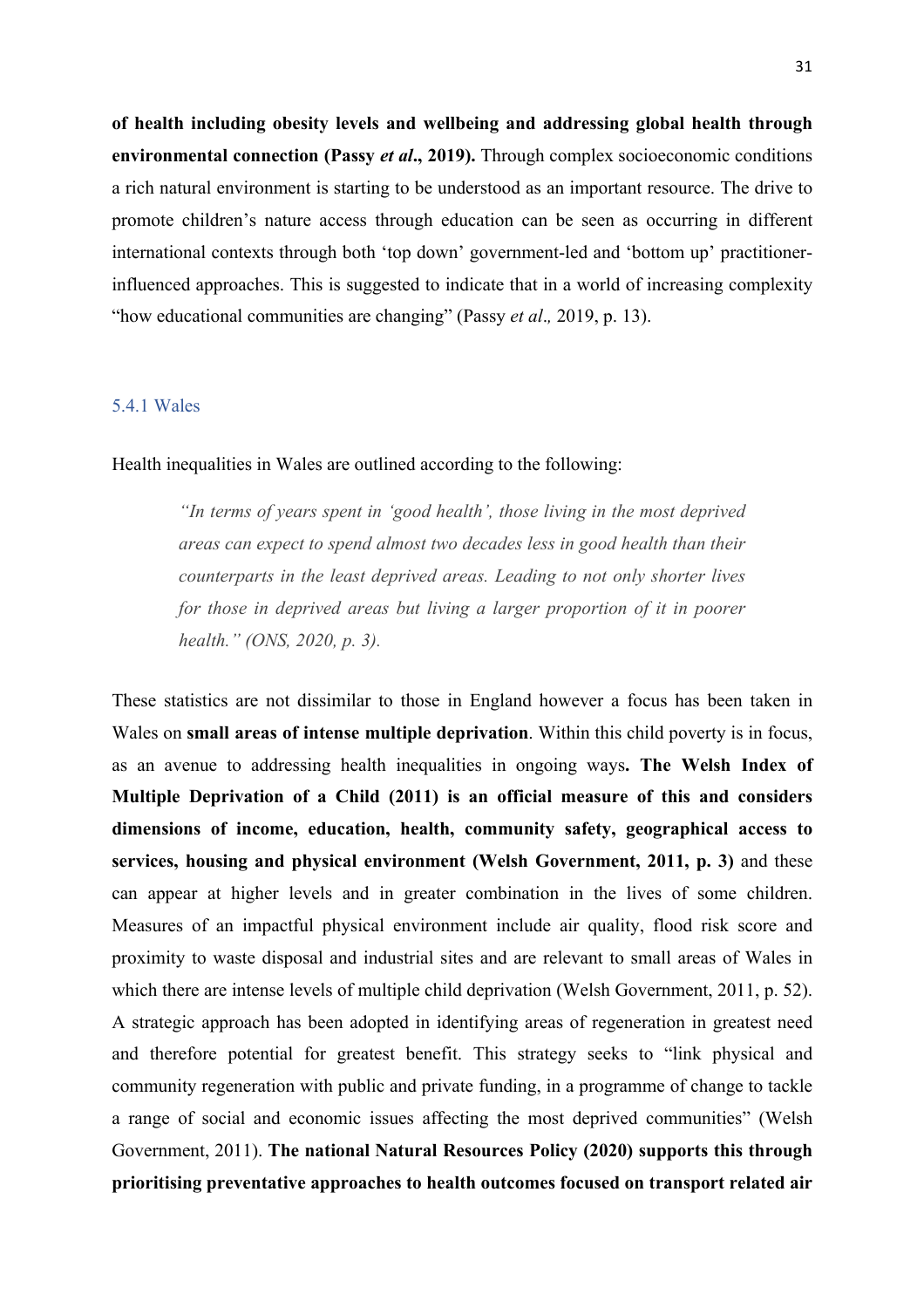**and noise pollution, tackling physical inactivity and mental health.** An overview of Area Statements highlights South-West Wales as a district with areas of low-income, lower quality housing, education, poor diet, and less access to good quality green space and notably low levels of tree cover in some locations. However, also rich resources in countryside and bathing beaches and solutions in seeking to "support nature-based activities and make the outdoors more accessible to all" (Natural Resources Wales, 2021). **The statement for North-West Wales presents a similar picture in identifying the presence of route networks, parks, gardens, beaches, sea fronts and countryside but that these "are not always located near to where people live or are managed in a way that people of all ages and abilities can access them." (Natural Resources Wales, 2021).** Opportunities for promoting children's access to natural environments seem to be embedded within policy seeking ways to creatively connect people to surroundings in everyday life.

Education is identified as means to address child poverty and this is outlined in the 'Building a Brighter Future Early Years and Childcare Plan' (DfES, Wales, 2013). This plan draws on The Marmot Review (Marmot, 2010) in highlighting early education as "one of the most effective early intervention strategies to enhance a child's developmental outcomes" (DfES Wales, 2013, p. 9). The potential for long term benefits is highlighted for those who are disadvantaged through boosting social and cognitive skills as "a better foundation for lasting success at school and beyond." (DfES Wales, 2013, p. 9). The aim is for 'closing the gap' between the most and least disadvantaged and breaking a cycle of deprivation as a preventative measure. **Wainwright (2021) identifies that "in order to engage the people of Wales with the outdoor environment, changes in the curriculum incorporated the outdoors as a part of children's learning from age three though to fourteen." (Wainwright, 2021, p. 567).** This can be seen in the Foundation Phase Framework (2015) in an emphasis on the outdoors as an integral part of children's learning, and a transition into 'Adventurous Activities' in the Physical Education curriculum after seven years old (Wainwright, 2021). **The aims of The Foundation Phase Framework (DfES, Wales, 2015) include acquisition of personal and social skills, promotion of physical and mental health and support for a safe home and community in preventing disadvantage by any type of poverty. The framework refers to use of indoor and outdoor environments that can "promote children's development and natural curiosity to explore and learn through first-hand experiences" and places "a greater emphasis on using the outdoor**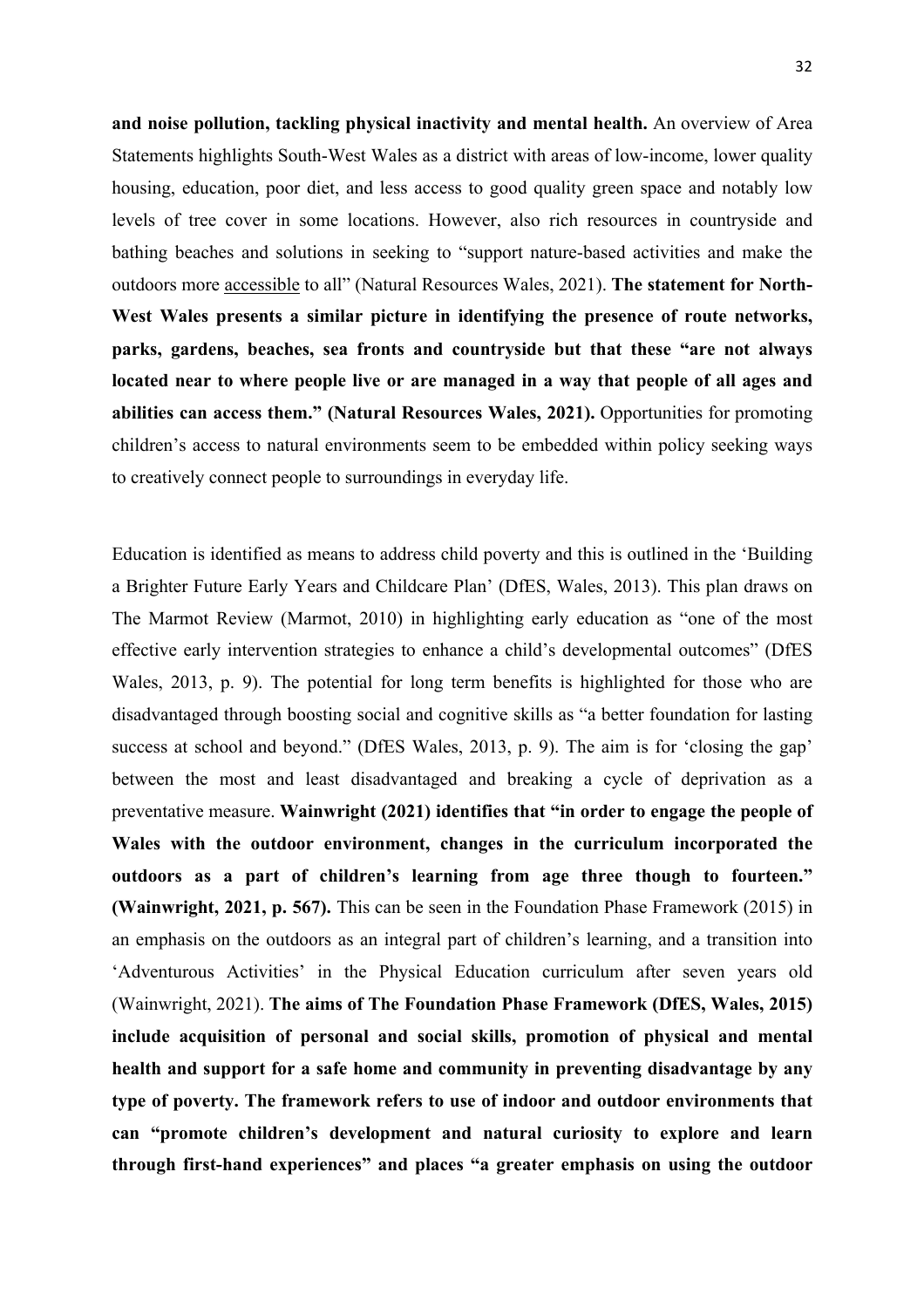**environment as a resource" (DfES Wales, 2015, p. 3).** The Foundation Phase Curriculum (2015) incorporates use of the outdoors in all seven areas of learning and is influenced by "Scandinavia and the Forest Schools movement, but also from the influence of educational theorists such as Froebel." (Wainwright, 2021, p. 568)

#### 5.4.2 Scotland

**Similar links between nature access and the addressing of health inequalities can be seen in Scottish government policy.** The following diagram is included to illustrate how health inequalities are considered in terms of fundamental causes that national policy is seeking to mitigate.



Causes of Health Inequalities, NHS Health Scotland (2021)

**There is a focus in Scotland on the promotion of children's physical activity to address high obesity rates and to addressing an educational attainment gap between children from disadvantaged and advantaged backgrounds (Perlman** *et al***, 2020).** Qualities of local places are determined as important in ensuring all children have good opportunities for outdoor play and is supported by the environment and health strategy 'Good Places, Better Health Initiative' (Scottish Government, 2008). This has sought to address barriers to children's outdoor play through pollution, high-speed traffic and less well-maintained green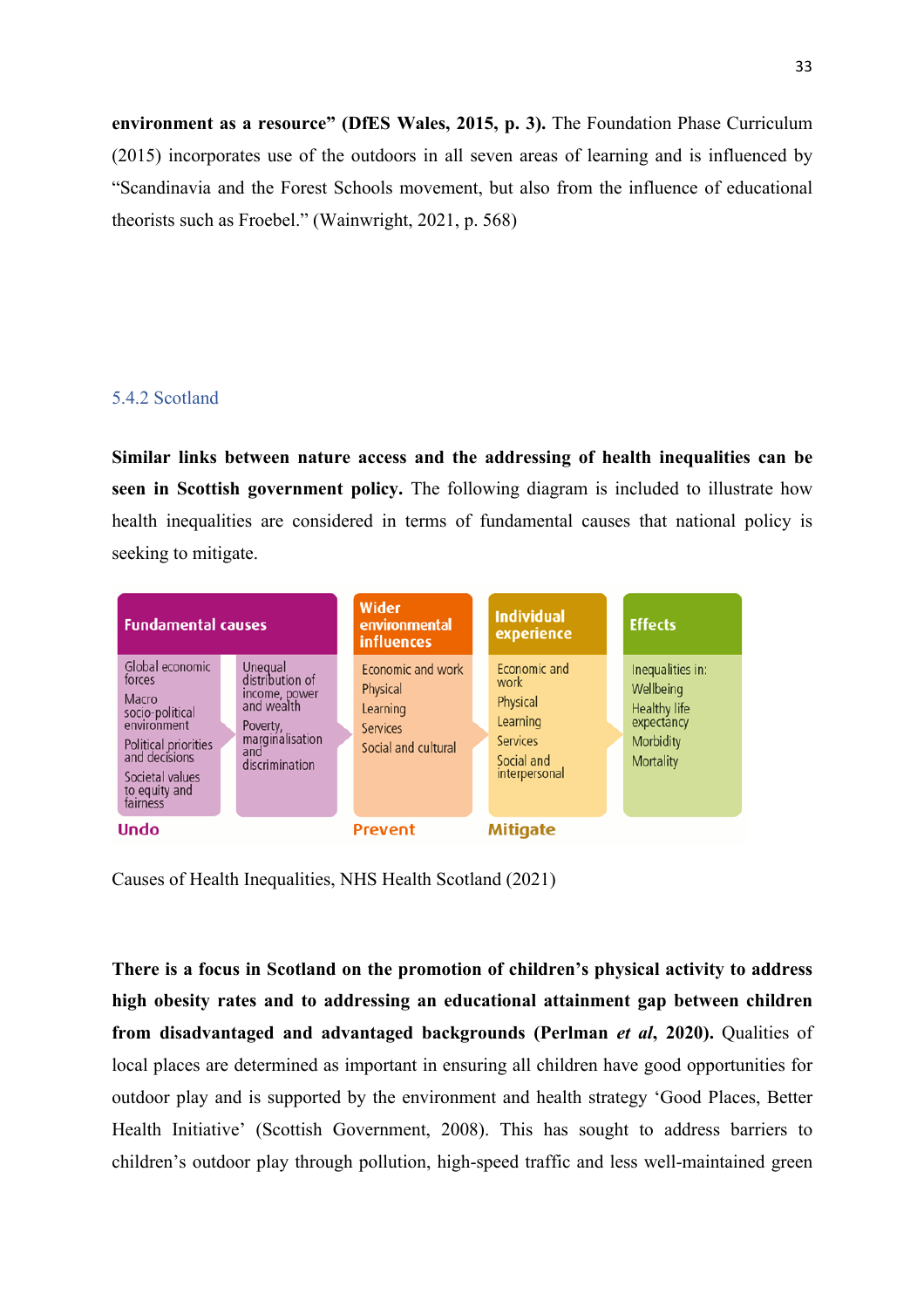spaces in disadvantaged areas (NHS Health Scotland, 2020). However, despite policy responses described as "favourable environmental factors believed to influence physical activity and sedentary behavior" (Reilly *et al*, 2014), health inequalities have remained persistent in Scotland. A global review in the Active Healthy Kids Report Card (Reilley et al, 2014, Hughes *et al*, 2018) has demonstrated children in Scotland maintaining extremely high levels of recreational screen time and low levels of moderate to vigorous intensity physical activity in international comparisons. This is associated with development into an adult environment where poor diet, low physical activity and overweight or obesity are identified as a norm (Reilly *et al*., 2014). However, policy response has continued and include recently extended **provision of full time funded early learning and childcare for all 3, 4 and eligible 2-year-olds.** The aims for this include seeking to **"**improve children's outcomes and help close the poverty-related attainment gap, increase family resilience through improved health and wellbeing of children and parents and support parents into work, study or training" (Scottish Government, 2021). **Outdoor play is integral to this due to benefits to physical and mental development with an aspiration that "children in Scotland's ELC sector will soon spend as much time outdoors as they do indoors" (Scottish Government, 2021).** Guidance for this is offered in the 'Out to Play' Practitioner Guidance (Care Inspectorate, 2020) and 'Space to Grow' Environmental design guidance (Care Inspectorate, 2020) along with a refreshed early years national curriculum entitled 'Realising the Ambition' (Education Scotland, 2020). This curriculum seeks to explore the 'interactions, experiences and spaces' supportive to early development and refers to outdoor spaces as supporting learning about the wider world and to having wellbeing benefits. A **focus on outdoor play has been suggested to offer means to accommodate an expansion of numbers in existing settings whilst addressing obesity, reducing screen time, increasing child and parent connection to the environment, and improving mental health (Perlman** *et al.***, 2020).** Research with practitioners at the outset of the change led to identification of potential barriers in parental support, weather and equipment constraints, children's choices, educator training, funding issues and an adult perception of risks associated with outdoor play (Howe *et al.*, 2020). However, there is evidence of evolving practice that is addressing issues and offering rich grounds for research evidence of potential impacts. Drawing on Passy et al. (2019) this evolution in Scottish ELC policy has been described as at the "intersection of a top-down approach that was influenced by a strong bottom-up movement by early adopters of outdoor practice" (Howe *et al*., 2021, p. 1079). Support for this transition is suggested to rest on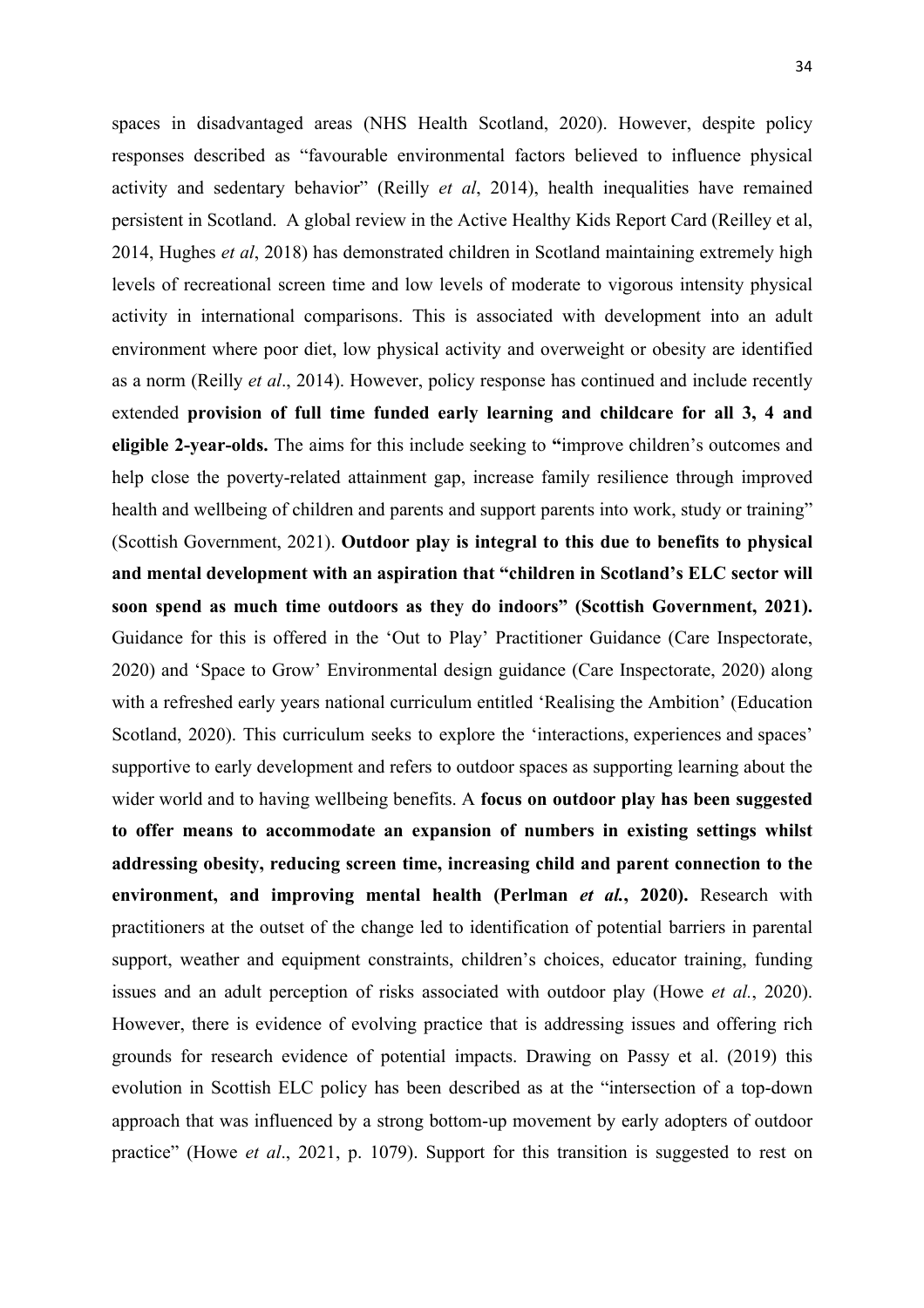practitioner training, partnership working with parents and highlights the important role played by organisations such as The Froebel Trust.

#### 5.4.3 Northern Ireland

Despite a lack of specific reference in Northern Ireland policy to children's nature access, insight is offered into its early educational curriculum for comparison. **Reference is made in the 'Curricular Guidance in Preschool Education' document (CCEA, 2018) to "creating learning environments, both indoors and outdoors" and that staff should "plan carefully to exploit the unique opportunities their outdoor areas can provide" (CCEA, 2018, p. 11).** Guidance states the importance of ensuring that "outdoor learning happens frequently and is safe, varied and stimulating" (CCEA, 2018, p. 12). However, this suggests less of an emphasis placed on spending time outside than is currently emphasised in Wales and Scotland. The Early Years (0-6) Strategy (2010) identified priorities in the quality of provision, role of parents, equity of access and effective linkages in the delivery of services. An importance is identified in setting early learning "in a much broader context, including socialisation, language and communication, physical development and good health" (CCEA, 2018, p. 2). Given a lack of literature focusing on outdoor learning in Northern Ireland it is difficult to determine either current practice or its relationship to the local context.

# 6. Has Covid-19 Affected Babies' and Young Children's Access to Natural Environments? How?

Research exploring impacts from the lockdown responses taken to the Covid-19 pandemic offer recent insight into young children and family's access to natural environments. This has highlighted barriers to nature access in home contexts and the role played by education and other infrastructure in facilitating opportunities for this in the daily lives of children and families.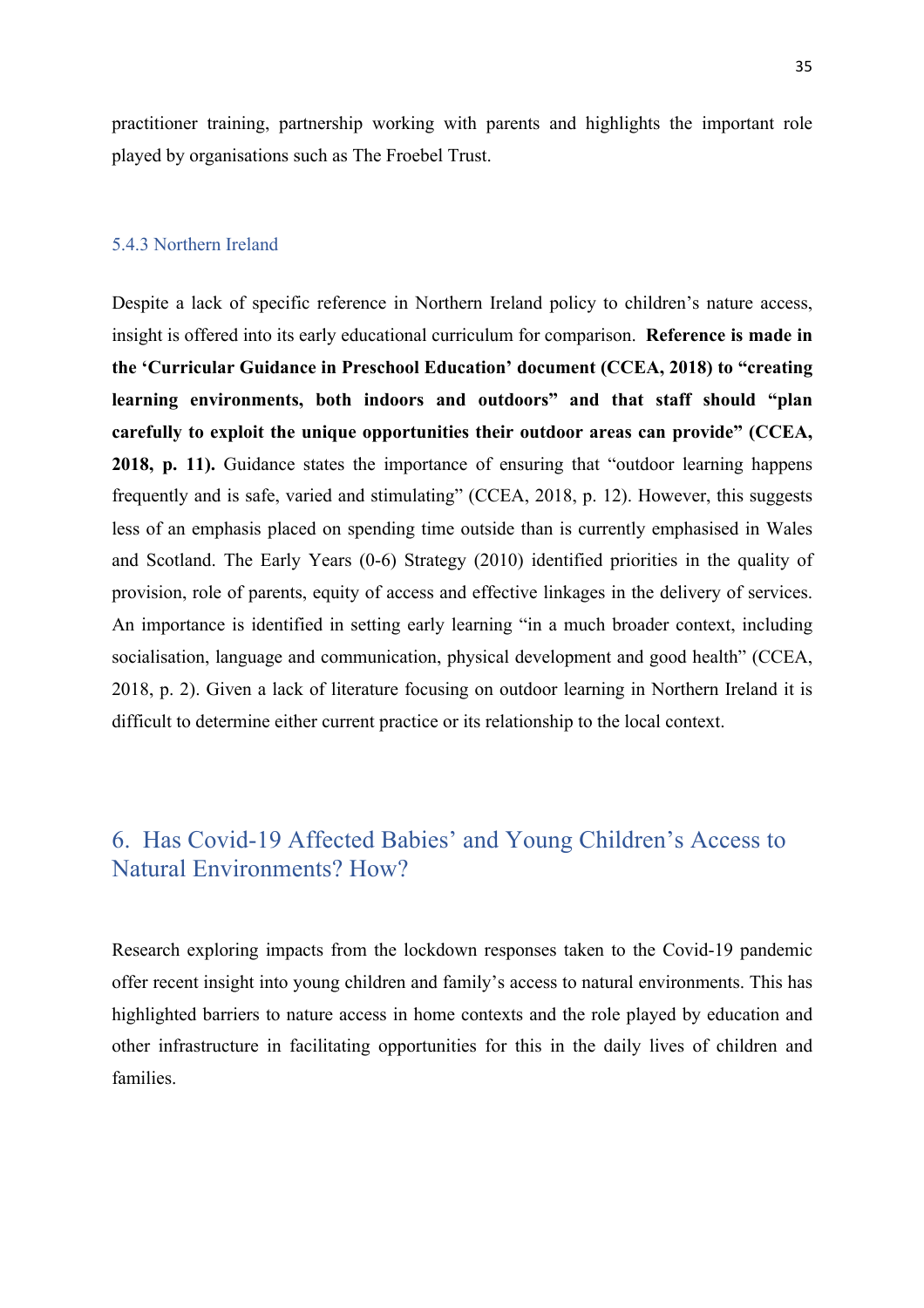### 6.1 Inequalities in Access to Green Open Spaces

An online survey carried out by Natural England sought to understand children and young people's perspectives on nature during the pandemic. The importance of this is highlighted in terms of giving children "a greater stake in and voice about the natural environment" (Defra, 2020). Although this survey is with children older than those in focus in this research, it is included through the insight offered into children's perspectives and family life. When asked about spending time outside during the pandemic 60% of the 501 respondents said they had spent less time outside, 25 % said more and 14% said the same amount of time as before the pandemic. A parallel survey with adults revealed that 45% said they had spent more time outside in lockdown and these results taken together indicate **more adults spending increased time outside than children. Children reported fear of the pandemic as a reason for not going outside** at a rate three times higher than adults envisaged and this highlights the importance of conducting research directly with children. However, although pandemic fear was given as a reason by 48% of children, this was closely followed by 47% who identified **park closure** as a reason. **Parks and private gardens were demonstrated to be a particularly important means for accessing natural environments in 8 – 11-yearolds and parks were identified by 76% of the whole group as their favourite place to play.** Far fewer children had spent time in other natural places such as the seaside (27%), the woods (26%) or wider countryside (24%) and needs to be considered in relation to the travel restrictions taken in response to the pandemic. When asked whether they had spent more or less time outside with friends, by themselves or with family, 81% of children reported that they had spent less time outside with friends and 52% reported that they were less likely to spend time outdoors by themselves whilst 23% reported spending more time outside alone. When asked about time outside with the people that they live with, a higher proportion of children had spent more time outside with people they live with (47%) than less time (36%). **These findings indicate that children were getting outside less overall through fewer opportunities to do so with friends, groups or school, but that some children were getting outside more with the people that they live with.** These results reflect the trend highlighted by the MENE survey which has indicated a decline in children spending time outside without adults present and suggests that the coronavirus may have enhanced this trend.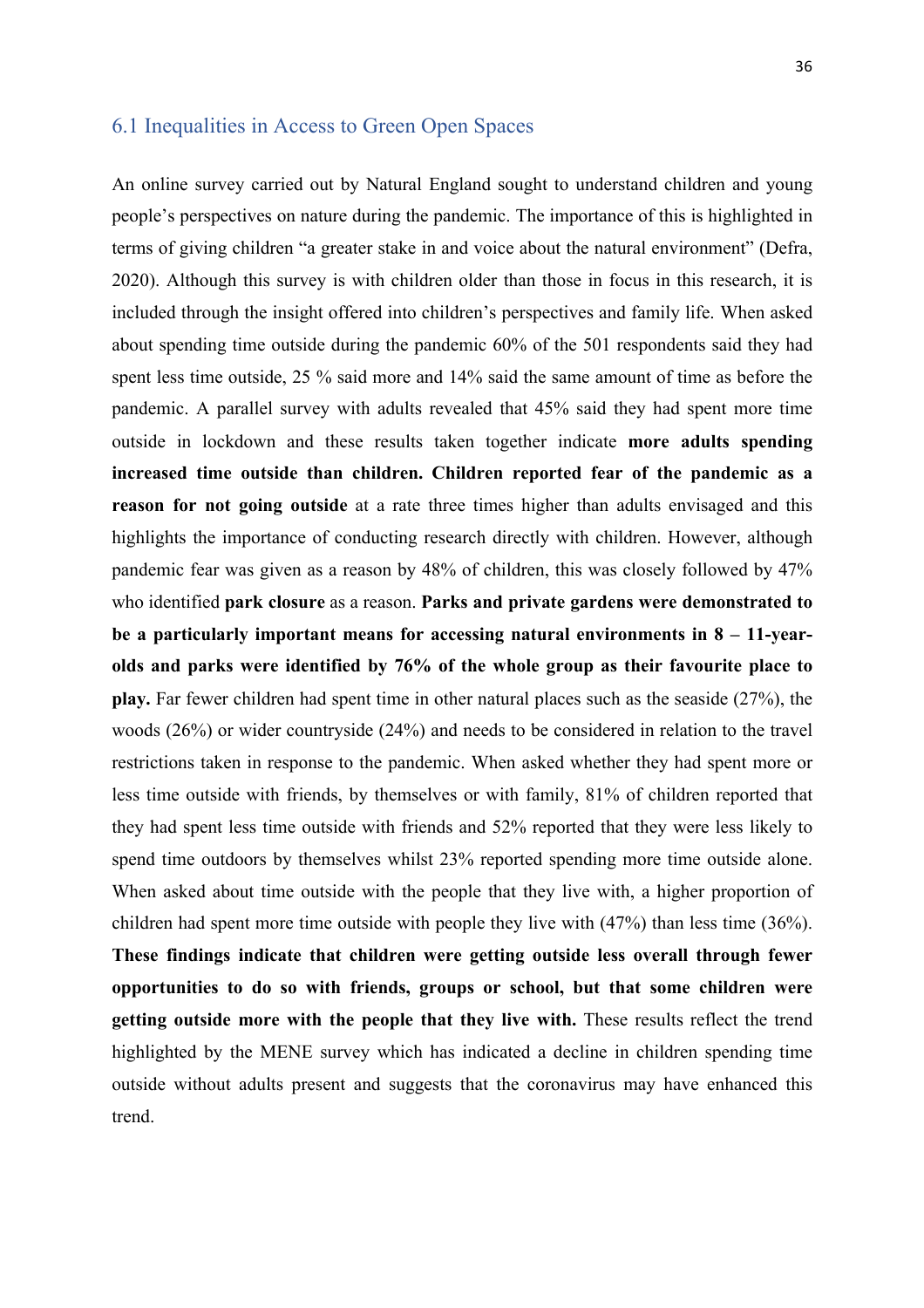**There were variations in these patterns across population groups identified in terms of age, income and ethnicity**, and the terms of reference used here reflect those used in reporting. Findings state that children from ethnic minority backgrounds were more likely than white children to say they had spent less time outside with people they live with (51% compared to 31%). It highlights that overall, 71% children from ethnic minority backgrounds reported that they spent less time outside since coronavirus started, compared with 57% of white children. It is also highlighted that 26% of children from ethnic minority backgrounds were part of households that were shielding compared with 16% of white children. **The report identifies children from ethnic minority backgrounds as more likely than white children to visit parks, playing field and playgrounds (66% and 60% respectively), less likely to have private gardens than white children (80% and 91% respectively) and more likely to be living in urban areas (according to the Adults MENE survey, 89% and 68% respectively**). Children from minority backgrounds were therefore more likely to have a limited number of options available to access green and natural spaces and to be more reliant on visiting parks. When asked about access to gardens, nine in ten (88%) children reported that they had access to a private garden with 5% reporting access to a shared garden. **Three quarters (75%) of children from a household with annual income below £17,000 had access to a private garden, compared with 90% for children with a household with annual income of £17,000 or more.** Almost all children with a garden had spent time in it in the previous week, and only 4% reported not doing so. **The survey found that 73% of children from households with an annual income below £17,000 spent less time outdoors, compared with 57% from households with an annual income above £17,000.** Overall, the findings indicated older children spending less time outside than younger children, and more likely to report not being able to go with friends as the reason (43%, compared to 29% for 8–11-year-olds). When asking children about their hopes for the future post-pandemic 70% wanted to spend more time outside with friends, 44% wanted to spend more time outside in general, 32% wanted to spend more time outside with people they live with and 30% wanted to be allowed out more on their own**.** 

These findings can be considered in relation to studies exploring systemic disadvantage in access to green open spaces in lockdown conditions. Shoari, Ezzati, Baumgartner, Malacarne, and Fecht (2020) explored the accessibility and allocation of public parks and gardens in England and Wales through combining national statistics with ordnance survey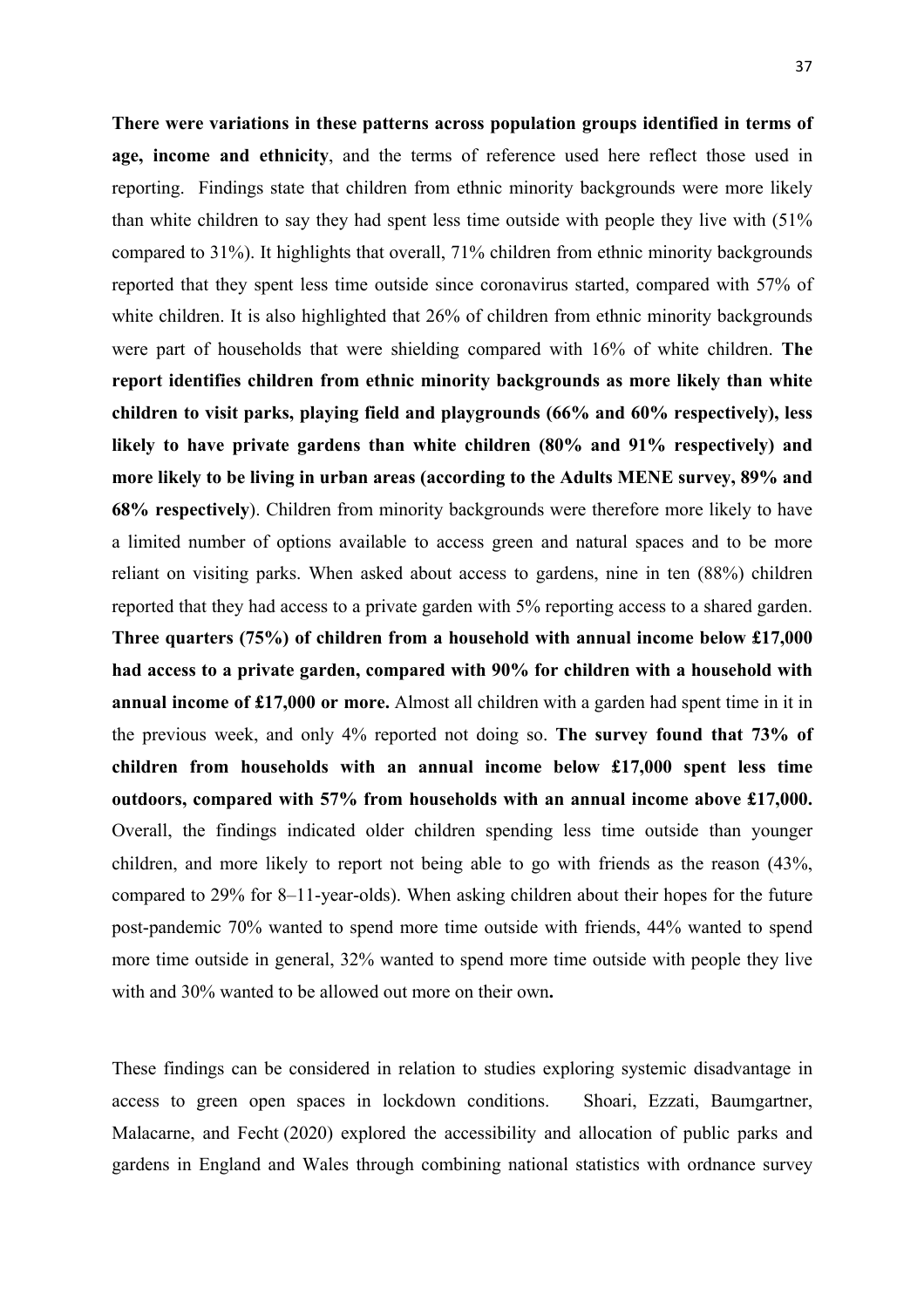data. This study sought to determine numbers of parks, distances of postcards to nearest park and per-capita space in each park for people living within 1,000m and investigated variability by city and share of flats. **Findings demonstrated that approximately 25.4 million people (~87%) can access public parks or gardens within a ten-minute walk, while 3.8 million residents (~13%) live farther away; of these 21% are children and 13% are elderly**. Areas with a higher share of flats are on average closer to a park but with the potential for overcrowding during periods of high use which could happen in lockdown conditions. **Geary**, **Wheeler, Lovell, Jepson, Hunter and Rodgers (2021) similarly highlight that one in eight British households have no garden (ONS, 2020; Wolch** *et al***., 2014; House of Commons Communities and Local Government Committee, 2017; Duncan** *et al***., 2020) and that population density in deprived areas with residents of low income give rise to inequalities in accessing open space.** 

#### 6.2 Benefits of Nature Access in Lockdown Conditions

A survey exploring the psychological impacts of lockdown on UK primary school aged children and families reported changes to children's emotional states and behaviours (Morgül *et al*, 2020). Caregivers reported boredom (73.8%), loneliness (64.5%) and frustration (61.4%) and **children spending significantly more time using screens, and less time doing physical activity and sleeping. Family coexistence was described as moderately difficult, with more than 30% of caregivers reporting children being more likely to argue, and caregivers reporting levels of distress related to child symptoms.** The importance was highlighted of developing prevention programmes to mitigate the impact of the COVID-19 pandemic on children's and their family's psychological wellbeing (Morgül *et al*., 2020). An **online survey with the families and carers of children and with physical and intellectual abilities sought perspectives on impacts from lockdown on physical activity and mental health** (Theis *et al*., 2021). This reported negative impacts on children and young people's physical activity in 61% of respondents and on mental health in 90% of respondents. This is **a group with generally reduced opportunity for such activity through environmental and personal barriers and a loss of access to specialist facilities, therapies and equipment were identified as impactful**. The link between physical activity and mental health has been particularly emphasised in this study through highlighting that "many of the conditions that these individuals have to live with tend to have a negative impact on their mental health"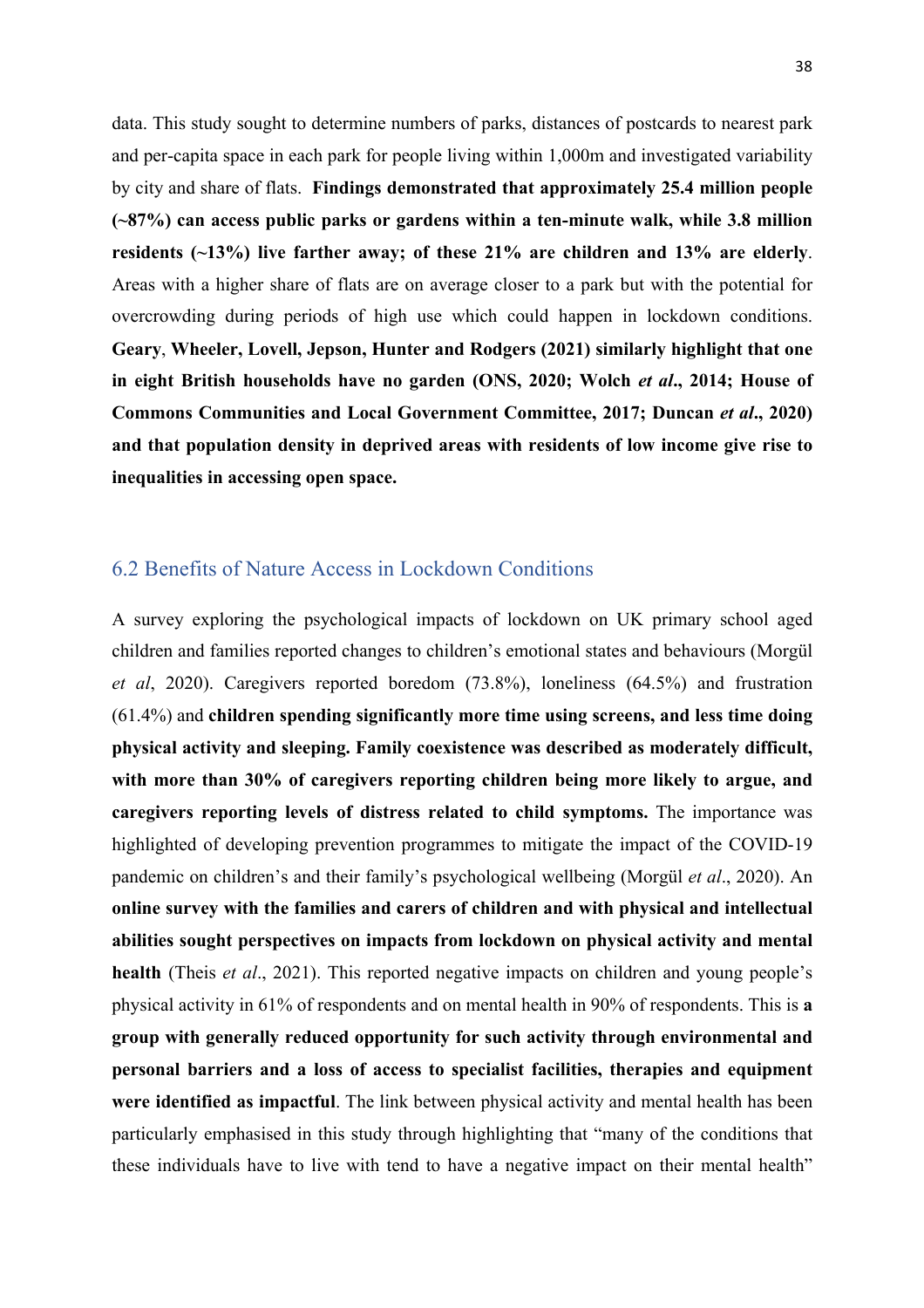(Theis *et al*., 2021, p. 6). Studies from international contexts offer insights into the benefits of going outside during lockdown conditions. An online survey of emotional well-being in Ireland found raised positive affect and reduced negative emotions associated with spending time outdoors in adult respondents (Lades *et al*., 2020). **Activities relevant to families with greatest affective benefit were identified in exercise, going for walks, gardening, hobbies and taking care of children, whilst home**- **schooling was described as emotionally demanding**. A review of park closures by paediatricians following instances of overcrowding in USA lockdowns highlighted the importance of preserving access to public lands important for physical and mental health (Razani *et al*., 2020). The report asserts that **school and child-care closures meant parks could often represent "the only antidote to excessive screen time and sedentariness, which worsen chronic disease" and that "inequities in access to nature will exacerbate the impact park closures will have on health equity and pediatric health" (Razani** *et al.***, 2020, p. 1546).** The research emphasised inequitable access to parks and nature for those in low-income areas, and that partnership work between public agencies to ameliorate this" should last into post pandemic days, in support of child health" (Razani et al, 2020, p. 1546) A Canadian study similarly found that children and young people had lower levels of physical activity, less time outside and higher levels of sedentary activity during the outbreak (Moore *et al.*, 2020). A positive association with physical movement was found between parental engagement in physical activity, their support for this in children, and dog ownership. This study echoes others in highlighting the **"immediate collateral consequences" of Covid-19 through adverse**  impact on children and young people's movement and play behaviours (Moore *et al.*, **2020, p. 9).** Also, that **this should now guide efforts to promote child health in the recovery period and "inform strategies to mitigate potential harm during future pandemics" (Moore** *et al.***, 2020, p. 1)**. Findings of a reduced tendency towards physical activity and increased screen time in children through changes to household routines were also found in a public survey in Brazil (Dos Santos Cardoso De Sá *et al.*, 2021).

These studies offer insight into similar impacts from Covid-19 lockdowns on children and families across a global context and findings highlight reduced physical activity and wellbeing impacts. The highlighting of physical activity can be understood as reflective of the home confinement involved in lockdown conditions and evidence has indicated "that people of all ages had significantly reduced levels of physical activity during the COVID-19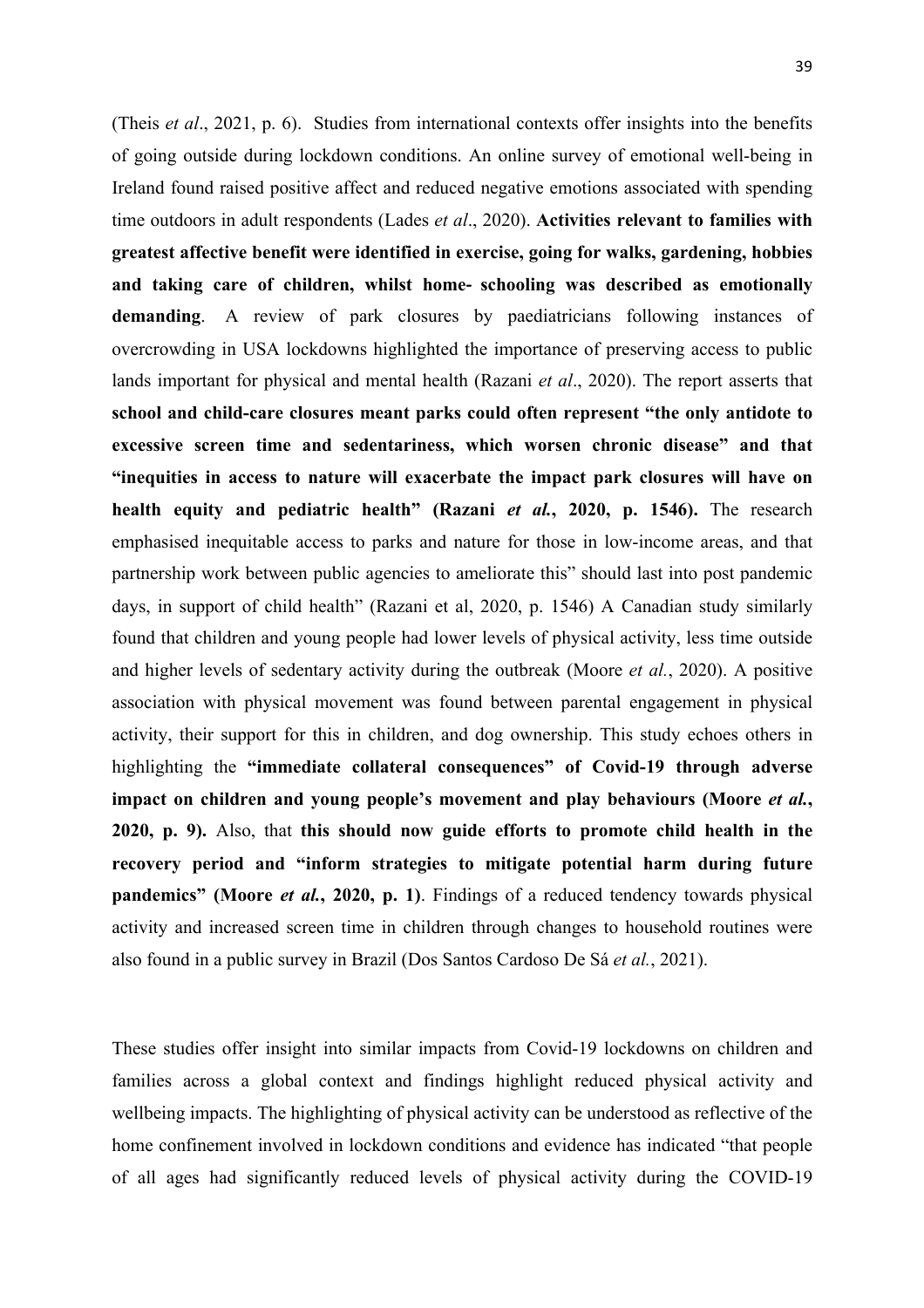pandemic compared to before with subsequent negative impacts on mental health and wellbeing" (Theis *et al*., 2021, p. 1). Studies highlighted the impacts as mental, emotional and behavioural, and that

*"Psychosocial tolls were associated with unhealthy lifestyle behaviours with a greater proportion of individuals experiencing (i) physical (+15.2%) and social (+71.2%) inactivity, (ii) poor sleep quality (+12.8%), (iii) unhealthy diet behaviours (+10%), and (iv) unemployment (6%)."* 

*(Ammar et al., 2021, p. 9)*

**A focus on the benefits of being outside beyond its support for physical activity can be seen in the Natural England survey of children's perspectives on nature during the pandemic (Defra, 2020).** This found that **eight in ten children interviewed stated that being in nature made them very happy, and that the online survey found 81% of children reporting being happy in nature while only 3% reporting being unhappy**. A correlation was highlighted between children who said being in nature made them very happy and those spending more time outside and more time noticing nature and wildlife (Defra, 2020). Most studies have highlighted the significance of physical activity for health and wellbeing and thereby the importance of having accessible means, reason or a motivation to do so. The Natural England survey however also highlights the benefits of nature access for wellbeing, and this is through sensory interactions with the natural world. **The impact of school closures has highlighted the role educational services can play in promoting nature access. This includes physical activity, wellbeing benefits from nature access and it is identification of such activity as relevant to education that now represents potential grounds for change.** 

### 6.3 The Role of Schools in Facilitating Outdoor Access

**A review of mental health problems amongst school-age children during the COVID-19 pandemic in the UK and Ireland identified the role ordinarily played by schools in providing "essential services…outside of education" including opportunities for physical activity in the outdoor natural environment (Rajabi, 2020, p. 293).** This sits alongside the Natural England survey findings in highlighting the role played by education in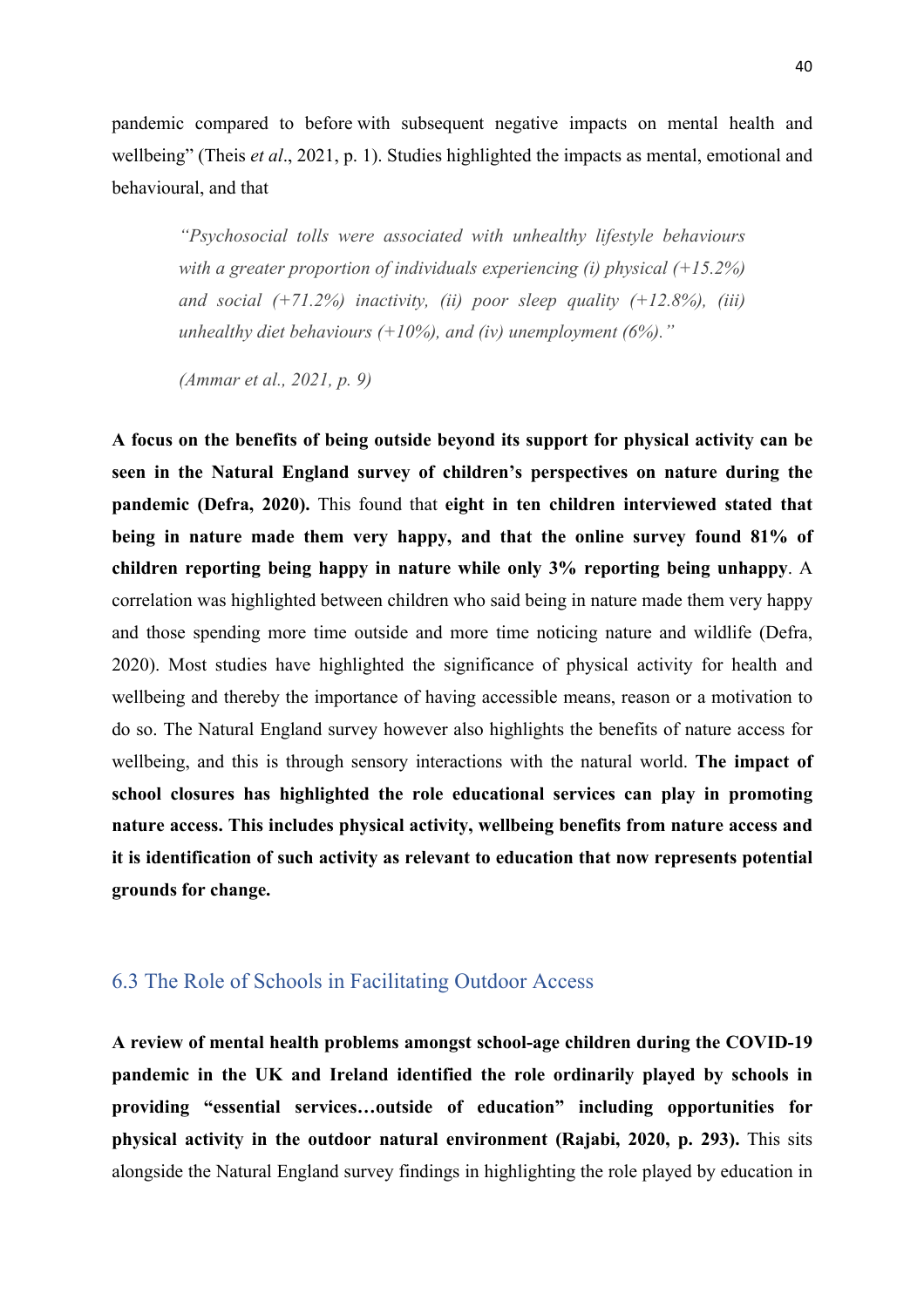promoting children's nature access. Studies exploring nature access through schools and early education highlight barriers and the potential for change, and one of the initial hurdles is determined in access to a natural environment. An evaluation of available open and green space in greater London schools (Shoari *et al.*, 2021) found that 30% of all pupils in London attended schools with less than ten square metres per pupil of open space as the minimum area recommended by DfE. An additional 800,000 pupils attended schools with less than ten square metres per pupil of green space, and of this group, 70% did not have any public parks in the immediate vicinity of their schools. A weak association was identified between the school-level socioeconomic indicator and the amount of open and green space, and this needs to be considered in relation to potential compensatory leisure activities, trips or green infrastructure in home contexts. Measures to address this space deficit are identified in safeguarding school grounds from sales, financial support to schools in areas of social or economic disadvantage and accessing off-site facilities such as shared outdoor space with other schools (Shoari *et al.,* 2021). An evaluation of school-based opportunities for promoting access to nature in England identified trips as means to mitigate for children's declining contact with nature (Walker *et al*, 2021). Distance between schools and green space can be identified as a limiting factor by schools however the review asserts that most have access to some form of nearby green space. **A more impactful barrier is identified in social and cultural factors within education including a pressure to deliver the National Curriculum and teachers' lack of confidence, training or experience in outdoor learning (Walker** *et al*., 2021). This aspect is investigated through research exploring ways to develop nature access through educational practice.

The Natural Connections Project (Waite *et al*., 2016) identified a lack of teacher confidence in teaching outside and fragmented support services as the primary barriers to outdoor learning in schools. These are factors suggested to underpin the "more traditionally cited challenges of curriculum pressures, concern about risks and cost" (Waite *et al*., 2016, p. 5). The project's trialling of school support for outdoor learning gave rise to benefits identified in pupil lesson enjoyment, nature connection, social skills, health, wellbeing and attainment (Waite *et al*., 2016). Teachers saw the value of learning in a natural environment for "enabling pupils' wonder and creativity, supporting teaching and learning of particular concepts, and bringing subjects to life" (Waite *et al*., 2016, p. 9) and confirmed the project's assumption of a latent demand for such activity within schools. **In a review of current**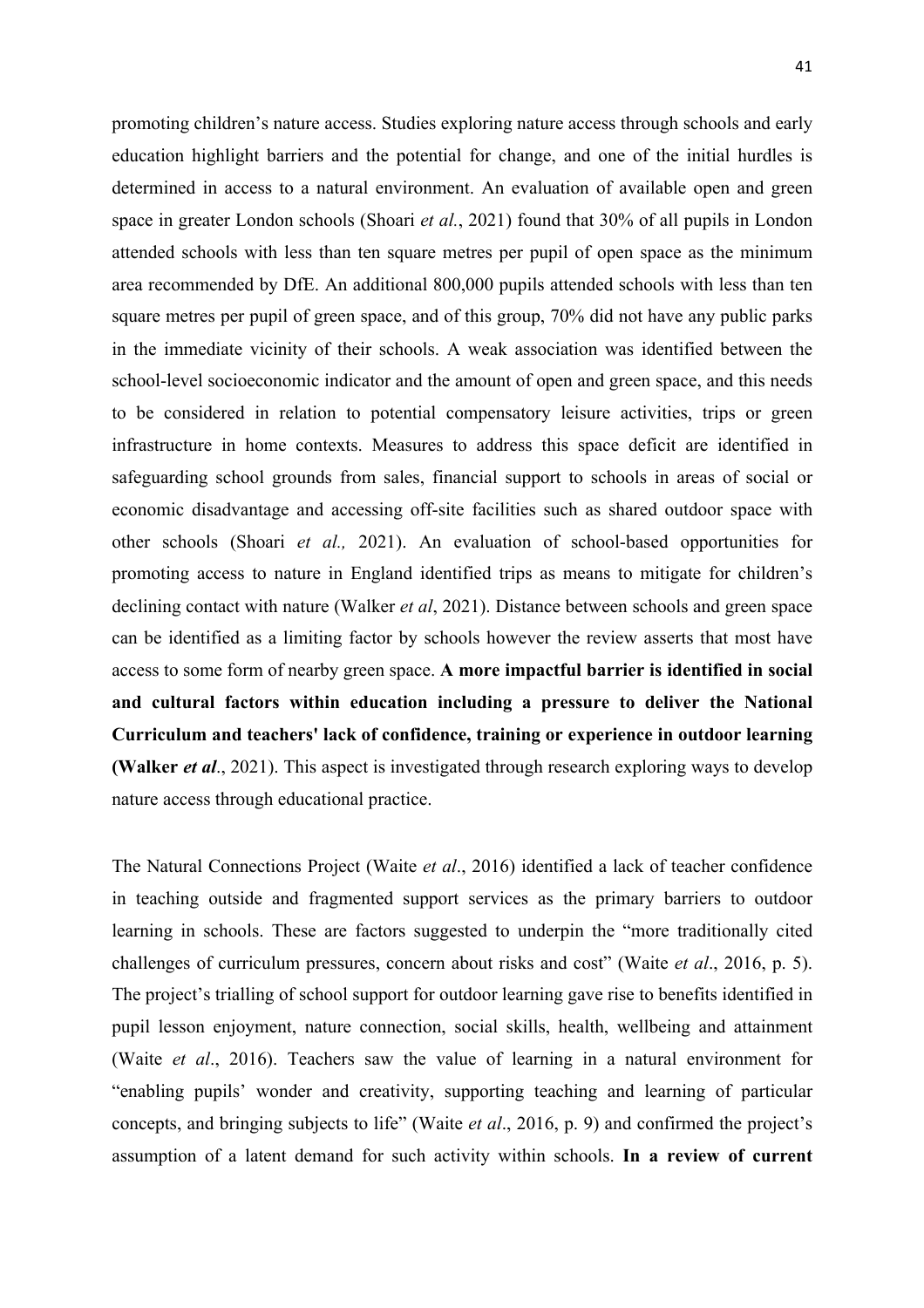**outdoor learning in schools internationally, the three most frequently reported forms of outdoor learning currently practised include field studies, early years outdoor activity, and outdoor and adventure education (Waite, 2020).** The purposes identified for such activity included support for environmental awareness and pupil health and well-being (Waite, 2020). Although early years practice can support young children's access to outdoor learning, the qualities of experience in can be varied. A recent survey of outdoor provision for babies and toddlers in one English county found examples of good practice but a picture of overall county provision that was patchy (Josephidou *et al*., 2021). A concern is raised that although education can offer a means to ameliorate for children's nature access particularly in areas of high deprivation (Malone & Waite, 2016) that early years settings can lay foundations for a continuing inequality. This is since children's nature access can depend on the "vision or understanding of pedagogy" (Josephidou *et al*., 2021, p. 14) in a setting that a child is able to attend. **Support for equitable nature access is identified in a strong educational policy driver and research that can prevent "certain pedagogies, such as engagement with nature, to lay dormant" (Josephidou** *et al***., 2021, p. 14).** It is highlighted that:

*"The absence [of outdoor learning] from key policy documentation is not neutral in its e*ff *ects but in neoliberal contexts of instrumental education, can effectively serve to excise vital experiences from children's lives."* 

*(Malone & Waite, 2016, p. 31)*

**Such pedagogies can illuminate not only the importance of outdoor access to support children's physical activity, but also sensory engagement with natural elements that can involve equal emphasis on 'being' and doing. Such activity can support nature access for children of all ages and abilities and the potential to enhance the wellbeing of children and environment through ongoing relations.**

Government support for nature access through education can be seen in **a new draft Sustainability & Climate Change Strategy (DfE, 2021)** which maps "urgent action to coordinate activity to respond and adapt to the effects of climate change" (DfE, 2021, p. 4). A central element is identified in "Learning from and Connecting with Nature" with the rationale that **"creating an environment from an early age where we are able to connect to nature is essential for self-enforcement in protecting and valuing nature" (Defra,**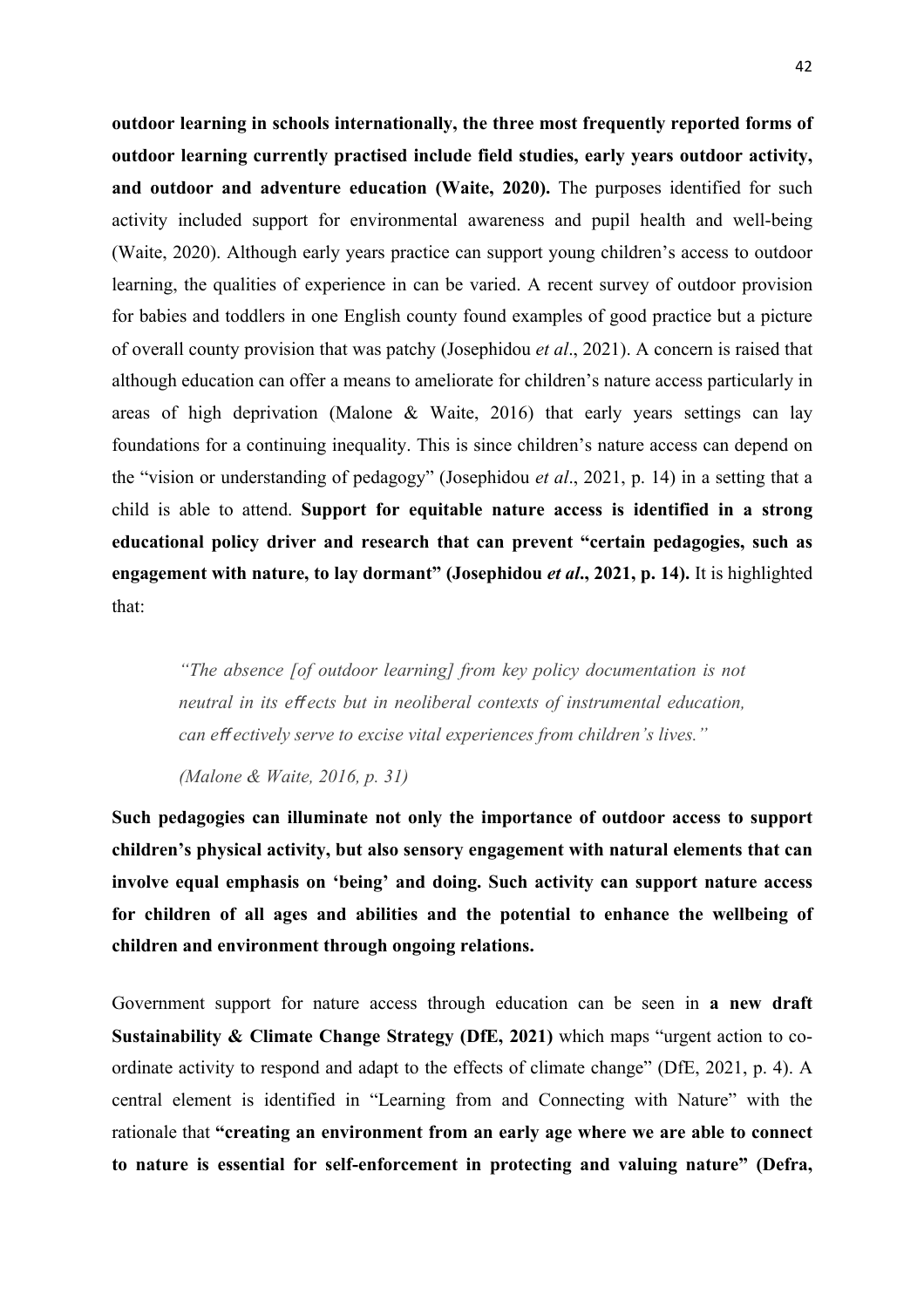**2021, p. 6).** Plans are mapped out for progression over the next four years and include sharing effective, evidence-based climate education, the introduction of virtual resources, evaluation of a biophilic primary school including the effects of green infrastructure on pupil wellbeing and support for active travel to school. There is the potential for additional support for this shift in education evidenced in the government spending review which pinpoints investment in evidence-based approaches to tackle lost learning through the pandemic, holiday activity for disadvantaged children and improved access to urban green space and community sports facilities (UK Government, 2021). The following commentary highlights the potential significance of this funding in addressing not only recent pandemic-related losses but longer-term issues in which there can be impactful inequalities.

*"After a decade when hours of PE and the resourcing of school sport have fallen, fewer than half the young people in England achieve the Chief Medical Officer's recommended 60 active minutes a day, and when the consequences of the pandemic have accelerated a decline in wellbeing, there is an urgent need for ambitious national targets and an associated strategy to drive up physical activity levels."*

*(The Youth Sports Trust, 2021)*

New funding of £208 million is being allocated to supporting early years education, childcare and family services to take effect by 2024-25. These measures demonstrate support for nature access in education when considered as both contact and connection and provide a backdrop for reviewing recent examples of the ways this has been promoted through examples of early years practice. This review is informed by consideration of early years practice with historical influence from Froebelian holistic philosophy, and the assertion that both pedagogy and policy are important in the promotion of an equality of nature access through education (Josephidou *et al*., 2021).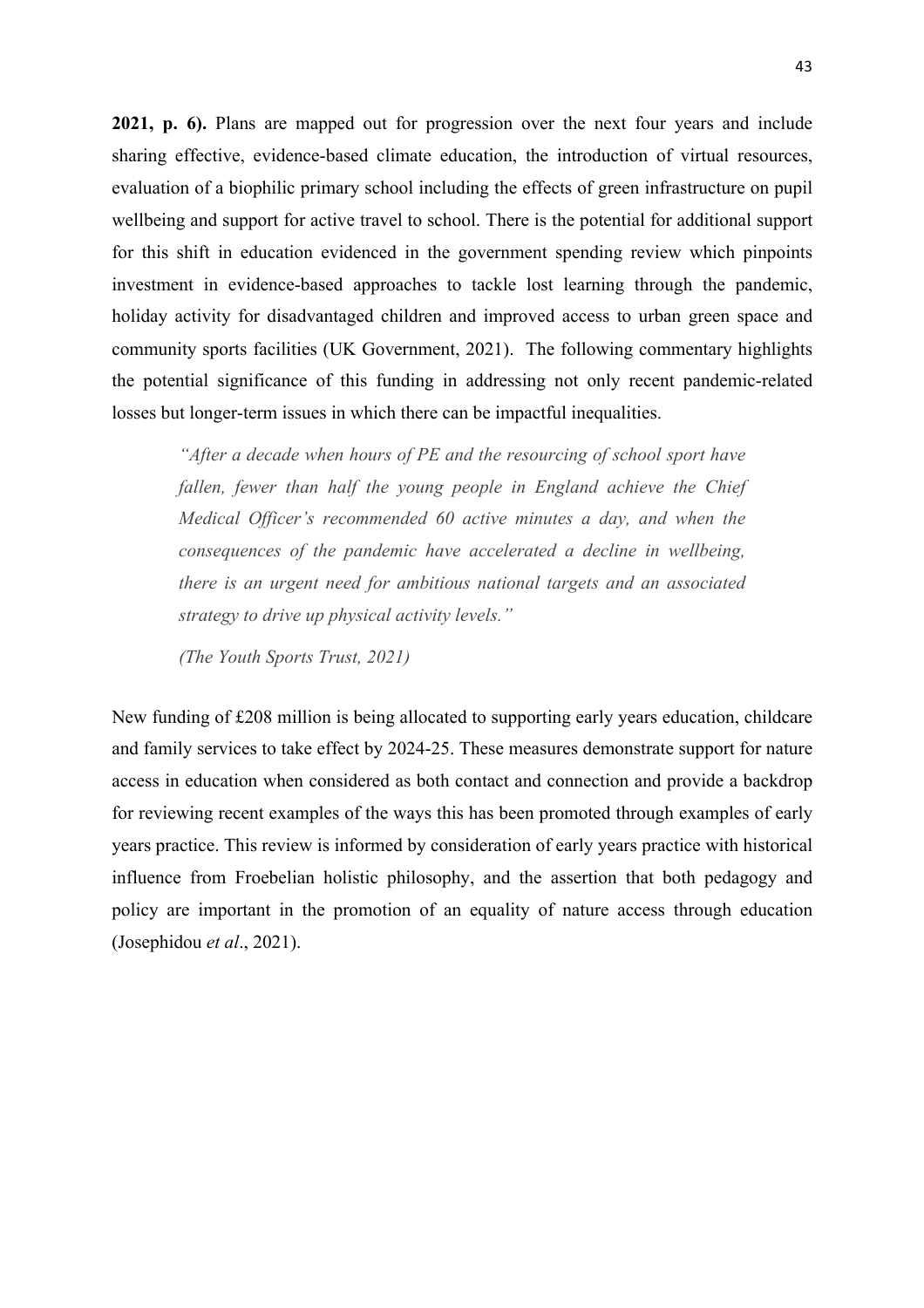# 7. What Solutions Have Enabled Children to Overcome Barriers to Access Through Early Childhood Education and Care Provision (ECEC)?

Early education is well positioned to support young children's nature access through existing principles and practices as identified by Waite (2020). This can be considered in terms of a curriculum oriented to young children's active learning and access offered to outdoor provision as an integral aspect of daily practice. However, **very little current research identifies the role that ECEC can play in addressing social inequalities in young children's access to natural environments in their home contexts.** This report includes some examples of research in which this is identified, but also examples of research focusing on children's nature contact and connection through ECEC for different reasons. Recent literature offers evidence of three main ways in which children's access to a natural environment is currently facilitated through ECEC. This is through the 'naturalising' of existing outdoor spaces in early years settings, trips to natural environments and the establishment of new provision based in a natural environment. The research highlights multiple aspects of learning that such activity can support, including the child's learning and development as well as ecological perspectives highlighting the interconnection of this with wider life. The latter is motivated by current planetary conditions and a need determined for an education towards sustainable development (UN, 2015). **It is important now to consider how an education for sustainable development can acknowledge and work with impacts from the living contexts of some UK families. Sustainable development highlights the need to align social, economic and environmental needs and to consider the ways in which immediate experiences are interconnected with global conditions. The complex cultural and environmental barriers to children's access to natural environments can be considered equally relevant to education as the wider context.** The potential for shift might involve a reflection on what is considered 'in' or "outside of education" (Rajabi, 2020, p. 293) and whether a 'healthy education' might be understood in terms of its interconnection with wider life.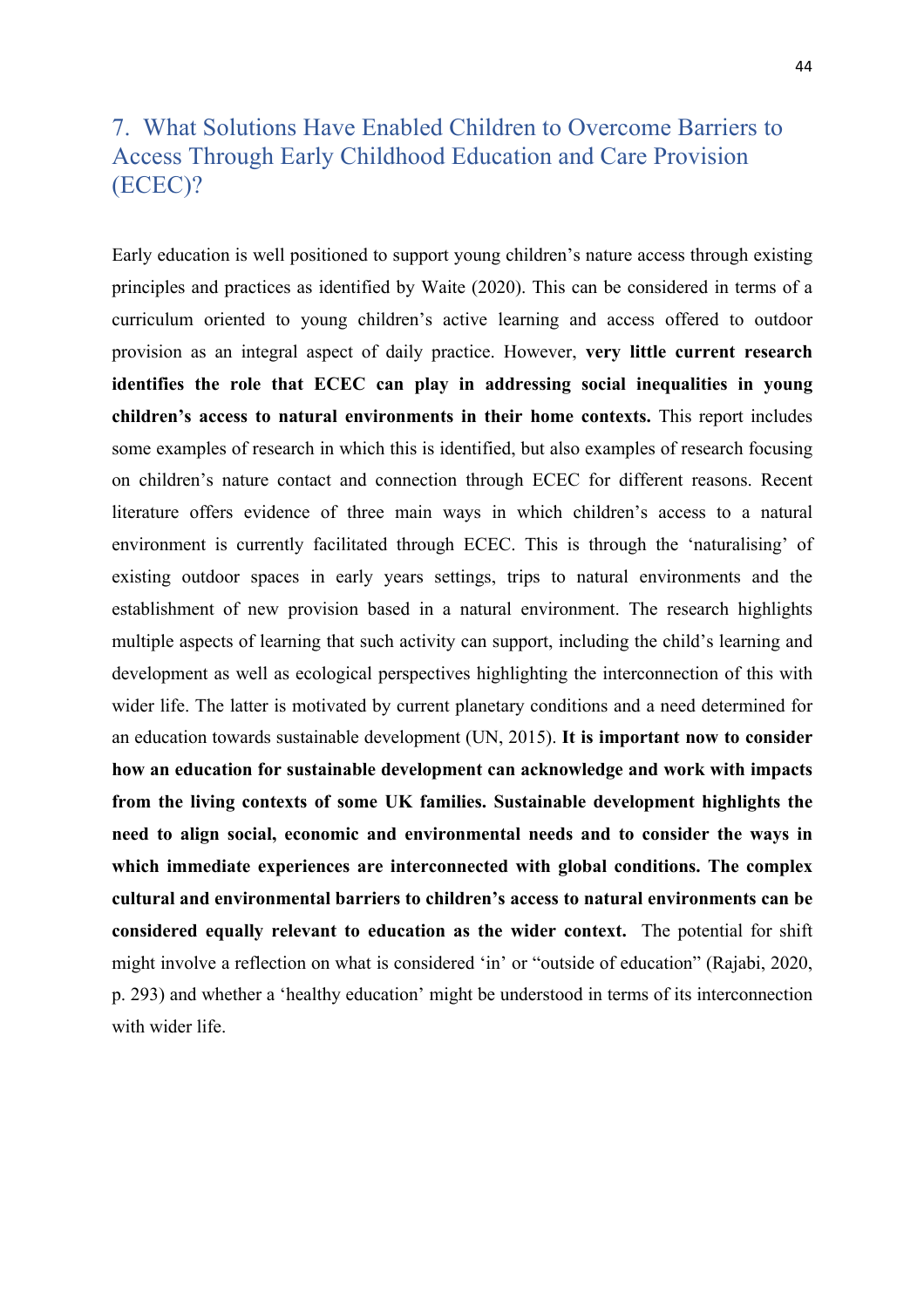### 7.1 The Naturalising of Outdoor Spaces in Early Years Provision

**Literature from international contexts offer examples of outdoor learning environments for young children that have been developed to include more natural elements or to be 'naturalised' (Moore & Cosco, 2014).** As stated however, there appears to be limited identification of the role such provision can play in addressing inequalities in children's access to natural environments. **Where found, this is linked to policy drivers and the potential role of education to promote children's health and address wider issues.** Examples include improvement of access to natural elements in ECEC settings to address childhood obesity as highlighted in the 'Preventing Obesity by Design' model (Moore & Cosco, 2014). This is described as a socio-bio-ecological "one health" early education approach aiming to increase physical activity and time outdoors through quality outdoor learning provision (Moore & Cosco, 2014). The approach is not ostensibly aimed at addressing inequalities in children's access to nature, but to offer a comprehensive strategy that holds the potential to address a high obesity rate in North Carolina. This has been focused on early childcare as "a strong predictor of physical activity (Finn, Johannsen and Specker, 2002)" (Moore & Cosco, 2014, p. 170), and draws upon the multiple identified health effects of green environments in supporting an intervention through naturalization. It is hoped that this exploration of local ecosystem exposure in the first years of life can form the basis for the development of a longer-term "one health" strategy. There are various definitions of 'one health' but all orient to the goal of "optimizing the health of people, animals, and the environment" through a prevention-oriented approach concerned with activity at local, national and global scale and can be considered holistic (Barrett and Osofsky, 2013, p. 365). Further commentary on a USA context is offered by Cooper (2015) who identifies that despite growing evidence that outdoor learning environments with "diverse natural elements" can be supportive to the healthy development and wellbeing of young children, this remains "virtually unmentioned in national and state level standards, guidelines, and regulations" (Cooper, 2015, p. 85). Such an observation might equally be applied to England, Wales and Northern Ireland, however Scotland's 'Space to Grow' document specifies that outdoor environments should be "rich in a mix of surfaces, textures and different spaces" and identifies outdoor play's positive effect on children's "health, wellbeing, learning and development" (Scottish Government, 2017). **The value in making this specification is outlined in the fact that the "children most likely to benefit from an outdoor play and learning environment are less likely to have access to one" (Cooper,**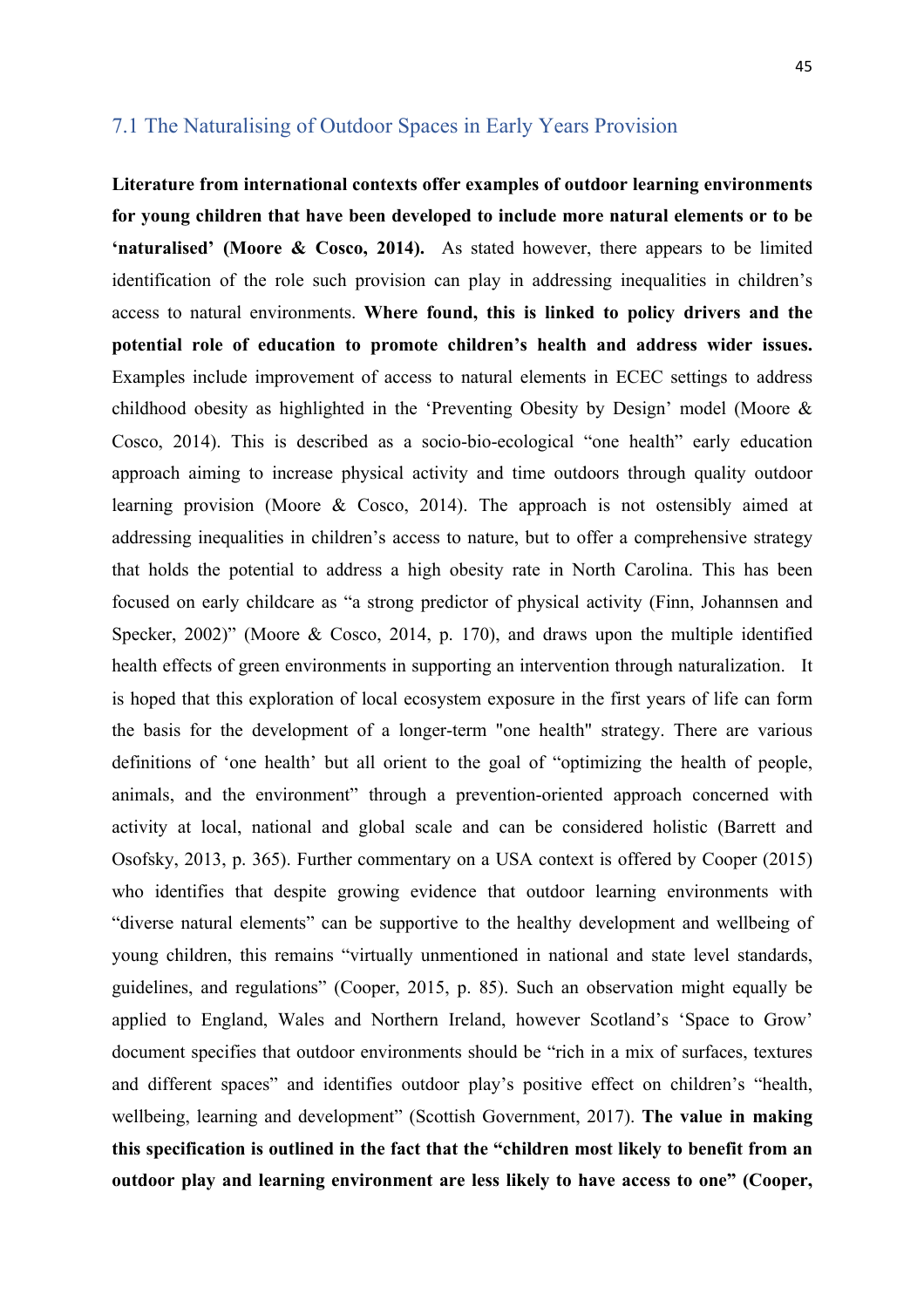**2015, p. 85) and that policy continues to "underutilize the outdoor learning environment and nature inquiry" (Cooper, 2015, p. 94).** A more recent assessment of USA 'schoolyard greening' for generating positive physical activity and socioemotional health is explicit in linking this with the potential to "reduce the health equity gaps and improve children's health regardless of their backgrounds or neighborhood socioeconomic status" (Bikomeye *et al.,* 2021, p. 534). These examples demonstrate the promotion of children's access to natural environments through ECEC pursued through demonstration of its support for multidimensional needs. Most immediately, this is in the addressing of current public health issues but there is the potential though this to align human with environmental health needs.

**Developing outdoor educational spaces to include a greater degree of natural elements can be seen to benefit from a collaborative approach in its implementation (Moore & Cosco, 2014, Bates, 2020).** This can be between staff, parents, wider community and children and demonstrates that this involves a cultural as well as environmental shift. However, through such processes there can be demonstrated an impetus towards change not only from adult agendas, but also through child-led engagement and environmental influence. An example of this is given in is the transformation of outdoor spaces in a UK primary school through a collaborative approach between children and adults. It was identified at the outset that "feelings about children's access to and engagement with nature are entangled with cultures of protection and surveillance" (Bates, 2020, p. 364). However, that **through changes to the environment and children's engagement with this, a shift was created in staff from a culture of protection to a culture of resilience. Through this, children were given greater freedom outdoors and adults "embraced risk and danger as essential ingredients of a healthy childhood" (Bates, 2020).** This research limits its focus to the school context rather than impacts on families or communities but does highlight the connections made by children who

*"Spoke about their own, more personal, connections to the garden – the way a certain song played in their head, or time spent at an allotment with a grandparent, illuminating how being outdoors can trigger memories and experiences that might allow the children to shape their own childhoods and relationships with nature."* 

*(Bates, 2020, p. 371)*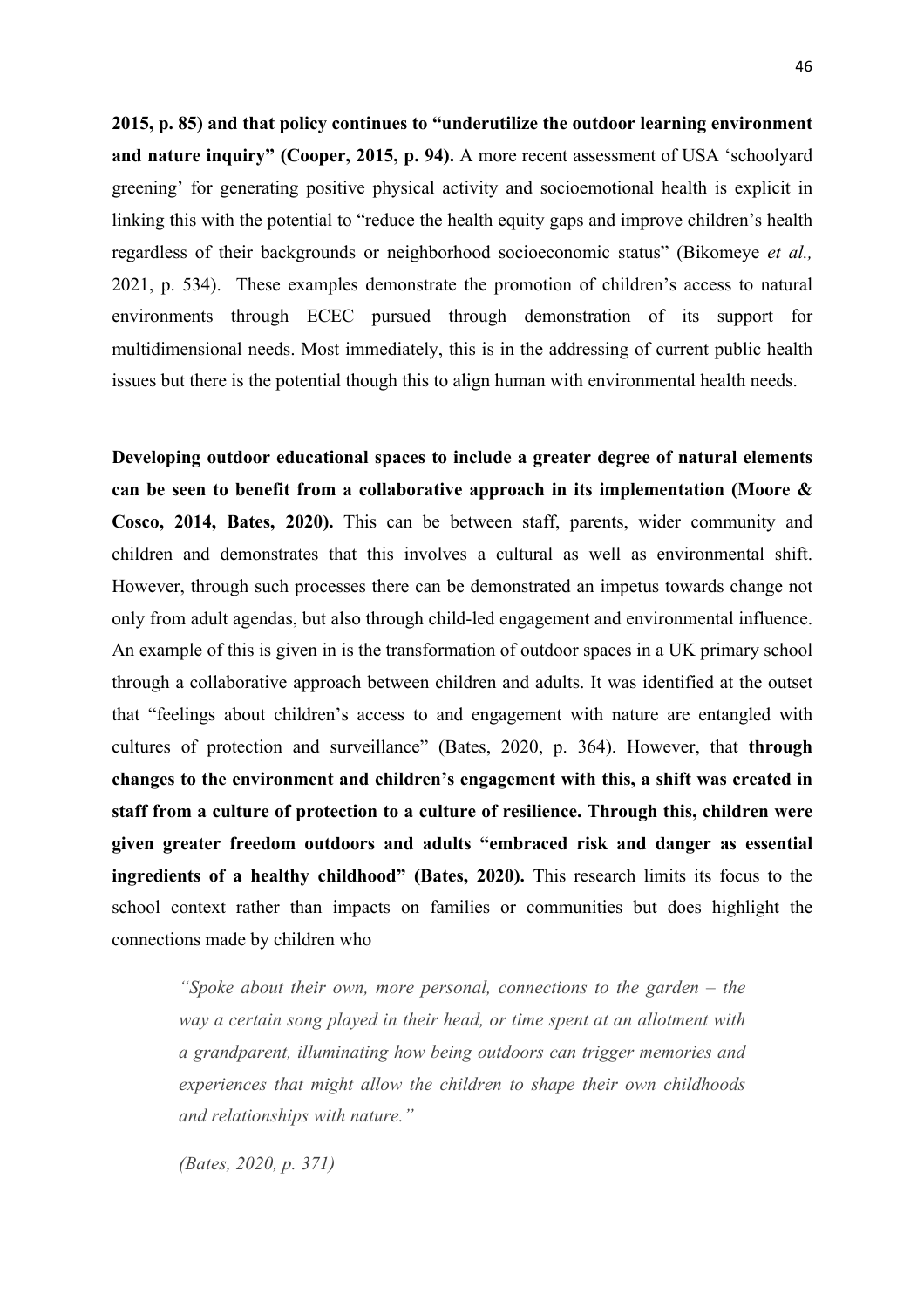A further example of UK research focused on child-led planning of outdoor provision demonstrated that this too led to a greater presence of natural elements which could facilitate children's active, exploratory and creative engagement (Ward, 2018). This research reiterated that:

*"Playspaces available to children in schools and early childhood settings do not reflect what children really want. The way many playspaces are designed reflect more of a concern for safety and supervision rather than children's need for activity in, and interaction with, the natural world."*

*(Ward, 2018, p. 42)*

Such research highlights that access to natural environments for children can apply to education as well as outside of it: being a baby or child is a social justice issue, and it is one to which adults are called to respond. A further example of research demonstrates how **a child-led impetus for nature contact can occur in everyday ways and through given conditions.** This was in a study with children between three to five years old at an Australian childcare centre who were asked what they did to relax. The findings highlighted **children articulating preferences for "sensory-rich experiences" and that "common places for relaxation were in nature or at home, and various types of play were central" (Cooke, 2020, p. 1).** This simple, accessible route to promoting children's nature access is linked to the importance of "affording children agency to choose experiences that are relaxing when in childcare settings" (*ibid.,* p.1). A Froebelian understanding of pedagogical relations between adult and child as mutually supportive to a 'living development' might be important to consider here. The children in these research examples demonstrated a potential to draw adult attention to golden opportunities in their surroundings, and that nature access does not only consist of contact with a natural environment. **Young children's size can highlight that their need for 'nature' can be at small-scale and that a potential for avenues of nature contact and connection can lie within "moments not minutes" (Richardson, 2020).** Froebel's holistic pedagogy emphasises that nature contact, and connection can occur through all activities, including experiences in a natural environment as well as indoor play with the world's materials, forms and relations. This relational pedagogy can draw adult attention back to our given conditions and through children's fresh eyes and ways of being, an awareness of the ways in which nature is expressed in and through them.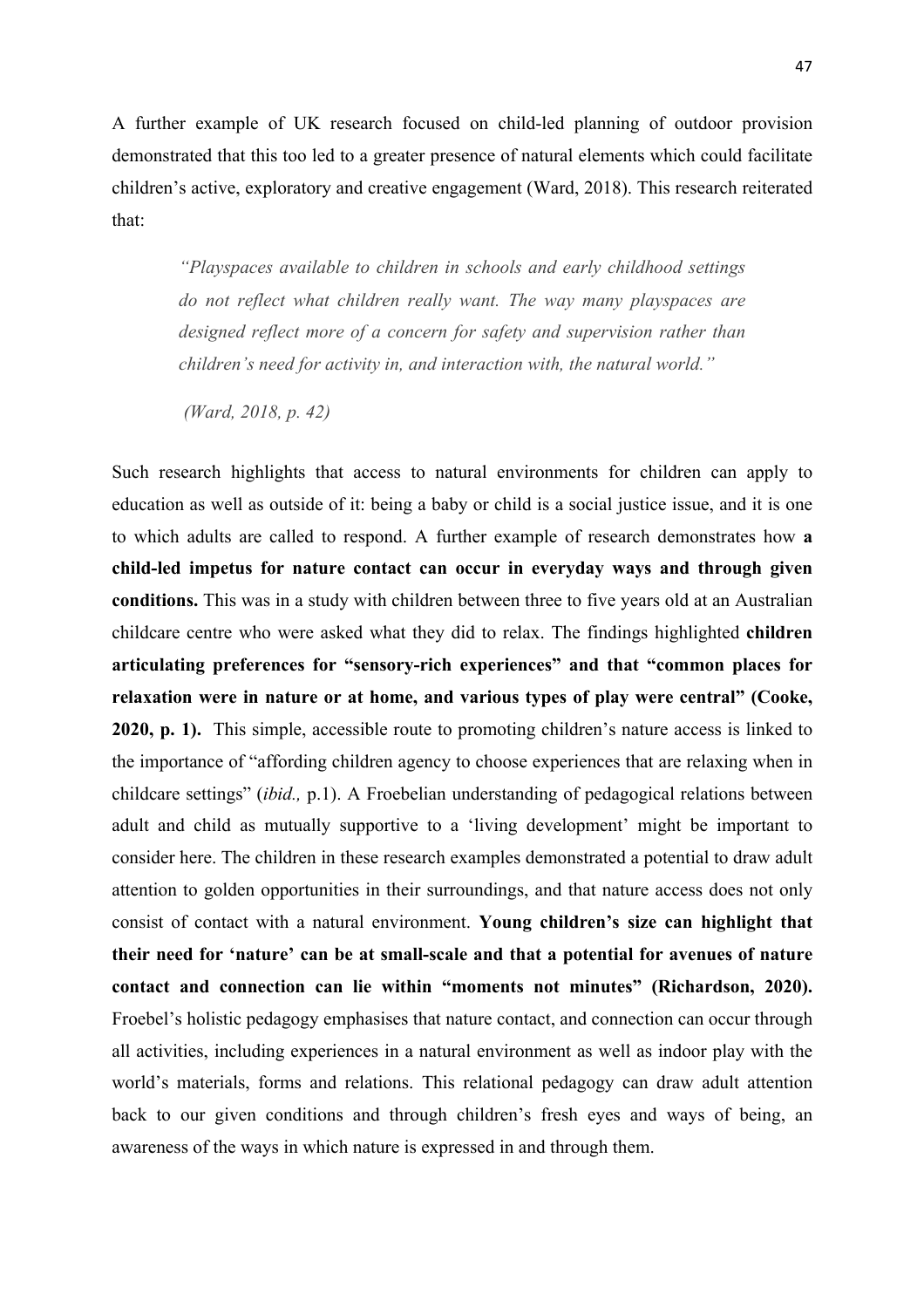#### 7.2 Trips to a Natural Environment

The second way in which literature demonstrates early educational support for children's access to natural environments is through trips to 'green or blue spaces' such as woodlands, forests, parks, farms, allotments and beaches (Boyd, 2019). The role of a trip outside of an educational context can hold important implications. It has been identified that historically, early childhood settings have been situated within 'a place' and terms have been used such as" nursery, pre-school, kindergarten but always with the notion that this 'place' was a safe, secure and enriched environment" (Boyd, 2019, p. 984). However, Boyd offers an overview of ECE settings that use ""action based" place-based learning as a crucial pedagogical practice for early childhood education for sustainability (Ekes)" (Boyd, 2019, p. 984). The majority of these followed a forest school philosophy and involved "frequent and regular sessions in a natural area over a long period of time" and considered the surrounding community as "part of the contextual interconnecting web of place" (Boyd, 2019, p. 984). It was found that most **children showed a growing awareness and love for the place visited and this included both animate and in-animate aspects, and that adults also became "more aware of local critical issues and related them to their own reality." (Boyd, 2019, p. 983).** This activity demonstrates not only the potential for ECEC to promote children's access to natural environments, but equally for its value to be considered supportive to adults and the places to which they relate. Much recent UK research on children's nature contact through ECEC has evaluated a growth of interest in forest school. Forest school is underpinned by an educational philosophy alternative to mainstream education and can position it in a position of alterity. It has been evaluated as offering experiences valuable to children's wellbeing (Tiplady & Menter, 2021, McArdle, 2018), supportive to holistic learning (Coates & Pimlott-Wilson, 2019), and offer "a space of divergence and freedoms" with a "discontinuity from everyday experience" (Waite & Goodenough, 2018, p. 25). Such experience has been suggested to counteract an "institutionalisation" but equally to offer "skills in children that are valued by neoliberal states" (Pimlott-Wilson & Coates, 2019, p. 268). The educational context surrounding such evaluations concerns a debate about what can be considered as "valuable learning" (Pimlott-Wilson & Coates, 2019, p. 268). This can raise questions about an education children need to step outside of to "take what they need" for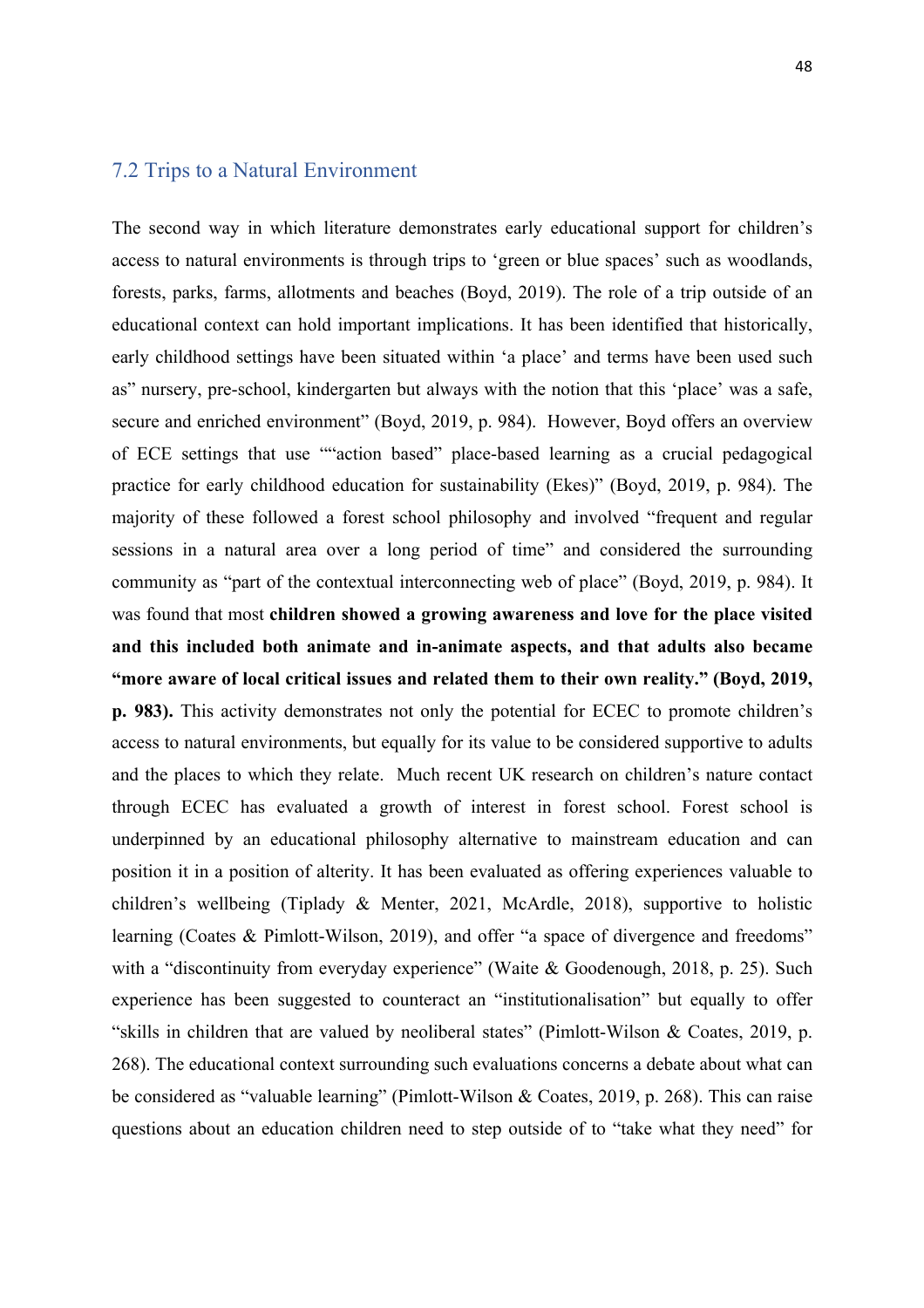wellbeing (Tiplady & Menter, 2021, p. 99) or to feel connected to a wider life of which they and their education is a part.

**Visits to natural environments outside of educational contexts have been described according to a complementary or compensatory agenda (Harju** *et al***., 2020).** A complementary agenda describes **experiences additional to standard provision, and a compensatory agenda as making up for something judged to be amiss.** Such considerations have been used in research exploring a **Swedish mobile preschool service that uses buses to transport children to different locations**. The service was introduced to mitigate for a lack of space in existing preschools but became popular though its potential to facilitate outdoor learning. Preferred locations for visits were to forests and woodlands, and this choice was linked to "a culturally rooted understanding of nature as a 'good' place for children" (Harju *et al.*, 2020, p. 242). The insights offered through this qualitative research highlighted the potential for compensatory ideas to become "especially vivid when it comes to migrant children who live in multi-ethnic neighbourhoods" (Harju *et al*., 2020, p. 242). **The study found that a 'freedom and agency' associated with education in nature could be "reserved for children who already have the right kind of cultural background and language" and that children could be positioned as 'other' and through this become "more likely to receive an education aiming to compensate for something perceived as missing – that is, the 'right' kind of capital regarding 'nature' "(Harju** *et al.***, 2020, p. 242).** Although the study highlights a practical solution for promoting children's nature access it is consciousness-raising about the cultural conditions in which this occurs. Although the research context might be considered culturally specific, the study highlights the **importance of considering nature as a place "negotiated and constructed through interrelations and interaction beyond its particular geographic borders** (Massey, 1994, 2005; Taylor, 2013)" (Harju *et al*., 2020, p. 249). **The potential otherwise is for the maintenance of a cultural continuity that can "deny children's real-world relationships (Taylor, 2013)" and position some children as 'other' or 'different' (Harju** *et al***., 2020, p. 249).** The literature evaluating a growth in UK forest school highlights the potential for systemic disadvantage in access through educational contexts. Research exploring primary school leader perspectives highlighted its perception according to a compensatory or complementary role, and for this to be influential on whether forest school was offered (Kemp & Pagden, 2019). One leader described forest school as a form of 'respite' for high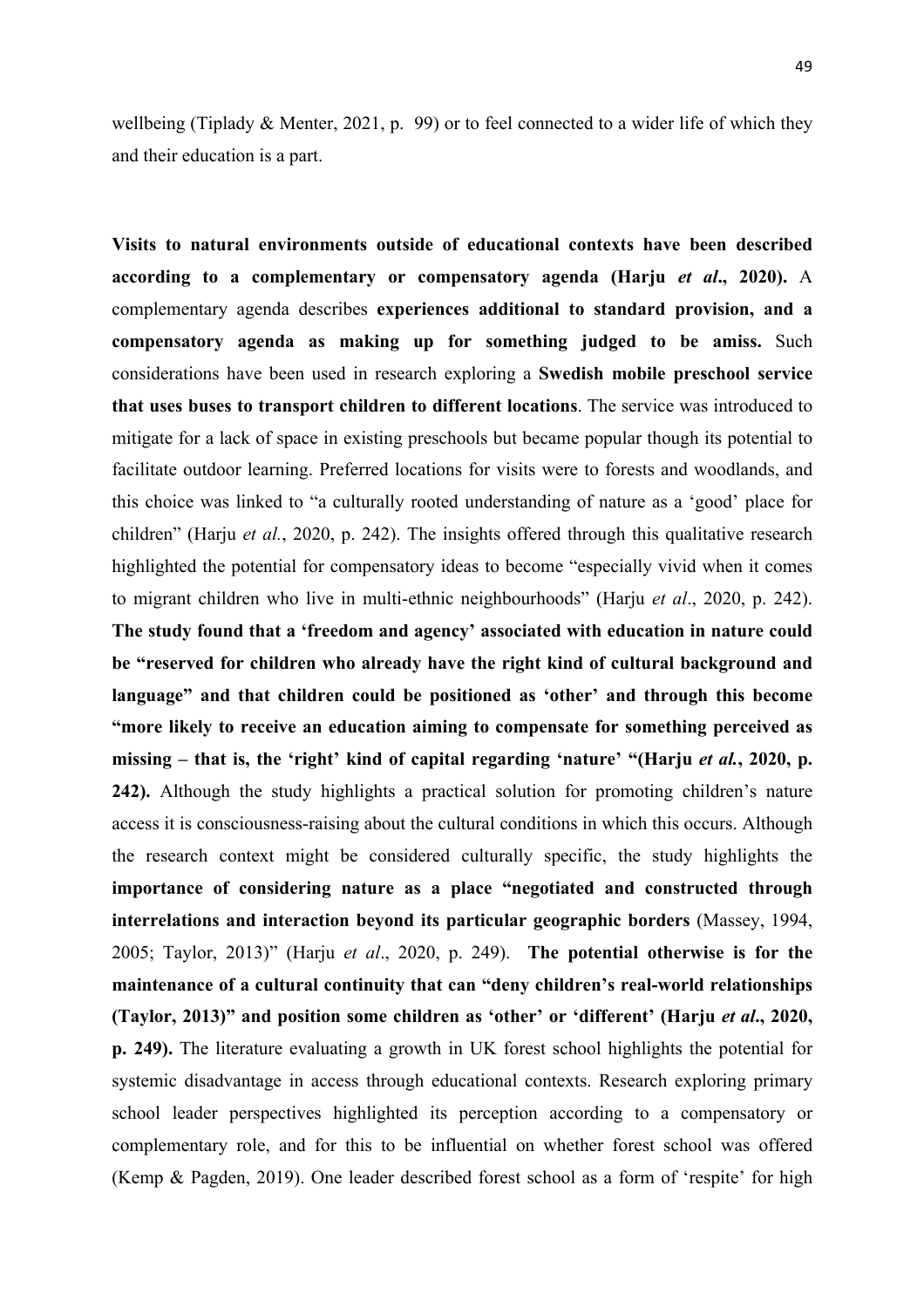achieving pupils and offered the following description: "we don't have an ethnic mix, we don't have any children with complex needs on the SEN register, we don't have any behavioural problems and we don't have anybody on the pupil premium register" (Kemp & Pagden, 2019, p. 496). The same influence might also be seen in what might be considered the opposite circumstances in which a leader of a school in special measures stated that the "extreme pressure that the school is under to perform…means that engagement with Forest School is felt to pose too much of a 'risk'" (Kemp & Pagden, 2019, p. 495). The article highlights that forest school is better established in early years practice through better alignment of educational values, but if settings form part of a school this highlights educational tensions that can continue to contribute to an inequality of nature access through education. Such research makes awareness of the value of nature access in supporting holistic health important and to be considered in ongoing debates about what constitutes 'valuable learning'.

### 7.3 Nature as a Therapeutic Intervention

**The benefit of natural environments for wellbeing and social relations can lead to promotion of children's access for therapeutic reasons** (Ward *et al*, 2019). This is given recognition in the UK policy 'A Green Future' (Defra, 2018) which promotes increased use of nature based outdoor learning and wellbeing models. Access to such services however can rely on the identification of a problem according to expectations of normative behaviour. Such opportunities therefore can be associated with an agenda to promote better 'fit' with wider existing systems and to pathologize to some extent those that access them as deficit. Such access to a natural environment can hold questions about **who has therapeutic needs and who doesn't**, and educational provision in which such needs cannot be met. This route can offer limited access to younger children through the potential for early education to accommodate broader learning needs, and long referral processes. **Such activity does not represent equality of nature access through education, but the continuation of a complementary or compensatory model**. However, there is an example in literature of a more universal approach to the promotion of young children's access to natural environments for therapeutic needs. This is a programme of outdoor creative family play sessions offered in connection with an Australian primary school which were free and aimed to 'develop strong and creative family connections and support mental and physical health and well-being"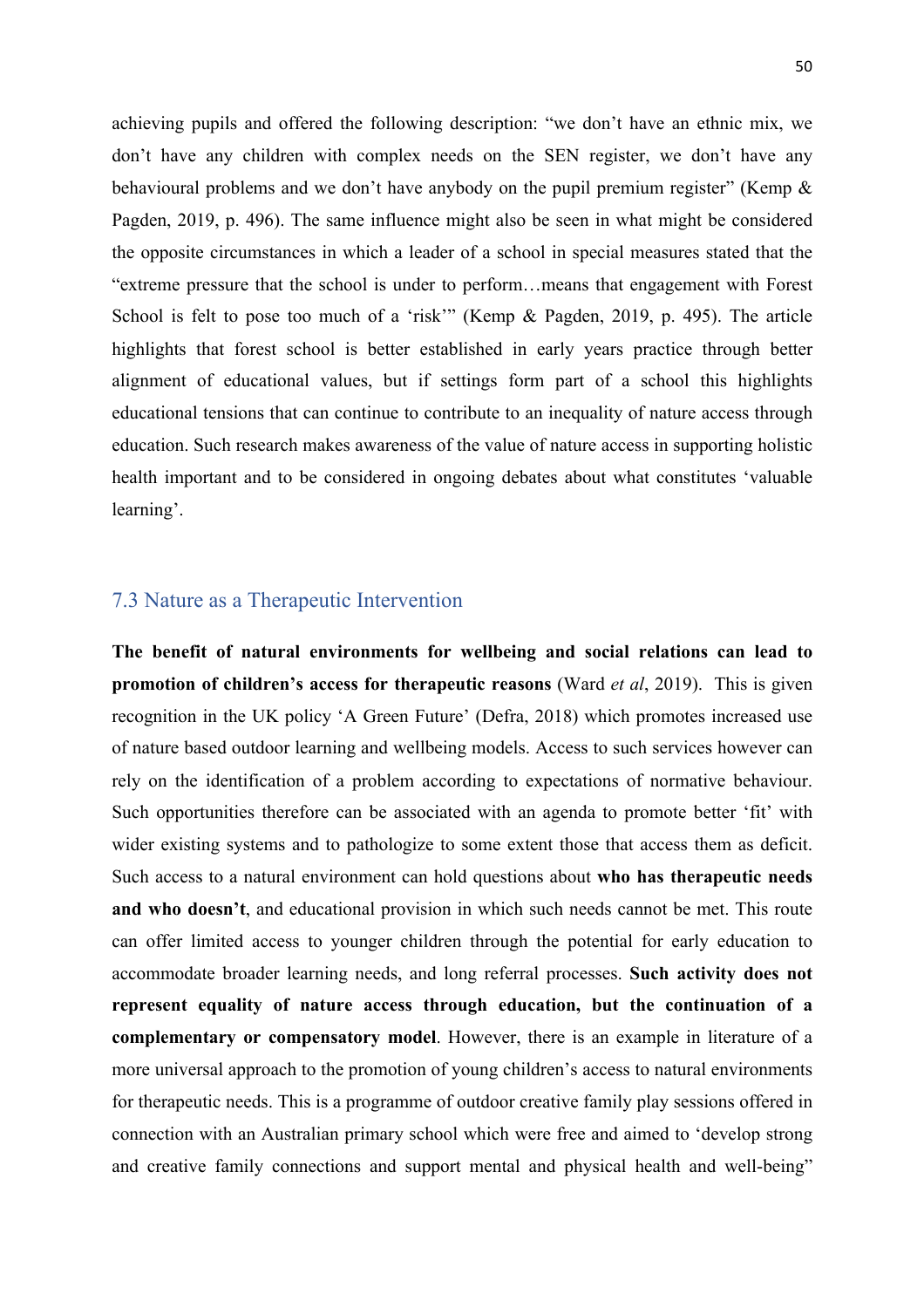(Ward *et al.*, 2019, p. 270). This research explored parent perspectives on sessions and identified impacts through **improved interpersonal relations in the family and between session participants. Parents valued spending time in nature with their children and described an experience of calm, moments of mindfulness and that they engaged more in nature play beyond the program.** These might be considered interconnected social and environmental benefits with ongoing relational effect, and a therapeutic intervention of relevance to all. A further example of a family involvement strategy is outlined in 'Play & Grow' sessions in Hong Kong which aimed to promote healthy dietary habits and playtime routines through adult education and 'connectedness to nature' experiences (Sobko *et al*., 2017). The study found positive impacts on diet but a need for further activity to support children's physical activity and parents suggested a play group in which to engage children in nature-related activity. **Therapeutic engagement with a natural environment demonstrates its value for socially connective behaviours, and this might be considered beneficial at multiple scales of community development (Defra, 2016). This highlights the value of ECEC as a route to equality of nature access, as a service positioned in community contexts and connective between children, families, nature, community, culture and society (The Froebel Trust, 2021) \*.**

### 7.4 The Establishment of New Early Educational Provision Based in a Natural Environment.

**There are examples of recent early years provision that have been set up to run from a natural environment and to focus on outdoor learning. Such provision shifts emphasis away from indoor spaces, established educational infrastructures and towards learning**  with wider life. Examples include provision set up in a wildlife sanctuary in a USA city park in which most of the time is spent outside where children are "immersed in the natural world" doing "in-nature" activities with staff who have environmental expertise (Ashmann, 2018). The provision is described as successful from 'multiple perspectives' and this includes meeting academic expectations, the promotion of physical, social and emotional skills and an increased appreciation of the natural world as identified by parents. A further example of research illuminates a child's experience in a nature preschool and describes a transition between an aversion to and affinity with nature. This is suggested to have been facilitated by **direct contact with nature, peer interactions and mediation of experiences by adults**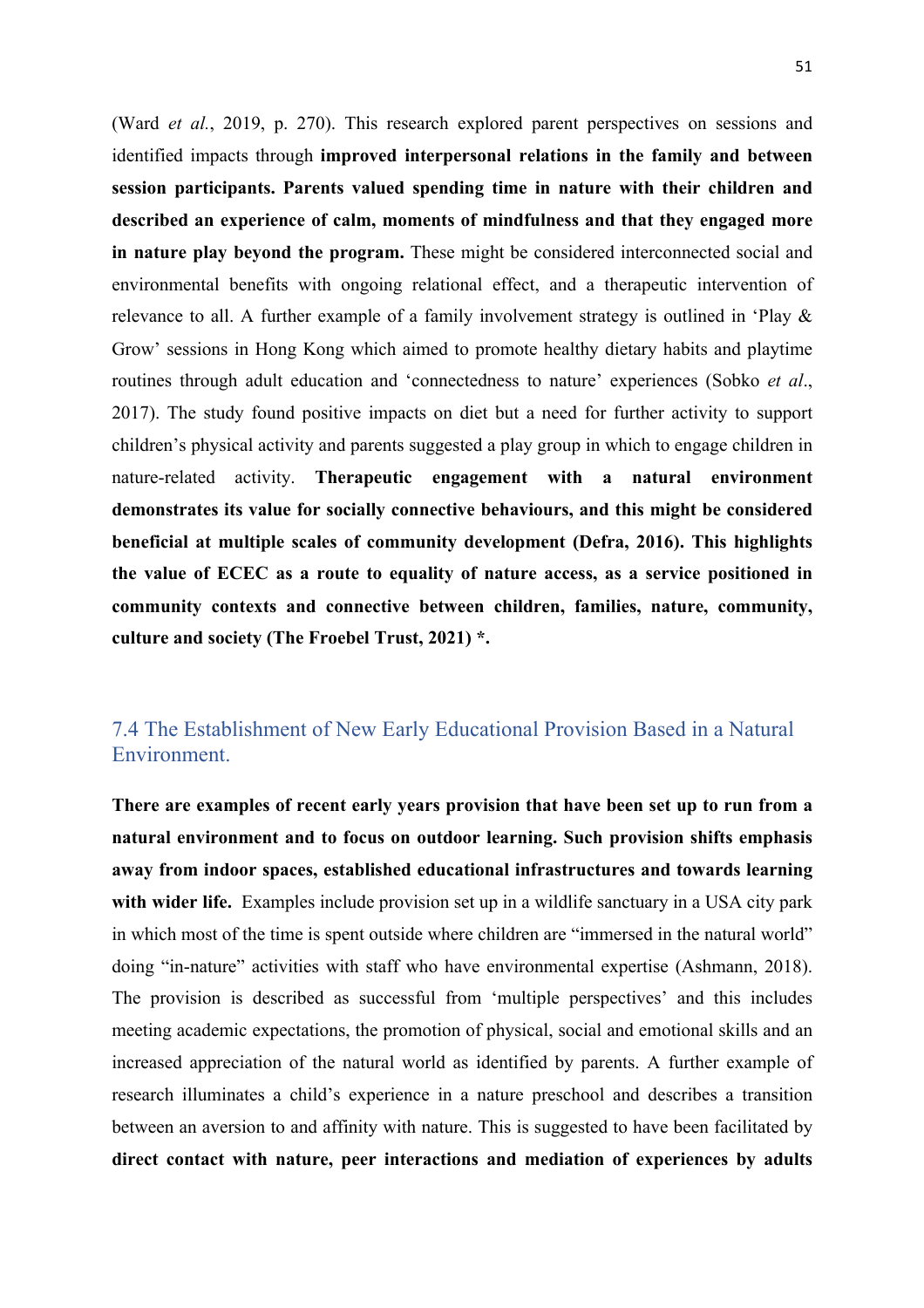**with expertise and experience in early childhood and environmental education** (Kharod & Arreguin-Anderson, 2018). A further example is also offered of the establishment of **a nature kindergarten in Australia as part of its public school system (Elliot & Krusekopf, 2018**). This investigated **a collaborative approach in aligning its activity with the environment and local communities and drew upon Aboriginal narrative and histories in establishing its outdoor educational experiences. The success of this process has led to a second nature kindergarten now being established in the public school system and points the way for shift to occur through aligning social, cultural and environmental relations.**

### 7.5 Gaps in Current Literature

The examples of ECEC that promote children's access to a natural environment offer an overview of that highlighted in a literature search. However, this does not appear to reflect the broader examples of current ECEC provision and suggests that research is not currently reflective of practice. There are examples of UK early years provision running from outdoor contexts such as forest and beach school settings, and fully outdoor nursery settings such as Boldon Nursery School. The recent shift in Scottish policy is giving rise to an increased establishment of outdoor ECEC provision, and it is likely that evidence of this will emerge in published research. There are also examples of third sector, voluntary or independent outdoor provision offering opportunities for early years settings to access such as NECA Community Garden in South Shields. This review therefore does not offer a comprehensive overview of practice but some indication of the ways in which this issue is currently represented in current research. **Current gaps in literature are therefore illuminated in exploring the role ECEC can play in promoting children's nature access and for this to fulfil an important role in addressing not only inequalities in access to a natural environment, but wider social and environmental needs.**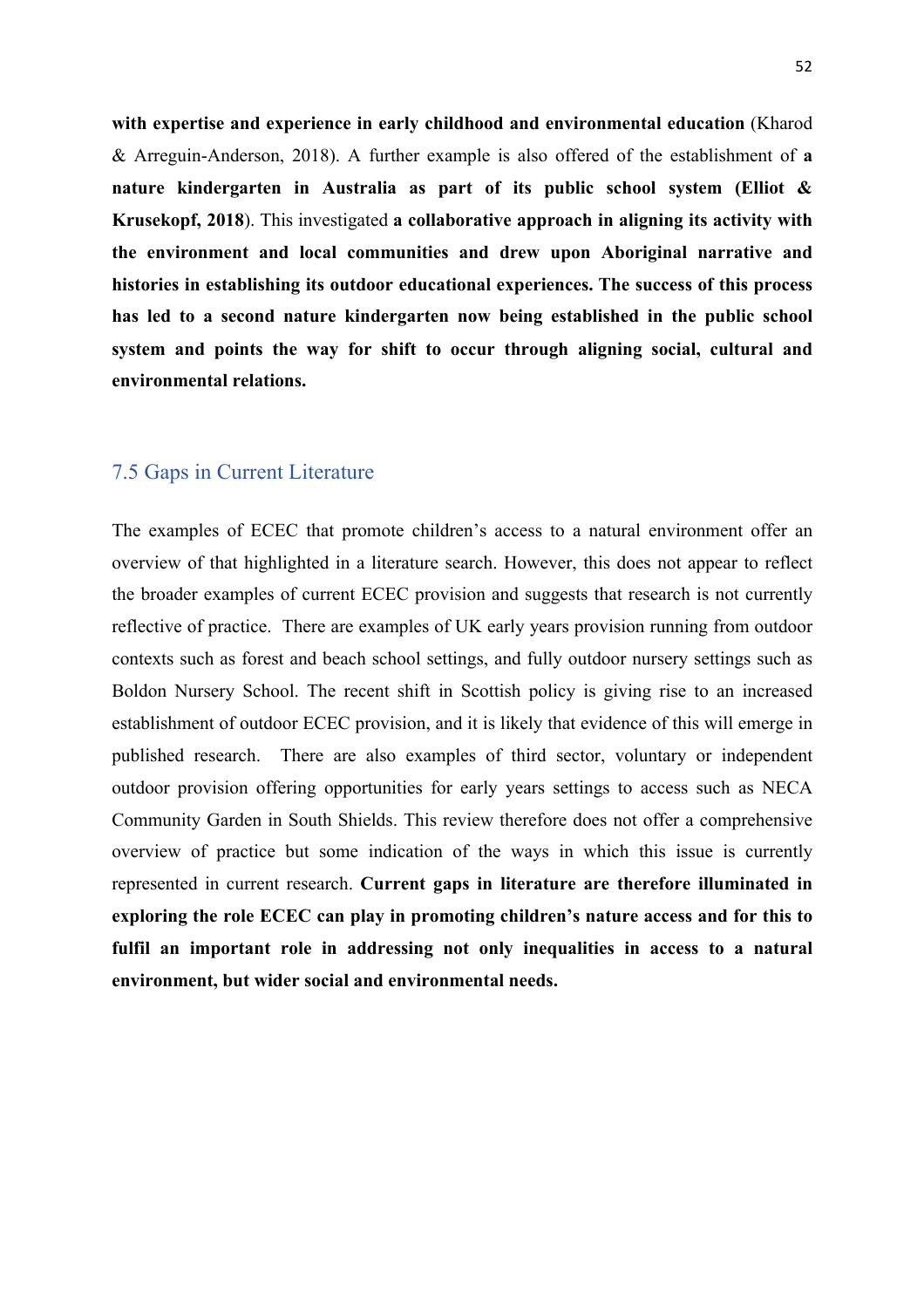### 8. Conclusions

#### Children's Nature Contact and Connection.

This review has demonstrated that consideration of nature 'access' is changing in the process of its exploration. Access has primarily been considered as 'contact' with green open spaces and this has highlighted barriers to such experiences and associated social inequalities. However, current research into the relationship between nature contact and a psychological state of 'nature connection' is suggesting that this is not necessarily linked to experiences within a designated environment. Instead, it is highlighting the importance of sensory responses to aspects of the natural world within current conditions, and this change in terms of reference is shifting research insights as an integral aspect of a cultural nature connection process. **Research exploring children's access to a natural environment highlights the impact from multiple dimensions of deprivation which include environments in which there is reduced access to green space, increased environmental pollution and risks to children.** Time is highlighted as an access issue, and this is due to children's increased dependence on adults for outdoor play due to such risks. **Time availability is one of the most frequently cited reasons for not taking visits to a natural environment and it is highlighted that those on a low income can have long, anti-social working hours and wider responsibilities that can be impactful. Practical barriers include transport and there is less car ownership in low-income populations and large-scale studies have highlighted that very few visits to a natural environment are made by public transport**. Given these barriers, local accessible green space is identified as key in promoting nature access, however that those most in need of such opportunities are least likely to have them. Individual preference is also identified as a reason for not visiting a natural environment, however it is important to consider that this cannot really be separated from wider influential factors. A demographic analysis of large-scale survey findings has highlighted patterns in behaviour by different populations and this has raised awareness of the need for further questions. **It is important now to look beyond an agenda to promote nature contact for its health benefits and to consider the complex socio-cultural-historical-environmental reasons underpinning current behaviours**. **Integral to this is a need to become more conscious of dominant cultural norms that may have 'minoritized' some populations**. **Although some social groups have been described as 'minority' these are far from this in number, and it is important now to hear and integrate diverse needs and**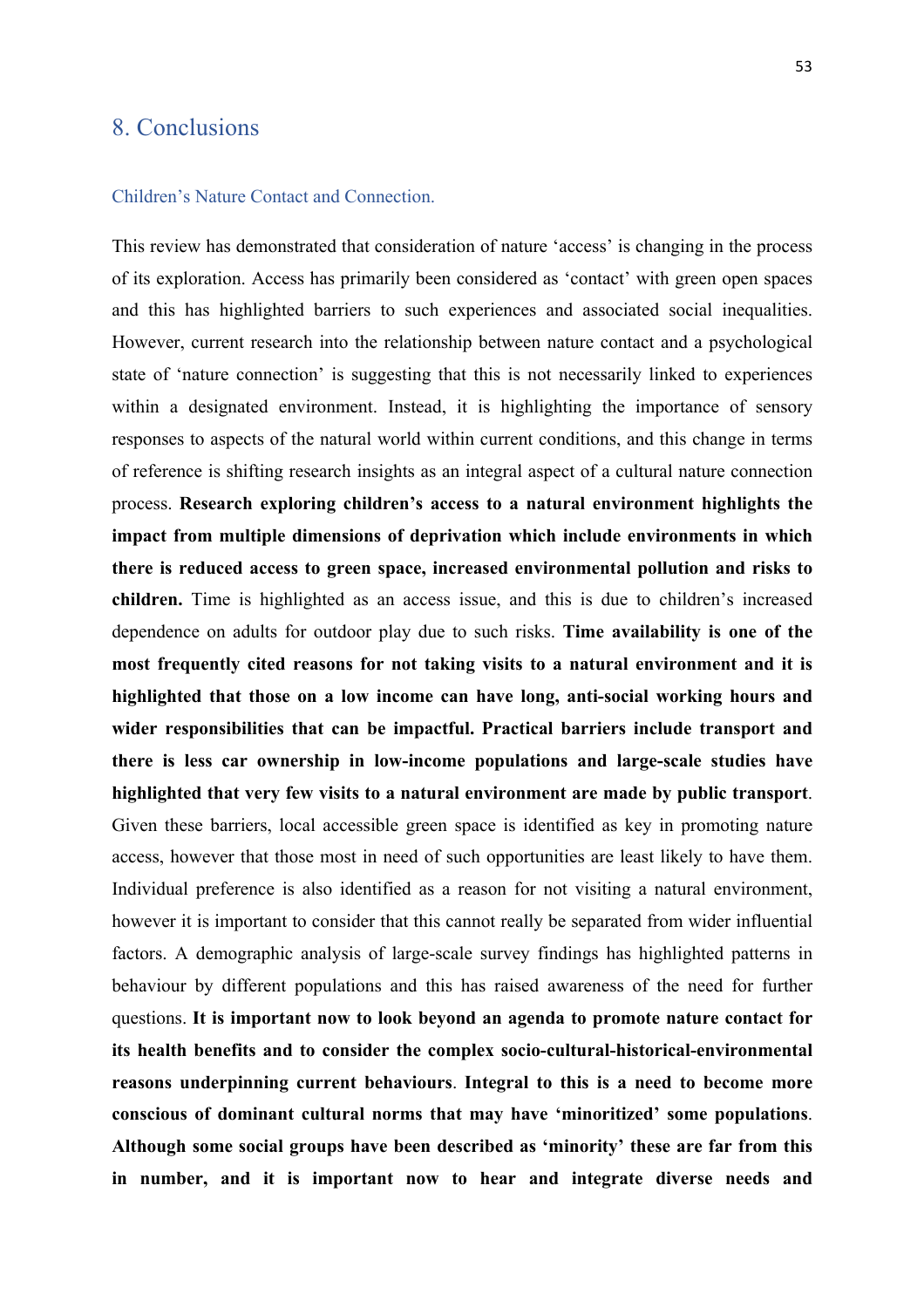**perspectives.** An intersectional analysis can attend to the multiple factors influential on individual experience, however the discrete characteristics of ethnicity and disability are currently highlighted as important to explore in promoting equal nature access. **What is perhaps interesting to consider is children as a minoritized voice, and this is through research engaging directly with children's perspectives. Such research has illuminated children's potential to influence adults into re-evaluating the benefits of risky play and a capacity to draw adult attention to the sensory qualities of natural elements in surroundings.** Nature contact can occur through appreciation of the softness of a patch of grass, the changing shapes of clouds on our imaginative response or the thrill of air rushing past ears as we explore our own movement. **Such insights offer illumination of connective pathways through current conditions and highlight the natural world as present within us and our surroundings.** 

#### Current Educational Opportunities

Research exploring impacts from lockdown responses taken to the Covid-19 pandemic are highlighting inequalities in children's nature access and impacts on short- and long-term health. The closure of education and community services highlights the significance of social infrastructures in supporting families and their multiple functions through both social and environmental relations. Outdoor activity offers a valuable means for addressing impacts on children's growth and development through lockdown conditions, with education and community services identified as an important means to promote this. However, recent literature highlights challenges to education in meeting this need through restricted access to green space and a long-standing emphasis on indoor learning to support cognitive development. The foundation stage is one of the main educational avenues through which children's nature access is currently promoted and this is due to outdoor provision forming an integral aspect of practice. However recent research highlights a continuing inequality of nature access through this due to the wide variety of pedagogical influence shaping current early years practice. B**oth policy and pedagogy are important now for promoting equality of nature access through education, and this is through supporting understanding of this as integral to educational purpose. There is limited evidence in current literature of early years practice focused on addressing social injustices in children's nature access, and where found, it can be linked to health promotion policy**. However, there are examples of nature access for broad learning reasons, and this is in environments that are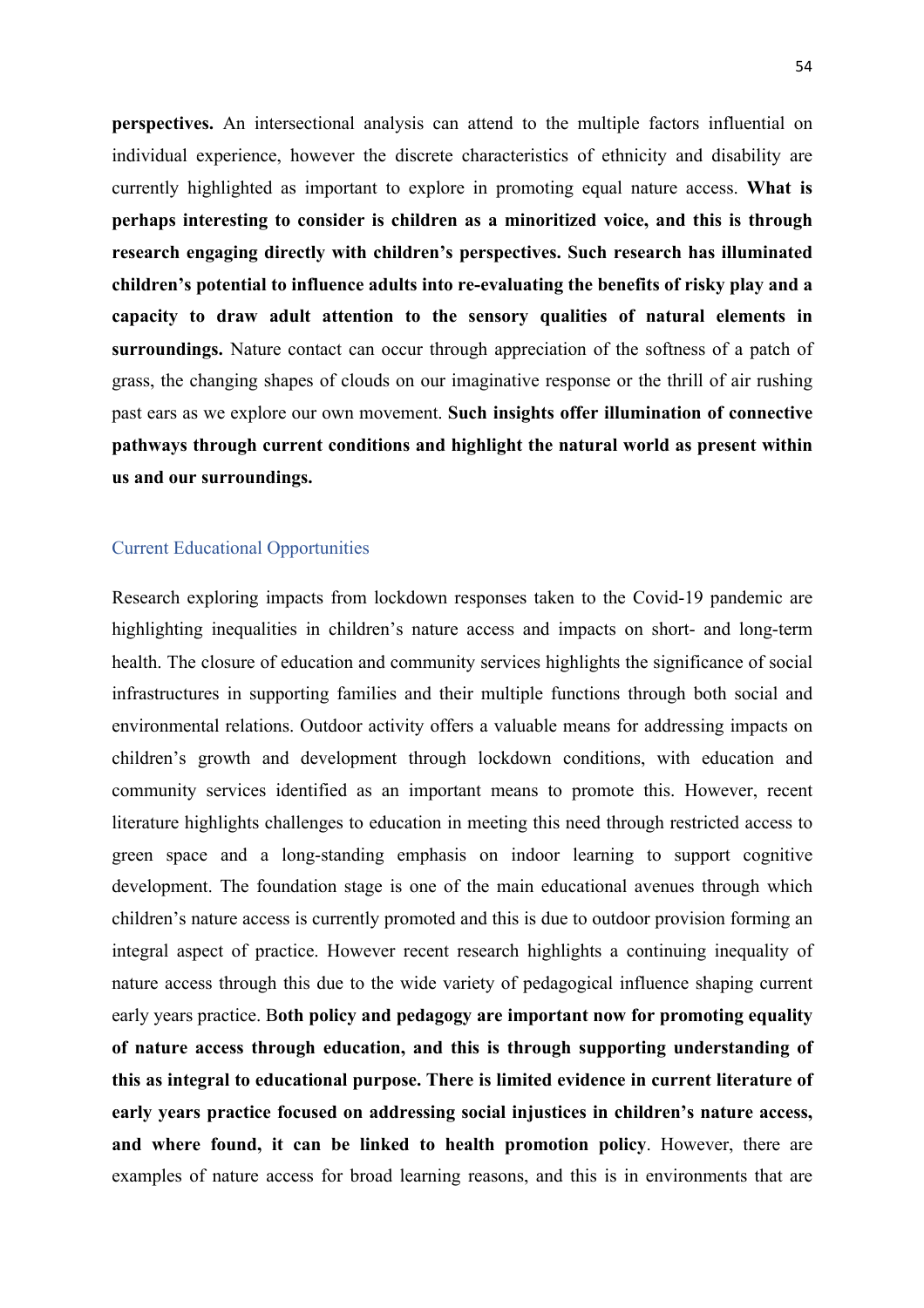both in and outside of existing educational provision. Research focused on change highlights the significance of social and environmental relations, and not only for collaboration to be important to change processes but also for nature contact to be supportive to social relations. However, there are also warnings in literature about positioning nature access as alternative to the focus of education which can then be associated with a 'complimentary' or 'compensatory' agenda. This can maintain continuation of cultural 'othering' processes through which nature access becomes associated with relationships to identified norms. Instead, **there is the potential to consider nature contact as therapeutic at whole scale, and as supportive to connective relations that are environmental and social.** This report draws on a Froebelian perspective and identifies its alignment with current educational needs. This is through an underpinning holistic philosophy that envisions all social and environmental relations in continuity and understands learning across the lifespan and through multiple connections. Centrally, such relations are between the 'inner world' of each individual and that considered as outer to which there can be contact, 'connection' and the potential for a sese of belonging. Froebel's holistic philosophy has been influential within the historical development of early education at global scale and many of Froebel's original kindergarten activities remain present in contemporary early years practice in adapted forms. **A contemporary reconnection of early years principles with an originating holistic logic may now offer a means to support human-environment relations in local contexts but with significance at global scale**.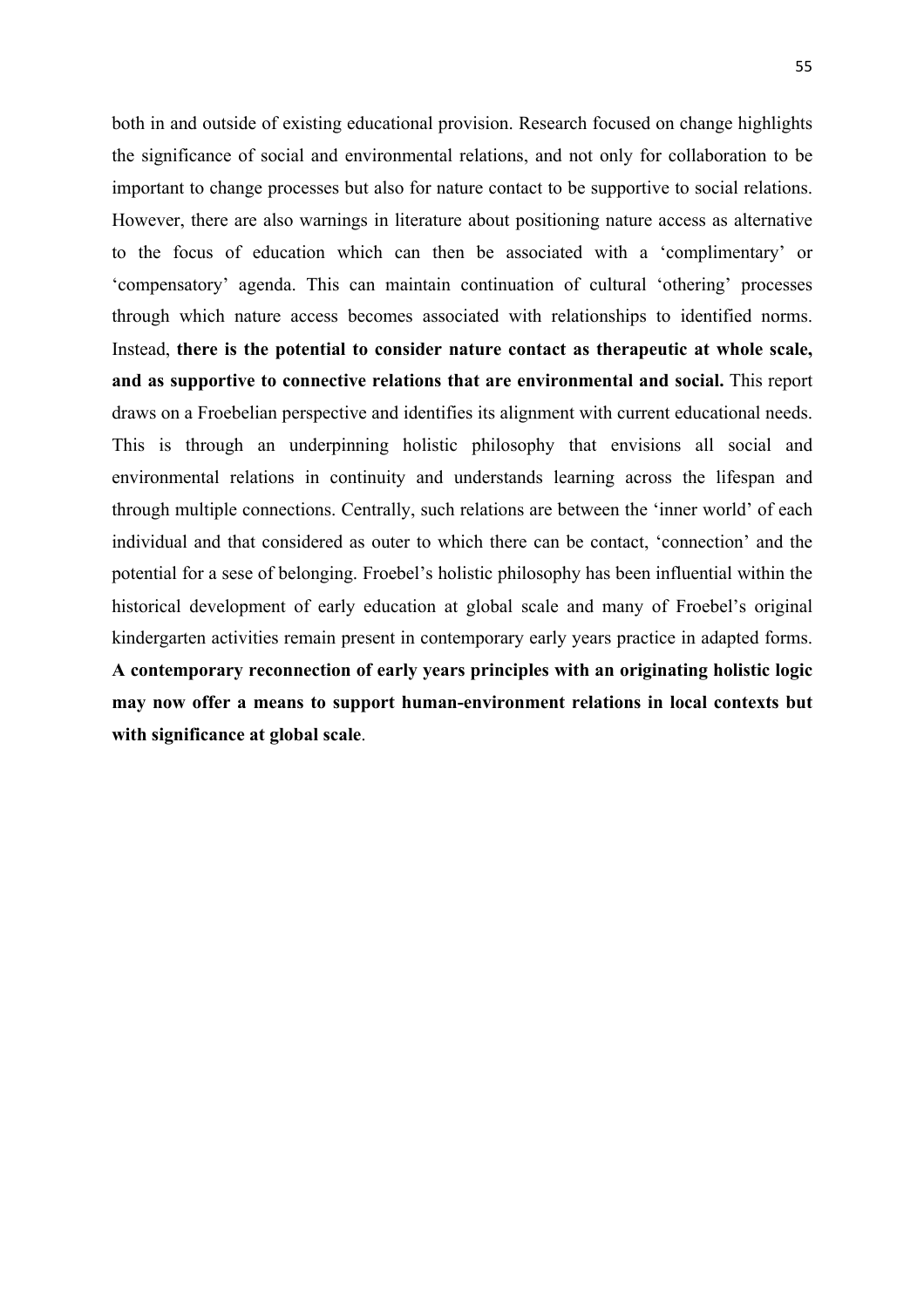### References

Aarts, M. J., Wendel-Vos, W., van Oers, H. A. M., van de Goor, I. A. M., Schuit, A. J., (2010). 'Environmental determinants of outdoor play in children: A large-scale crosssectional study', American *Journal of Preventive Medicine*, 39(3), pp. 212-219.

Abel, G, Barclay, M, Payne, R (2016) 'Adjusted indices of multiple deprivation to enable comparisons within and between constituent countries of the UK including an illustration using mortality rates', BMJ *Open* 6(11): e012750. Available at: Adjusted indices of multiple deprivation to enable comparisons within and between constituent countries of the UK including an illustration using mortality rates | BMJ Open Accessed on: 23.12.21.

Arts, K., van der Wal, R & Adams, W (2015) 'Digital technology and the conservation of nature', *Ambio,* 44, pp. 661–673.

Aubert, S., Barnes, J. D., Abdeta, C., Abi Nader, P., Adeniyi, A. F., Aguilar-Farias, N., Andrade Tenesaca, D. S., Bhawra, J., Brazo-Sayavera, J., Cardon, G., Chang, C., Delisle Nyström, C., Demetriou, Y., Draper, C. E., Edwards, L., Emeljanovas, A., Gába, A., Galaviz, K. I., González, S. A., Herrera-Cuenca, M., Huang, W. Y., Ibrahim, I. A., Jürimäe, J., Kämppi, K., Katapally, T. R., Katewongsa, P., Katzmarzyk, P. T., Khan, A., Korcz, A., Kim, Y. S., Lambert, E., Lee, E., Löf, M., Loney, T., López-Taylor, J., Liu, Y., Makaza, D., Manyanga, T., Mileva, B., Morrison, S. A., Mota, J., Nyawornota, V. K., Ocansey, R., Reilly, J. J., Roman-Viñas, B., Silva, D. A. S., Saonuam, P., Scriven, J., Seghers, J., Schranz, N., Skovgaard, T., Smith, M., Standage, M., Starc, G., Stratton, G., Subedi, N., Takken, T., Tammelin, T., Tanaka, C., Thivel, D., Tladi, D., Tyler, R., Uddin, R., Williams, A., Wong, S. H., Wu, C., Zembura, P., & Tremblay, M. S. (2018) 'Global Matrix 3.0 Physical Activity Report Card Grades for Children and Youth: Results and Analysis From 49 Countries', *Journal of Physical Activity and Health*, *15*(s2), S251-S273. Retrieved Sep 30, 2021.

Barrett, M. and Osofsky, (2013) 'One Health: Interdependence of People, Other Species, and the Planet', in Katz, D. L., Elmore, J. G., Wild, D. M. G., and S. C. Lucan (eds.) Jekel's Epidemiology, Biostatistics, Preventive Medicine, and Public Health (4th ed.). Philadelphia: Elsevier. pp. 364-377.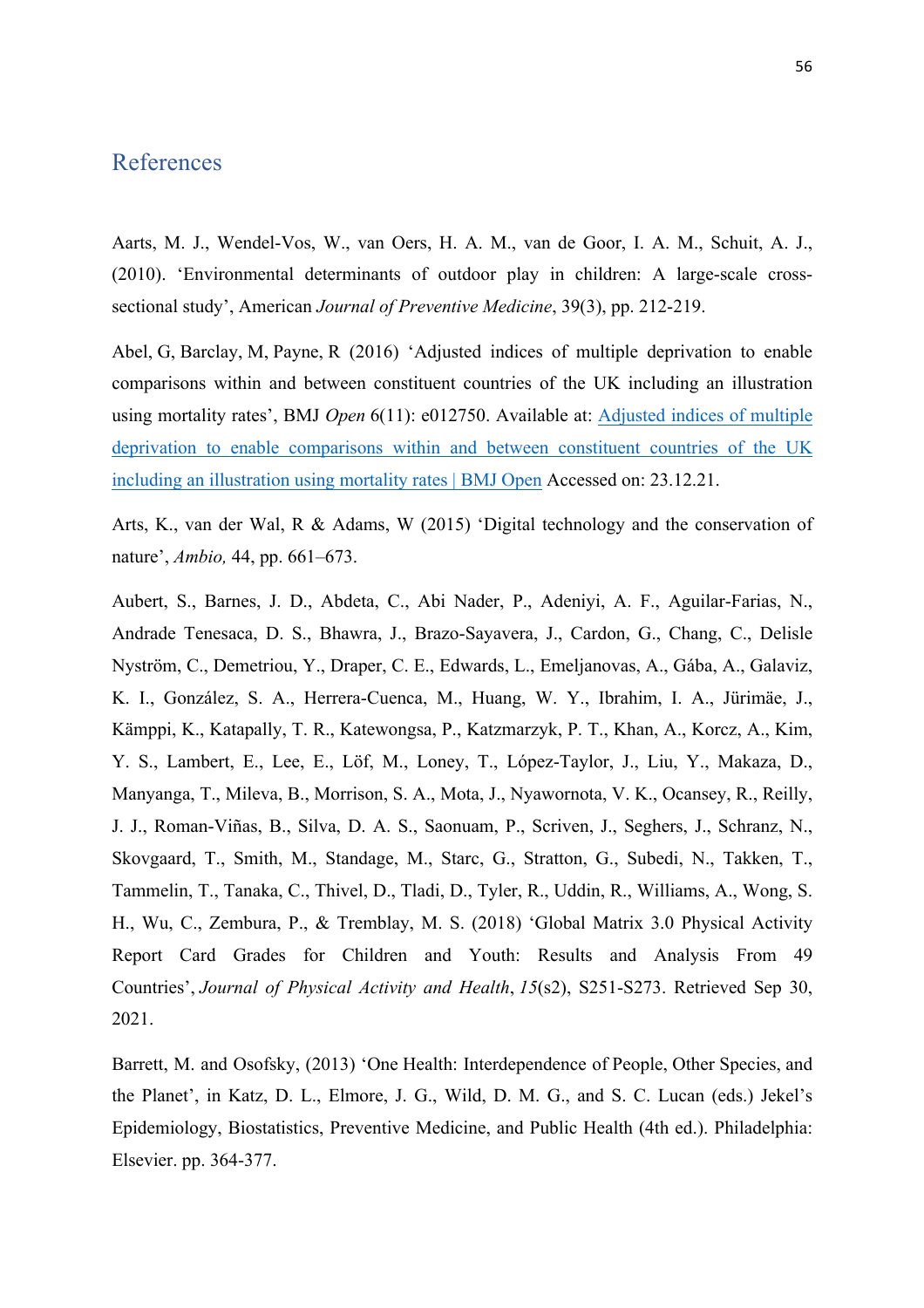Bates, C., (2020) 'Rewilding education? Exploring an imagined and experienced outdoor learning space', *Children's Geographies*, 18(3), pp. 1-19.

Bell, S.; Thompson, C. W.; Travlou, P. (2003) 'Contested views of freedom and control: Children, teenagers and urban fringe woodlands in Central Scotland', *Urban Forestry & Urban Greening*, *[s. l.]*, v. 2, n. 2, pp. 87–100.

Birch, J (2020) 'Nature doesn't judge you': how young people in cities feel about the natural world', Available at: https://theconversation.com/nature-doesnt-judge-you-howyoung-people-in-cities-feel-about-the-natural-world-148848 Accessed on: 30.9.21.

Brehony, K. (2009) 'Transforming theories of childhood and early childhood education: child study and the empirical assault on Froebelian rationalism' *Paedagogica Historica*, 45:4-5, pp 585-604.

Caprino, F (2017) 'When the risk is worth it: the inclusion of children with disabilities in free risky play' *Today's Children, Tomorrow's Parents*, pp. 40-47. Available at: (40) Francesca Caprino | National Institute of Documentation, Innovation and Educational Research, Indire - Academia.edu Accessed on: 20.12.21.

Care Inspectorate Scotland (2016) Available at: https://www.gov.scot/binaries/content/documents/govscot/publications/strategyplan/2017/10/blueprint-2020-expansion-early-learning-childcare-scotland-quality-actionplan/documents/00526782-pdf/00526782-pdf/govscot%3Adocument/00526782.pdf Accessed on: 30.9.21.

Christiansen, A., Hannan, S., Anderson, K., Coxon, L., Fargher, D (2018) 'Place-based nature kindergarten in Victoria, Australia: No tools, no toys, no art supplies', Journal *of Outdoor and Environmental Education*, 21(1), pp. 61-75.

Cooke, E, Thorpe, K, Clarke, A, Houen, S, Oakes, C and Staton, S (2020) '"Lie in the grass, the soft grass": Relaxation accounts of young children attending childcare', *Children and Youth Services Review,* Volume 109, pp. 1 – 8.

Cooper, A (2015) 'Nature and the Outdoor Learning Environment: The Forgotten Resource in Early Childhood Education', I*nternational Journal of Early Childhood Environmental Education*, 3:1, pp. 85-97.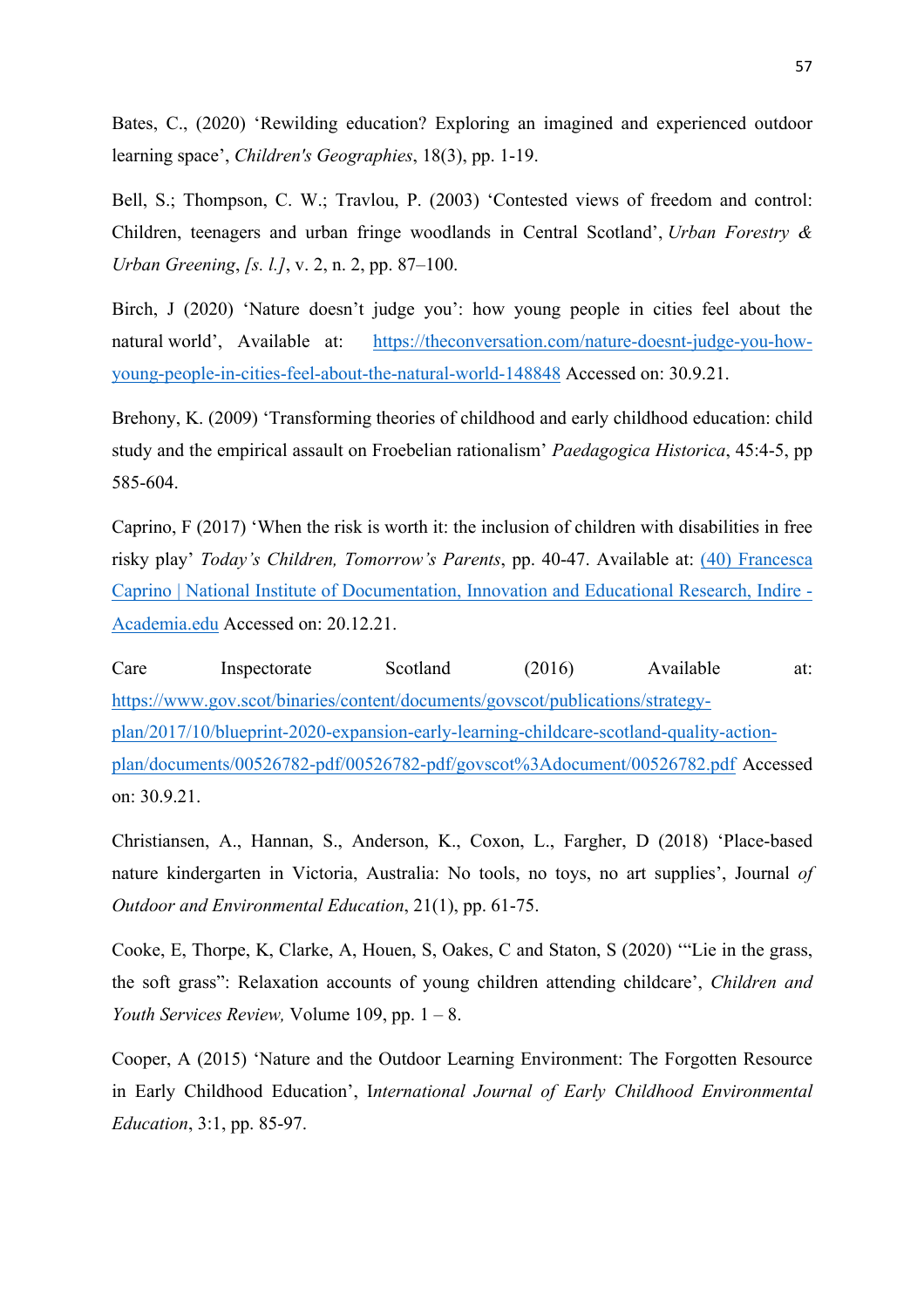Cregen-Reid, V (2021) Modern life offers children almost everything they need, except daylight. Available at: https://theconversation.com/modern-life-offers-childrenalmost-everything-they-need-except-daylight-106374. Accessed on 30.9.21.

DEFRA (2011) The Natural Choice: Securing the value of nature (UK) The natural choice: securing the value of nature - GOV.UK (www.gov.uk) Accessed on: 30.9.21.

DEFRA (2018) 25 Year Environment Plan (UK) https://www.gov.uk/government/publications/25-year-environment-plan Accessed on: 30.9.21.

DEFRA (2019) 'Local greenspaces important for children of all ages and backgrounds' Available at: Local greenspaces important for children of all ages and backgrounds - GOV.UK (www.gov.uk) Accessed on: 20.12.21.

Department for Education and Skills, Welsh Government (2013) Building a Brighter Future: Early Years and Childcare Plan. Available at: https://dera.ioe.ac.uk/18045/1/130716 building-brighter-future-en.pdf Accessed on: 25.11.21.

Department for Education and Skills, Welsh Government (2015) Foundation Phase Framework (Revised 2015). Available at: https://gov.wales/sites/default/files/publications/2018-02/foundation-phase-frameworkrevised-2015.pdf Accessed on: 25.11.21.

DLUHC (2019) Guidance: Natural environment. Explains key issues in implementing policy to protect and enhance the natural environment, including local requirements. Available at: https://www.gov.uk/guidance/natural-environment Accessed on: 30.9.21.

DfID (2010) Fair society, healthy lives: strategic review of health inequalities in England post-2010. Fair society, healthy lives : the Marmot Review : strategic review of health inequalities in England post-2010. - GOV.UK (www.gov.uk). Accessed on: 30.9.21.

Eckhoff, A (2017) 'Images of Play Experiences through a Child's Lens: An Exploration of Play and Digital Media with Young Children', *International Journal of Early Childhood*, *[s. l.]*, v. 49, n. 1, pp. 113–129.

Edwards-Jones, A, Waite, S & Passy, R (2018) 'Falling into LINE: school strategies for overcoming challenges associated with learning in natural environments (LINE)', *Education 3-13*, 46:1, pp. 49-63.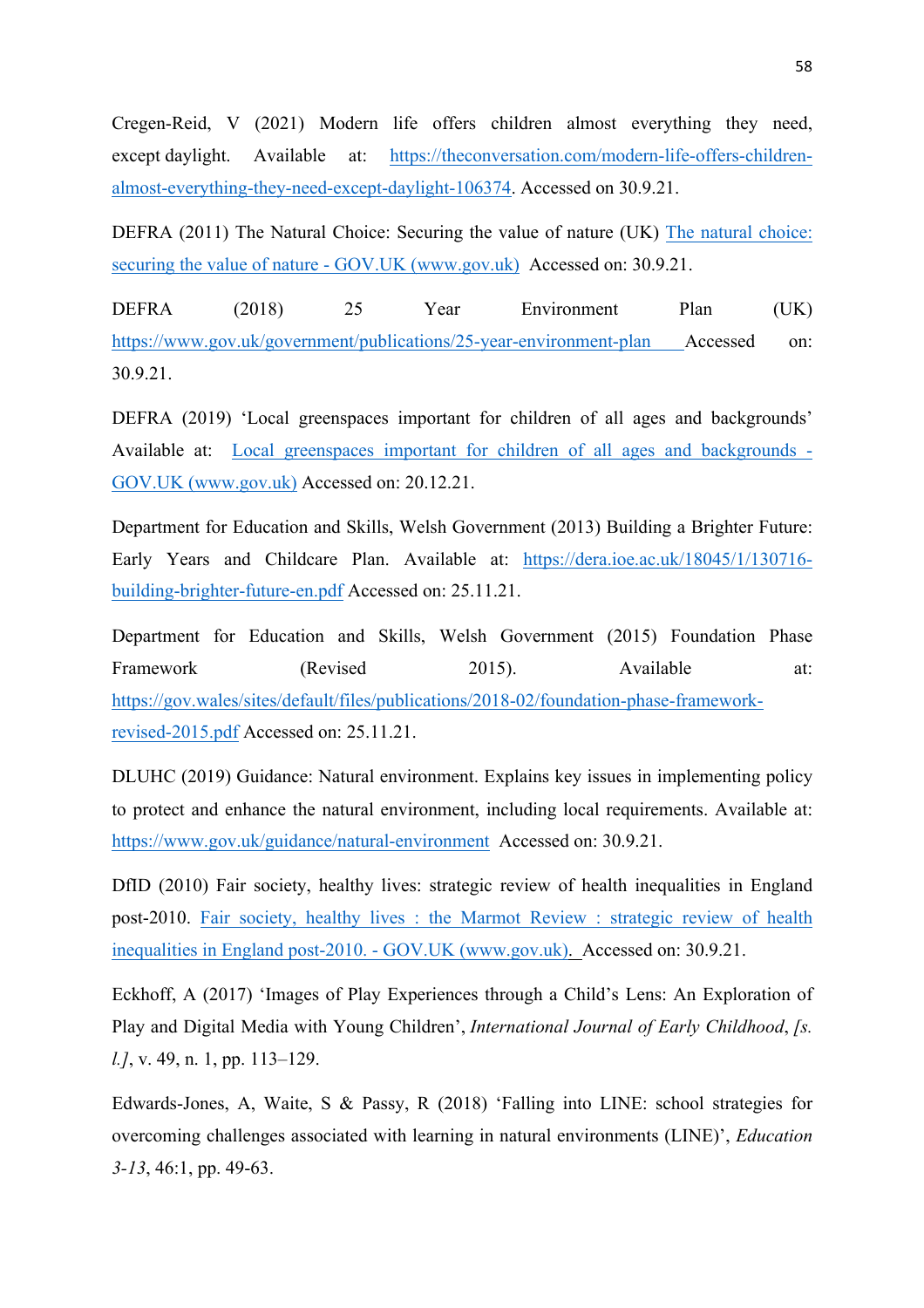Environmental Rights Centre for Scotland (2021) https://www.ercs.scot/our-work/ Accessed on: 30.9.21.

Ernst, J (2014) 'Early childhood educators' use of natural outdoor settings as learning environments: an exploratory study of beliefs, practices, and barriers', *Environmental Education Research*, 20(6), pp. 735-752.

Ernst, J and Burcak, F, (2019). 'Young children's contributions to sustainability: The influence of nature play on curiosity, executive function skills, creative thinking, and resilience', Sustainability,  $11(15)$ , pp.  $1 - 22$ .

Ernst, J and Tornabene, L (2012) 'Preservice Early Childhood Educators' Perceptions of Outdoor Settings as Learning Environments', *Environmental Education Research*, 18: 5 pp. 643-664.

Evison, S., Friel, J., Burt J. & Preston S. (2013) 'Kaleidoscope: Improving support for Black, Asian and Minority Ethnic communities to access services from the natural environment and heritage sectors', Natural England Commissioned Reports, Number 127. Available at: Kaleidoscope: Improving support for black, Asian and ethnic communities to access services from the natural environment and heritage sectors - NECR127 (naturalengland.org.uk) Accessed on: 20.12.21.

Finney, C (2014) *Black Faces, White Spaces: Reimagining the Relationship of African Americans to the Great Outdoors*, North Carolina: The University of North Carolina Press.

Fleer, M & Hedegaard, M (2010). *Early Learning and Development: Cultural-Historical Concepts in Play*. Cambridge: Cambridge University Press.

Flouri, E, Midouhas, E and Joshi, H (2014) 'The role of urban neighbourhood green space in children's emotional and behavioural resilience', *Journal of Environmental Psychology*, Volume 40, pp. 179-186.

Froebel, F. (1887) *The Education of Man,* (Translated by W. Hailmann). Dover: New York.

Geary, R, Wheeler, B, Lovell, R, Jepson, R, Hunter, R and Rodgers, S (2021) 'A call to action: Improving urban green spaces to reduce health inequalities exacerbated by COVID-19' *Preventive Medicine,* Volume 145, pp. 1-3.

Gidlow, C, van Kempen, E, Smith, G, Triguero-Masc, M, Kruizeb, H, Gražulevičienėf, R, Ellis, N, Hurst, G, Masterson, D, Cirach, M, van den Berg, M, Smart, W, Dėdelė, A, Maas, J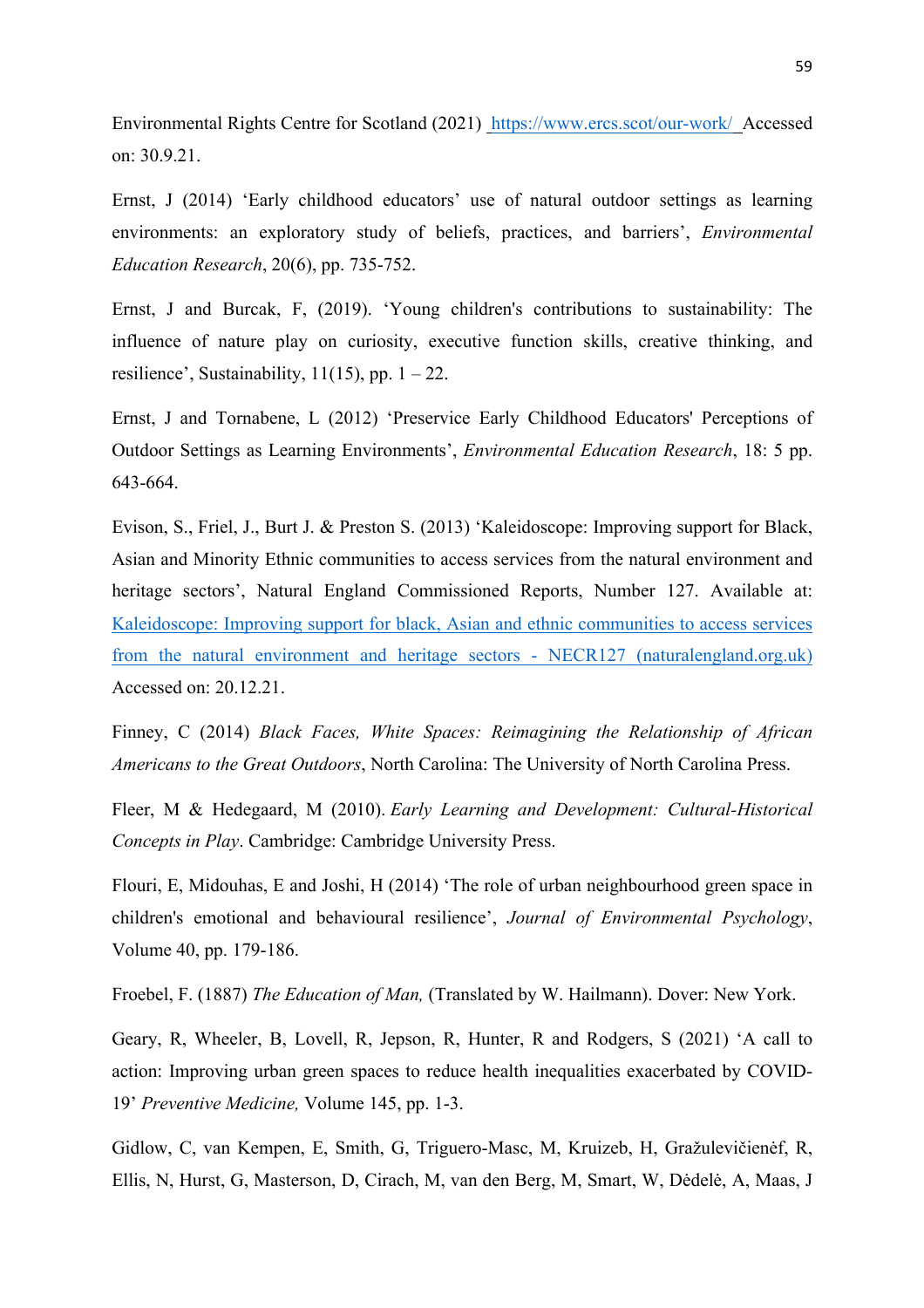and Nieuwenhuijsen, M J. (2018) 'Development of the natural environment scoring tool (NEST)', *Urban Forestry & Urban Greening,* 29, pp. 322–333.

Gilchrist, M., Passy, R., Waite, S. & Cook, R. (2016) 'Exploring schools' use of natural spaces' in Freeman, C. & Tranter, P. (eds) Risk, Protection, Provision and Policy, Vol. 12 of Skelton, T. (ed) Geographies of Children and Young People. Singapore: Springer.

Gill, T (2021) 'Building Child-Friendly Cities', Available at: Tim Gill on Building Child-Friendly Cities | reSITE. Accessed on: 30.9.21.

Harris, M (2016) 'Ecowomanism', *World Views Environment Culture Religion* 20 (1), pp 5- 14.

Harte, H (2013) 'Universal design and outdoor learning', *Dimensions of Early Childhood*, 41: 3, pp  $18 - 22$ .

Hartig, T, Mitchell, R, de Vries, S and Frumkin, H. (2014) 'Nature and Health', *Annual Review of Public Health,* 35 (1), pp. 207-228.

House of Commons (2021) Autumn Budget And Spending Review 2021 Available at: BUDGET 2021: Protecting the jobs and livelihoods of the British people (publishing.service.gov.uk) Accessed on: 25.11.21.

Howe, N, Perlman, M, Bergeron, C and Burns, S (2021) 'Scotland Embarks on a National Outdoor Play Initiative: Educator Perspectives', Early *Education and Development*, 32:7, pp. 1067-1081.

Jeanes, R & Magee, J (2012) ''Can we play on the swings and roundabouts?': creating inclusive play spaces for disabled young people and their families', *Leisure Studies,* 31:2, pp. 193-210.

Josephidou, J, Kemp, N and Durrant, I (2021) 'Outdoor provision for babies and toddlers: exploring the practice/policy/research nexus in English ECEC settings', European Early Childhood Education Research Journal, Ahead-Of-Print, pp. 1-17. Available at: https://doi.org/10.1080/1350293X.2021.1985555 Accessed on: 20.12.21.

Kemp, N & Pagden, A (2019) 'The place of forest school within English primary schools: senior leader perspectives', *Education 3-13*, 47:4, pp. 490- 502.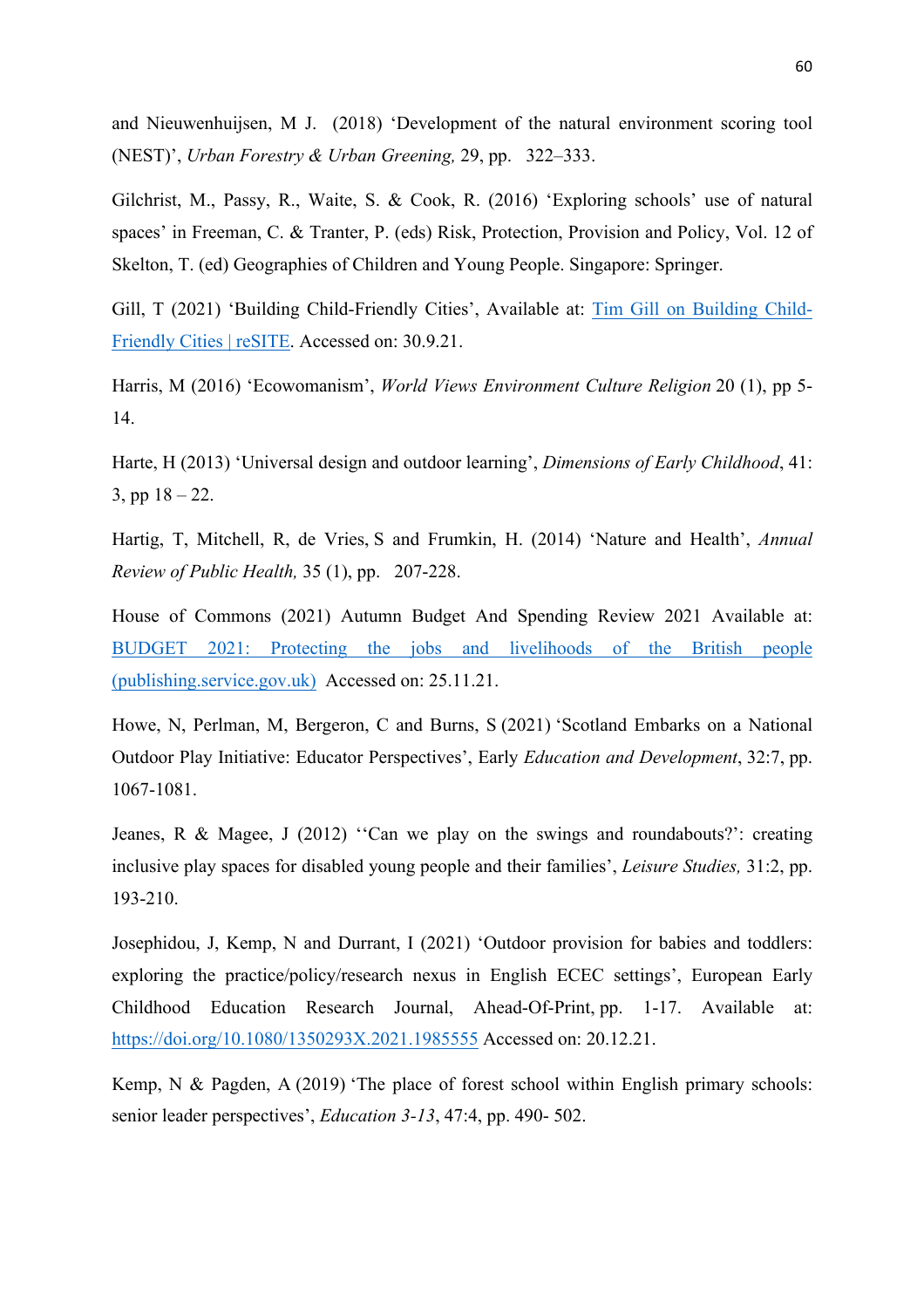Khan, S (2021) 'Sulaiman Khan: Daringly integrating disability for business growth', Available at: https://sulaimankhan.co/ Accessed on: 30.9.21.

Kahn, P and Kellert, S. (2002) *Children and Nature: Psychological, Sociocultural, and Evolutionary Investigations.* Massachusetts: MIT Press.

Lee, E, Y, Bains A, Hunter S, Ament A, Brazo-Sayavera J, Carson V, Hakimi S, Huang, W, Y, Janssen, I, Lee, M, Lim H, Silva, DAS, Tremblay, MS (2021) 'Systematic review of the correlates of outdoor play and time among children aged 3-12 years', *International Journal of Behavioral Nutrition and Physical Activity,* 18:41, pp. 1 – 46.

Lewis, S. & Lingard, B (2015) 'The multiple effects of international large-scale assessment on education policy and research', Discourse*: Studies in the Cultural Politics of Education*, 36(5), pp. 621-637.

Macintyre S, Macdonald L, Ellaway A (2008) 'Do poorer people have poorer access to local resources and facilities? The distribution of local resources by area deprivation in Glasgow, Scotland', *Social Science & Medicine*, 67(6), pp. 900 - 914.

MacQuarrie, S, Nugent, C, & Warden, C. (2015) 'Learning with nature and learning from others: nature as setting and resource for early childhood education', Journal *of Adventure Education & Outdoor Learning*, 15(1), pp. 1-23.

Mahmoudi, S, Jafari, E and Liaghatdar, M. (2012) 'Holistic Education: An Approach for 21 Century', *International Education Studies, Vol 5 (2), pp. 178 – 186.* 

Mart, M (2021) Parental Perceptions to Outdoor Activities, *International Journal of Progressive Education*, Vol. 17(4) pp 358-372. DOI: **https://doi.org/10.29329/ijpe.2021.366.22**

Mayer, F. S., & Frantz, C. M. (2004) 'The connectedness to nature scale: A measure of individuals' feeling in community with nature', Journal *of environmental psychology*, 24(4), pp. 503 -515.

McMillen, J. D. *et al.* (2019) 'Teachers' perceptions of sustainable integration of garden education into Head Start classrooms: A grounded theory approach', Journal *of Early Childhood Research*, *[s. l.]*, v. 17, n. 4, pp. 392–407.

Mears, M, Brindley, P, Barrows, P, Richardson, M and Maheswaran, R., (2021). 'Mapping urban greenspace use from mobile phone GPS data, *PLoS ONE*, 16 (7), pp. 1-30.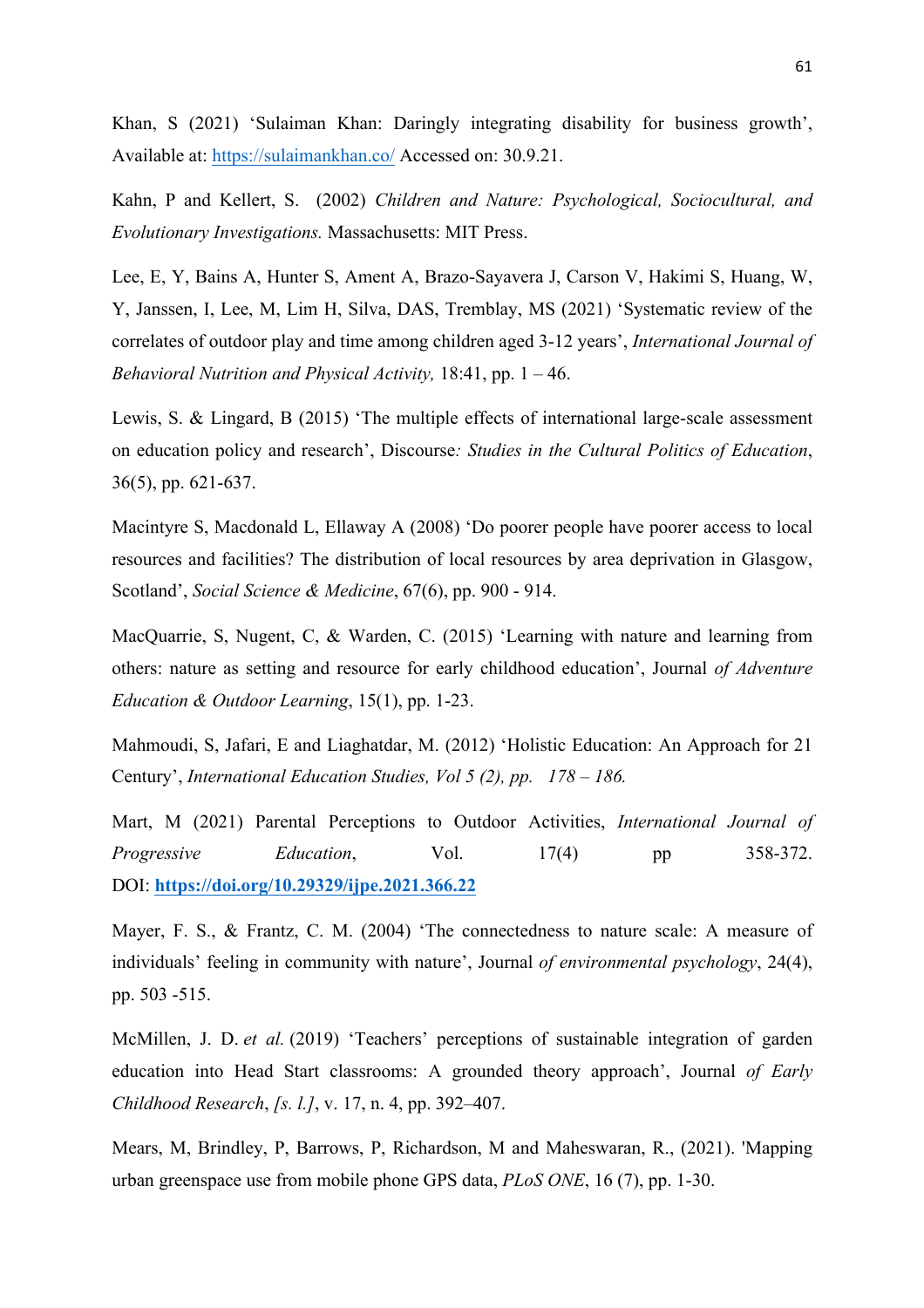Miranda, N., Larrea, I., Muela, A., Barandiaran, A., (2017) 'Preschool children's social play and involvement in the outdoor environment', *Early Education and Development*, 28(5), pp. 525-540.

Moore, Robin & Cosco, Nilda. (2014) 'Growing Up Green: Naturalization as a Health Promotion Strategy in Early Childhood Outdoor Learning Environments', Children*, Youth and Environments*, 24, pp. 168-191.

Moore, S.A., Faulkner, G., Rhodes, R.E (2020) 'Impact of the COVID-19 virus outbreak on movement and play behaviours of Canadian children and youth: a national survey', *International Journal of Behavioural Nutrition and Physical Activity,* 17, 85. Available at: https://doi.org/10.1186/s12966-020-00987-8 Accessed on: 20.12.21.

NHS Health Scotland (2017) Evidence for environmental interventions to prevent childhood overweight and obesity within schools, Available at: http://www.healthscotland.scot/media/1486/evidence-for-environmental-interventions-toprevent-obesity-in-schools.pdf Accessed on: 30.9.21.

NHS Health Scotland (2018) Children's social circumstances and educational outcomes, Available at: http://www.healthscotland.scot/media/2049/childrens-social-circumstances-andeducational-outcomes-briefing-paper.pdf Accessed on: 30.9.21.

Natural England (2009) Monitor of Engagement with the Natural Environment: 2009 to 2010,

Available at: Monitor of Engagement with the Natural Environment: 2009 to 2010 - GOV.UK (www.gov.uk) Accessed on: 30.9.21.

Natural England (2016) A review of nature-based interventions for mental health care, Available at: A review of nature-based interventions for mental health care - NECR204 (naturalengland.org.uk) Accessed on: 30.9.21.

Natural England (2018) Monitor of Engagement with the Natural Environment Children's Report (MENE) 2017-2018. https://www.gov.uk/government/statistics/monitor-ofengagement-with-the-natural-environment-childrens-report-mene-2017-2018 Accessed on: 30.9.21.

Natural England (2019) MENE Children and Young People Report, Available at; https://assets.publishing.service.gov.uk/government/uploads/system/uploads/attachment\_data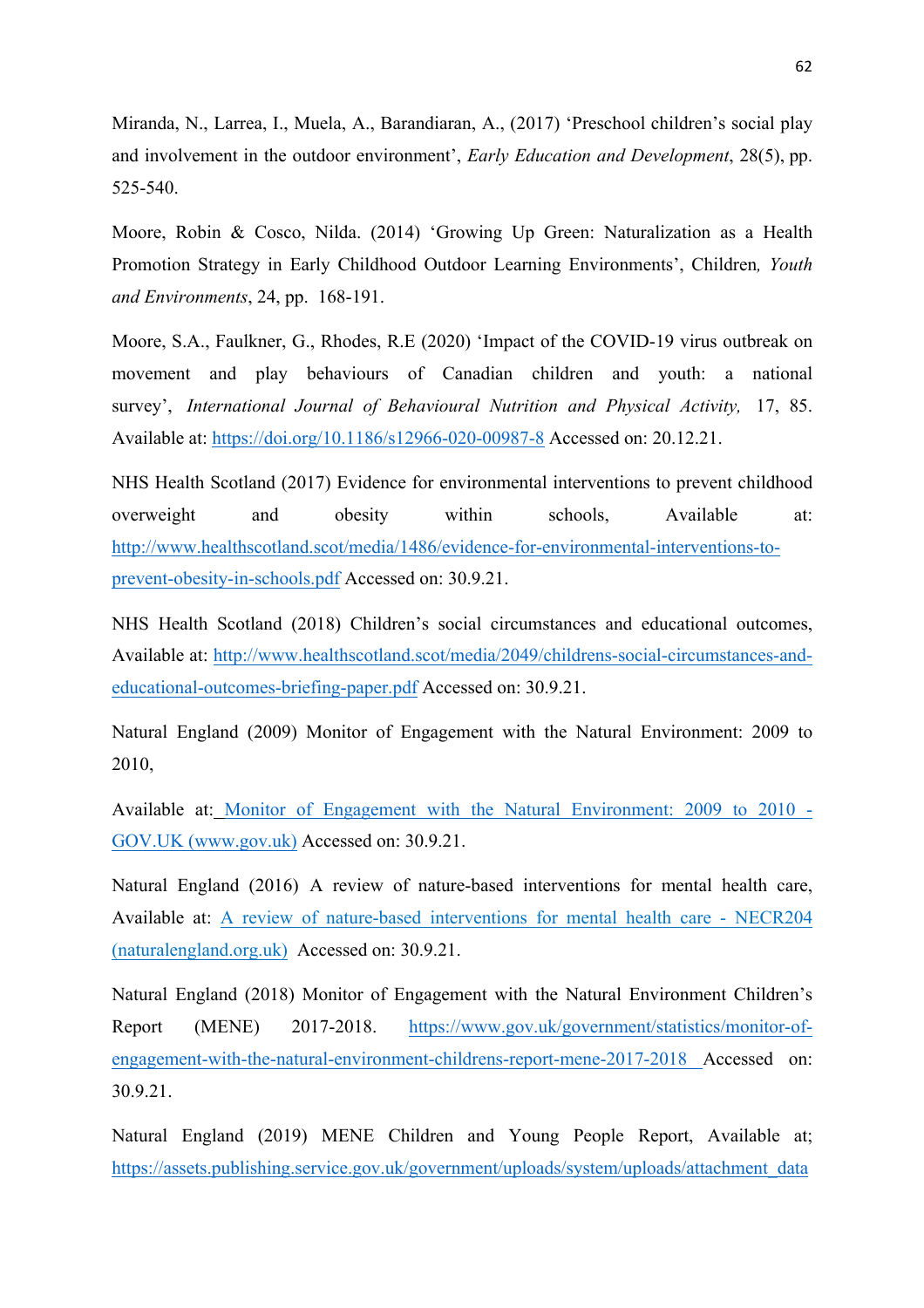/file/828838/Monitor\_of\_Engagement\_with\_the\_Natural\_Environment\_\_MENE\_\_Childrens Report 2018-2019 rev.pdf Accessed on: 30.9.21.

Natural England (2020) Nature connectedness among adults and children in England (JP032), Available at: Nature connectedness among adults and children in England - JP032 (naturalengland.org.uk) Accessed on: 30.9.21.

Natural England (2020) The People and Nature Survey for England: Children's survey (Experimental Statistics) (2020), Available at: https://www.gov.uk/government/statistics/thepeople-and-nature-survey-for-england-child-data-wave-1-experimental-statistics/the-peopleand-nature-survey-for-england-childrens-survey-experimental-statistics Accessed on: 30.9.21.

Natural History Museum (2017) 'Disconnect from nature and its effect on health and wellbeing: A public engagement literature review (UK)', Available at: https://www.nhm.ac.uk/content/dam/nhmwww/about-us/visitorresearch/Disconnect%20with%20nature%20Lit%20review.pdf Accessed on: 30.9.21.

Natural Resources (2020) Reconnecting people with nature, Available at: https://naturalresourceswales.gov.uk/about-us/area-statements/north-west-wales-areastatement/reconnecting-people-with-nature/?lang=en Accessed on: 30.9.21.

Natural Resources Wales (2021) Natural Resources Wales launches Children's Rights Charter on World Environment Day, Available at: https://naturalresourceswales.gov.uk/about-us/news-and-events/news/nrw-launches-childrens-rights-charter-on-world-environment-day/?lang=en Accessed on: 30.9.21.

Natural Resources Wales (2021) Reducing health inequalities, Available at: https://naturalresourceswales.gov.uk/about-us/area-statements/south-west-wales-areastatement/reducing-health-inequalities/?lang=en Accessed on: 30.9.21.

Natural England (2020) The People and Nature Survey for England: Children's survey (Experimental Statistics). Available at: The People and Nature Survey for England: Children's survey (Experimental Statistics) - GOV.UK (www.gov.uk) Accessed on: 20.12.21.

Office of National Statistics (2020) Children's views on well-being and what makes a happy life, UK:2020 A qualitative analysis of children's perspectives on their well-being and what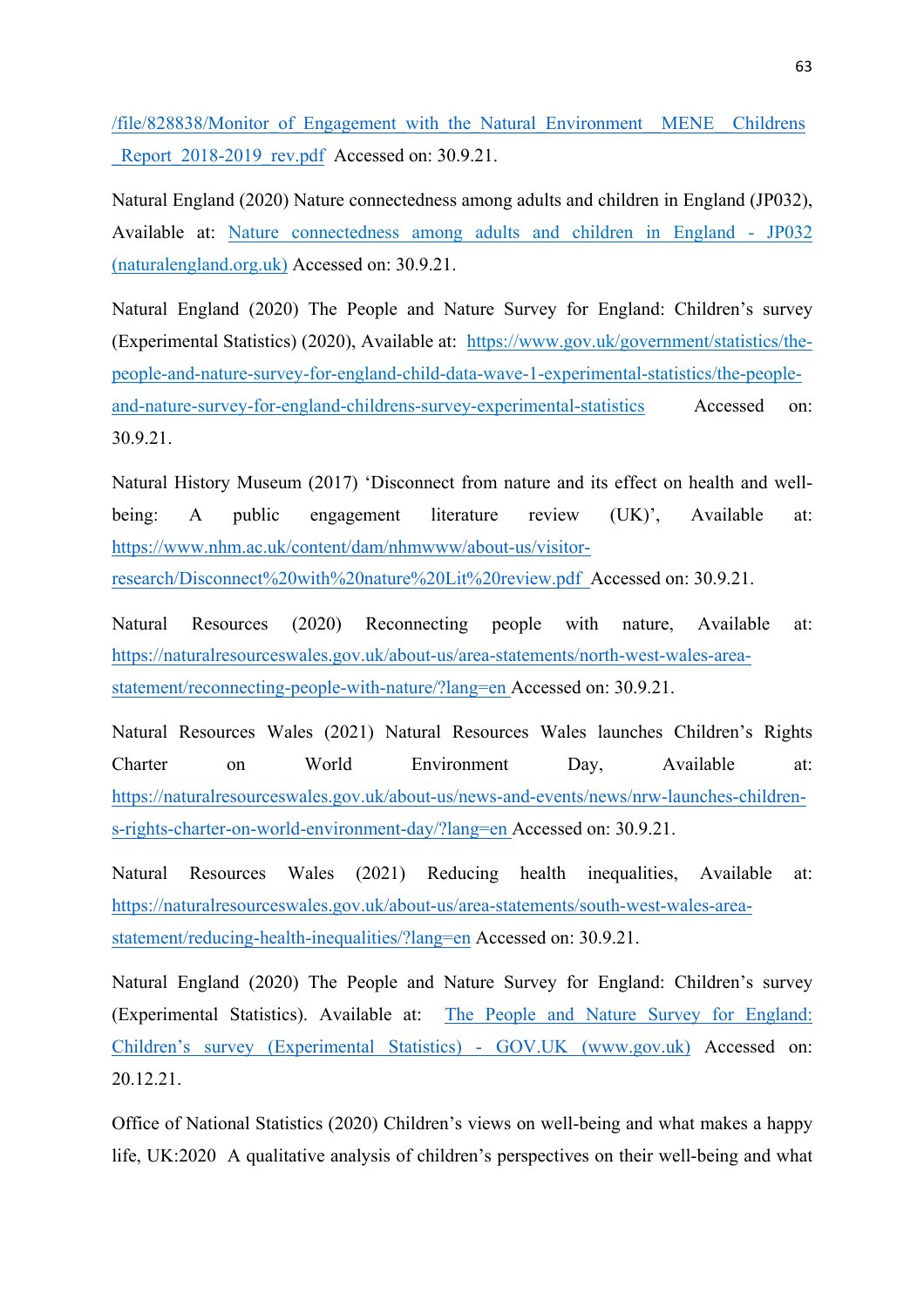makes a happy life for a child using UK wide focus groups, Available at: https://www.ons.gov.uk/peoplepopulationandcommunity/wellbeing/articles/childrensviewson wellbeingandwhatmakesahappylifeuk2020/2020-10-02 Accessed on: 30.9.21.

Passmore, H, Martin, L., Richardson, M., White, M., Hunt, A., & Pahl, S. (2020). 'Parental/Guardians' Connection to Nature Better Predicts Children's Nature Connectedness than Visits or Area-Level Characteristics', Ecopsychology, 13:2, pp. 103 – 113. Available at: https://findingnature.org.uk/2020/11/01/what-best-explains-childrens-connection-with-nature/ Accessed on: 30.9.21.

Passy, R., Bentsen, P., Gray, T., & Ho, S. (2019) 'Integrating outdoor learning into the curriculum: an exploration in four nations', *Curriculum Perspectives*, 39 (1), pp. 73-78. https://doi.org/10.1007/s41297-019-00070-8

Perlman, M, Bergeron, C and Howe, N (2021) Scotland's outdoor play initiative has some lessons for the rest of the world, Available at https://theconversation.com/scotlands-outdoorplay-initiative-has-some-lessons-for-the-rest-of-the-world-132429 Accessed on: 30.9.21.

Perlman, M., Howe, N., Bergeron, C., (2020) 'How and why did outdoor play become a central focus of Scottish early learning and care policy', *Canadian Journal of Environmental Education*, 23(2), 46-66.

Public Health Scotland (2021) Children's social circumstances and educational outcomes, Available at: http://www.healthscotland.scot/media/2049/childrens-social-circumstancesand-educational-outcomes-briefing-paper.pdf Accessed on: 30.9.21.

Pyer, M, Horton, J, Tucker, F, Ryan, S & Kraftl, P (2010) 'Children, young people and 'disability': challenging children's geographies?', *Children's Geographies*, 8:1, pp. 1-8.

Rajabi, M (2020) 'Mental Health Problems Amongst School-age Children and Adolescents during the COVID-19 Pandemic in the UK, Ireland and Iran: A Call to Action and Research', *Health Promotion Perspectiv*es 10(4), pp. 293-294.

Razani, N, Radhakrishna, R and Chan, C (2020) 'Public Lands Are Essential to Public Health During a Pandemic', *Pediatrics*, 146 (2) p. 1546.

Reilly, J and Tremblay, M (2021) 'Rewild your kids: why playing outside should be a postpandemic priority', Available at: https://theconversation.com/rewild-your-kids-why-playingoutside-should-be-a-post-pandemic-priority-156077 Accessed on: 30.9.21.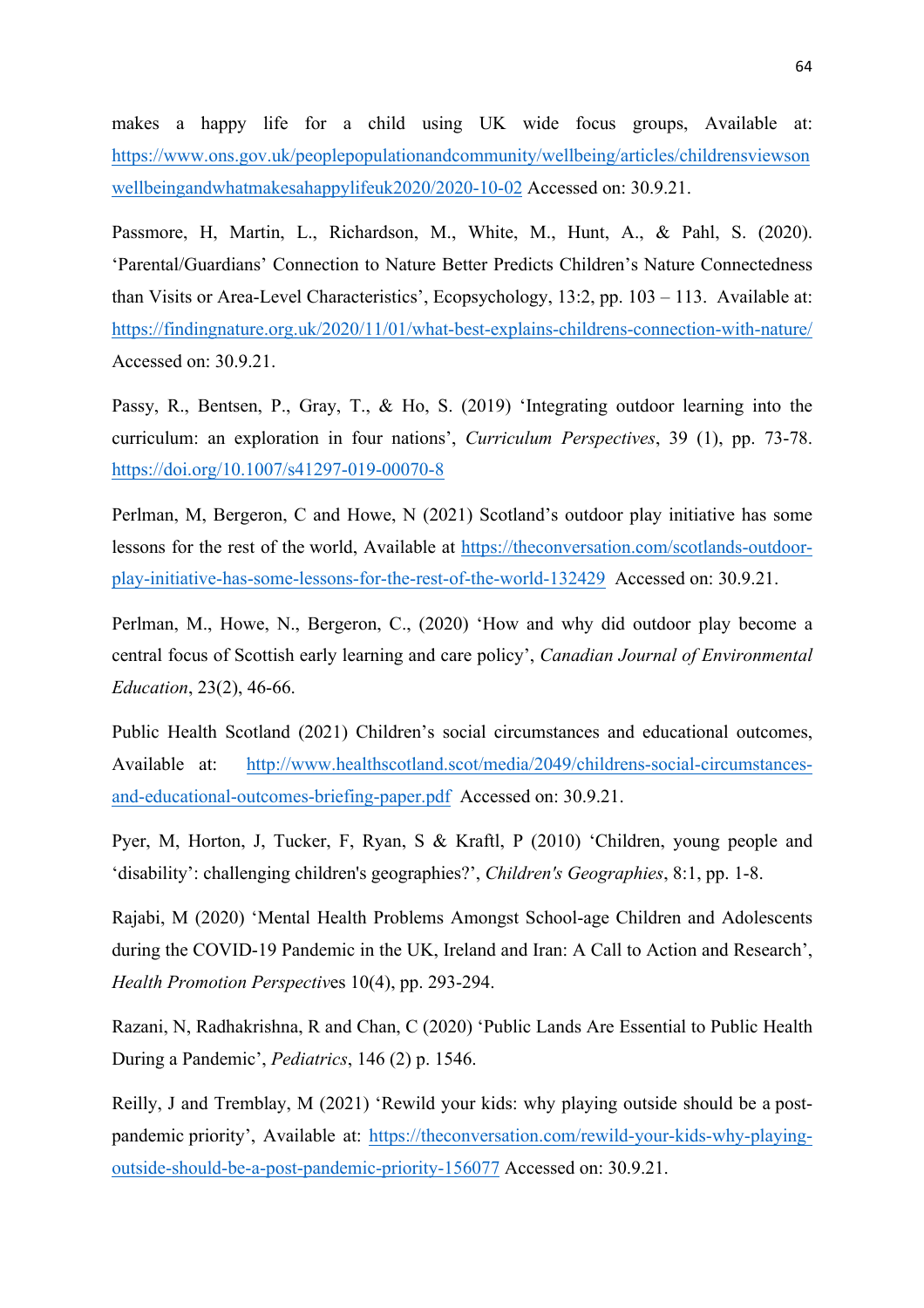Rice, C. S. and J. Torquati (2013) 'Assessing Connections between Young Children's Affinity for Nature and Their Experiences in Natural Outdoor Settings in Preschools', Children*, Youth and Environments,* Faculty Publications, Department of Child, Youth, and Family Studies. 175. http://digitalcommons.unl.edu/famconfacpub/175

Richardson, E, Pearce, J, Shortt, N and Mitchell, R (2017) 'The role of public and private natural space in children's social, emotional and behavioural development in Scotland: A longitudinal study', *Environmental Research*, Volume 158, pp. 729-736.

Rouse, E. (2016) 'Making learning visible – parents' perceptions of children's learning outdoors', Early *Child Development & Care*, *[s. l.]*, v. 186, n. 4, pp. 612–623.

RSPB (2021) 'Disability Rights and the Fight for Nature', Available at https://www.youtube.com/c/RSPBVideo Accessed on: 30.9.21.

RSPB (2021) Racial Justice and the Fight for Nature, Available at: https://www.youtube.com/c/RSPBVideo Accessed on: 30.9.21.

RSPB Wales (2012) 'Every Child Outdoors Wales', Available at: Every child outdoors Wales (rspb.org.uk) Accessed on: 30.9.21.

S. Schneider, A. Bolbos, J. Fessler, C. Buck, (2019) 'Deprivation amplification due to structural disadvantage? Playgrounds as important physical activity resources for children and adolescents', *Public Health*, Volume 168, pp. 117-127.

Schlosberg, D (2007) *Defining Environmental Justice: Theories, Movements, and Nature*. Oxford: Oxford University Press.

Scott, K (2017) 'For Children Of Color, Playing Outside Is Both Dangerous And Necessary' Available at: For Children Of Color, Playing Outside Is Both Dangerous And Necessary | HuffPost Communities. Accessed on: 20.12.21.

Scottish Government (2013) 'Play strategy for Scotland: our vision', Available at: https://www.gov.scot/publications/play-strategy-scotland-vision/pages/5/ Accessed on: 30.9.21.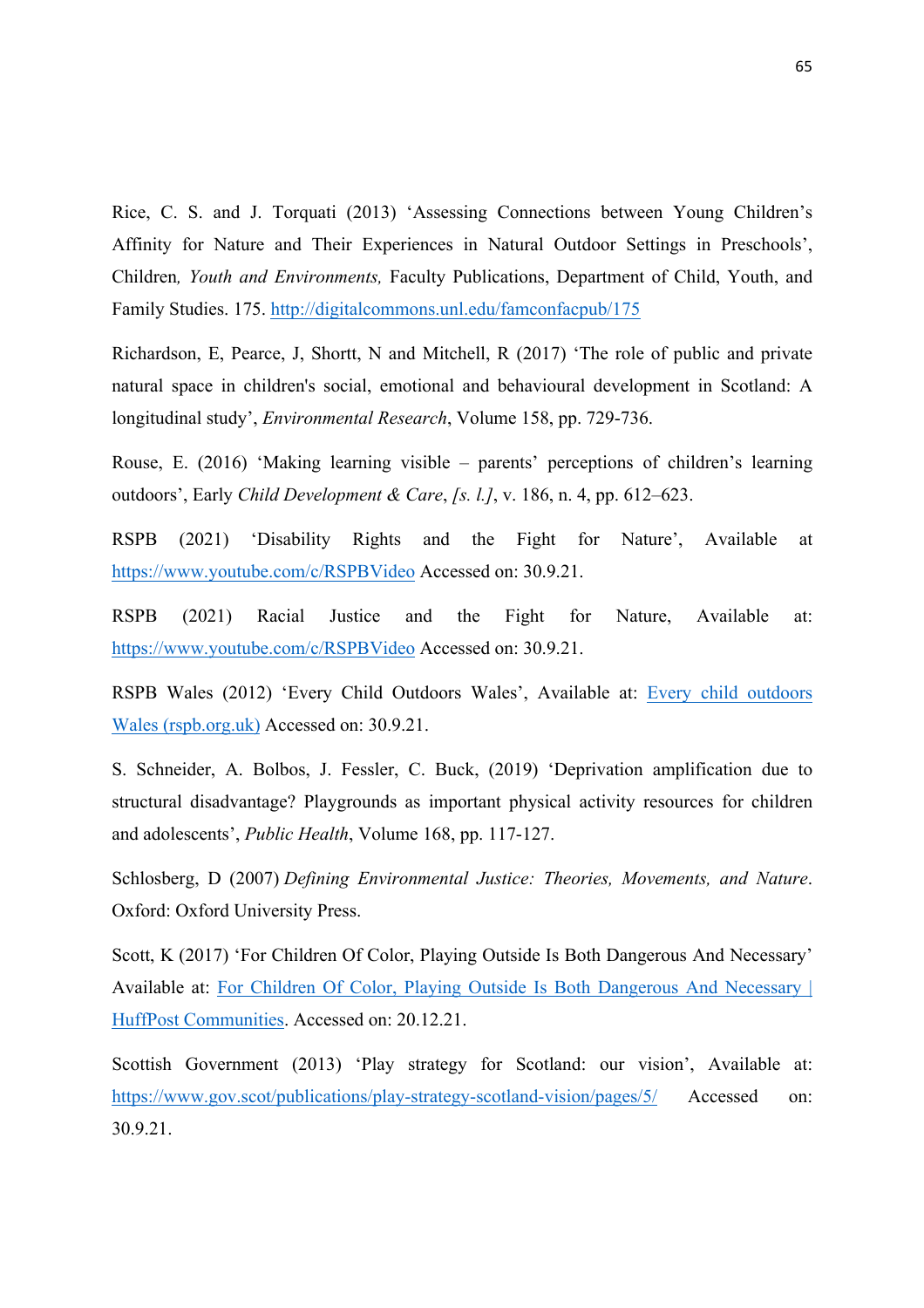Scottish Government (2017) 'Early learning, childcare and out of school care services: design guidance', Available at: https://www.gov.scot/publications/space-grow-design-guidanceearly-learning-childcare-out-school-care/ Accessed on: 30.9.21.

Scottish Government (2017) 'A blueprint for 2020: the expansion of early learning and childcare in Scotland', Available at: https://www.gov.scot/binaries/content/documents/govscot/publications/strategyplan/2017/10/blueprint-2020-expansion-early-learning-childcare-scotland-quality-actionplan/documents/00526782-pdf/00526782-pdf/govscot%3Adocument/00526782.pdf Accessed on: 30.9.21.

Scottish government (2021) 'Effective environments to promote learning for children aged zero to five', Available at: https://education.gov.scot/improvement/learningresources/effective-environments-to-promote-learning-for-children-aged-zero-to-five Accessed on: 30.9.21.

Shoari N, Ezzati M, Baumgartner J, Malacarne D, Fecht D (2020) 'Accessibility and allocation of public parks and gardens in England and Wales: A COVID-19 social distancing perspective', PLOS *ONE,* 15(10): e0241102. https://doi.org/10.1371/journal.pone.0241102

Strife, S and Downey, L (2009) 'Childhood Development and Access to Nature: A New Direction for Environmental Inequality Research', *Organ Environ*., 22(1), pp. 99–122.

Talaee, E and Noroozi, O (2019) 'Re-Conceptualization of "Digital Divide" among Primary School Children in an Era of Saturated Access to Technology;'*, International Electronic Journal of Elementary Education*, *[s. l.]*, v. 12, n. 1, pp. 27–35.

The Childhood Trust (2020) 'The Consequences of the Coronavirus Crisis for Children Living in Poverty.' Available at: https://view.publitas.com/the-childhood-trust/children-inlockdown-the-childhood-trust-report-june-2020/page/1 Accessed on: 30.9.21.

The Northern Ireland Executive, UK Government (2018) 'Curricular Guidance in Preschool Education', Available at:https://www.educationni.gov.uk/sites/default/files/publications/education/PreSchool\_Guidance\_30May18\_Web.pdf Accessed on: 25.11.21.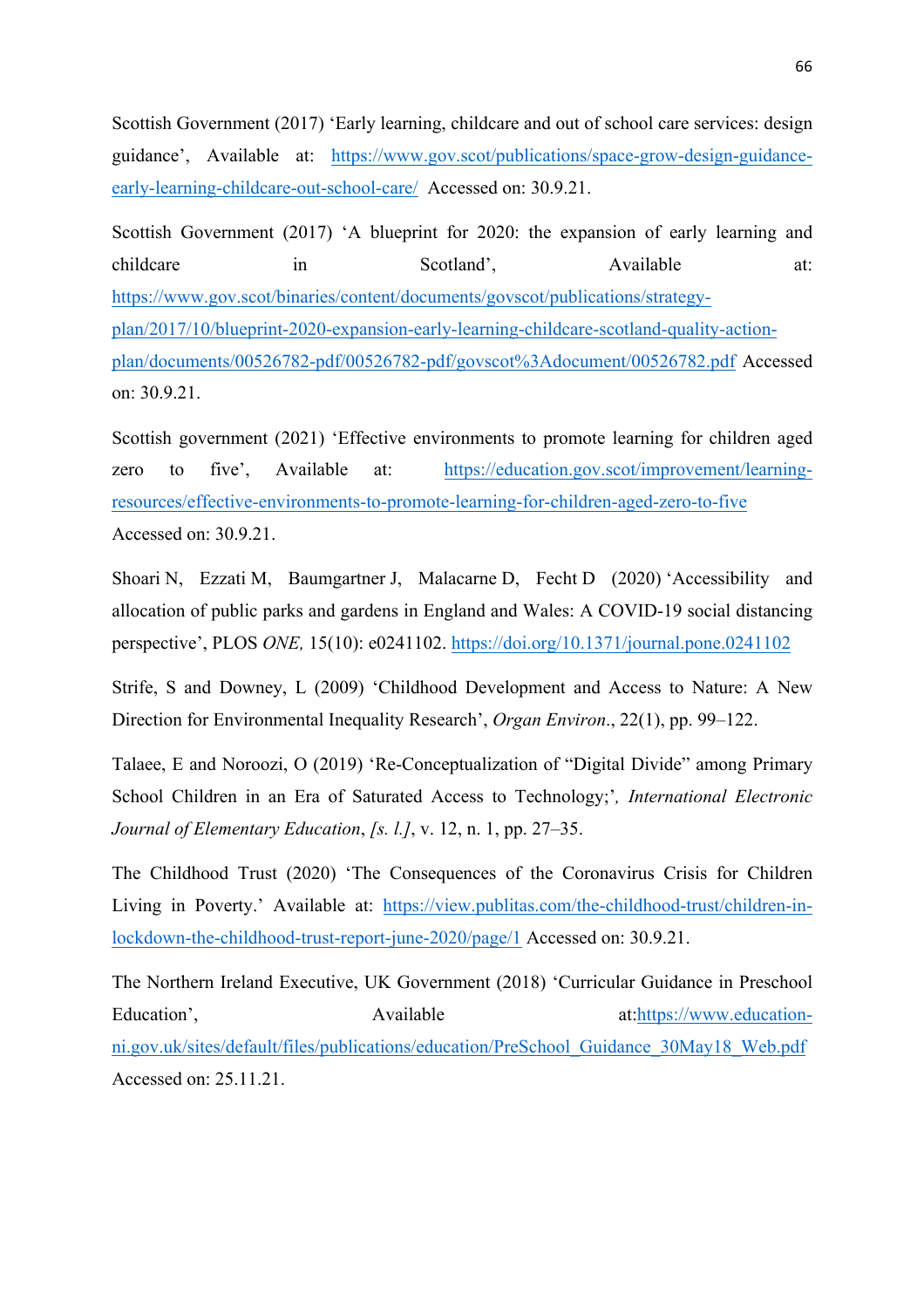The Northern Ireland Executive, UK Government (2018) 'Early Years (0-6) Strategy (2010)', Available at: https://www.education-ni.gov.uk/sites/default/files/publications/de/early-yearsstrategy.pdf Accessed on: 25.11.21.

United Nations (2021) 'Revision of World Urbanization Prospects' Available at: 2018 Revision of World Urbanization Prospects | Multimedia Library - United Nations Department of Economic and Social Affairs Accessed on: 22.12.21.

United Nations (2021) 'Sustainable Development Goals: 17 Goals to Transform our World', Available at: Sustainable Development Goals: 17 Goals to Transform our World | United Nations Accessed on: 30.9.21.

United Nations (2021) 'Recognizing 'historic tipping point', UN begins push towards more sustainable energy future' Available at: https://news.un.org/en/story/2021/03/1086882. Accessed on: 20.12.21.

University of Strathclyde (2014) https://medicalxpress.com/news/2014-05-scots-kids-worldglobal-

health.html?utm\_source=TrendMD&utm\_medium=cpc&utm\_campaign=MedicalXpress\_Tre ndMD 1 Accessed on: 30.9.21.

Von Benzon, N, Karen E. and Makuch, Z (2008) 'The Right for Disabled Children to Access the Natural Environment: A Law and Policy Critique', *Willamette Journal of International Law and Dispute Resolution*, Vol. 16, pp. 76-105.

Von Benzon, N (2010) 'Moving on from Ramps? The Utility of the Social Model of Disability for Facilitating Experiences of Nature for Disabled Children', *Disability & Society*, v25 n5, pp. 617-626.

Von Benzon, N (2011) 'Who's afraid of the big bad woods? Fear and learning-disabled children's access to local nature', Local *Environment: The International Journal of Justice and Sustainability,* 16 (10). pp. 1021-1040.

Wainwright, N (2021) 'The foundation phase in Wales, outdoor learning and motor development', *Journal of Physical Education and Sport*, Vol. 21 (Supplement issue 1), Art 64, pp. 567 – 573.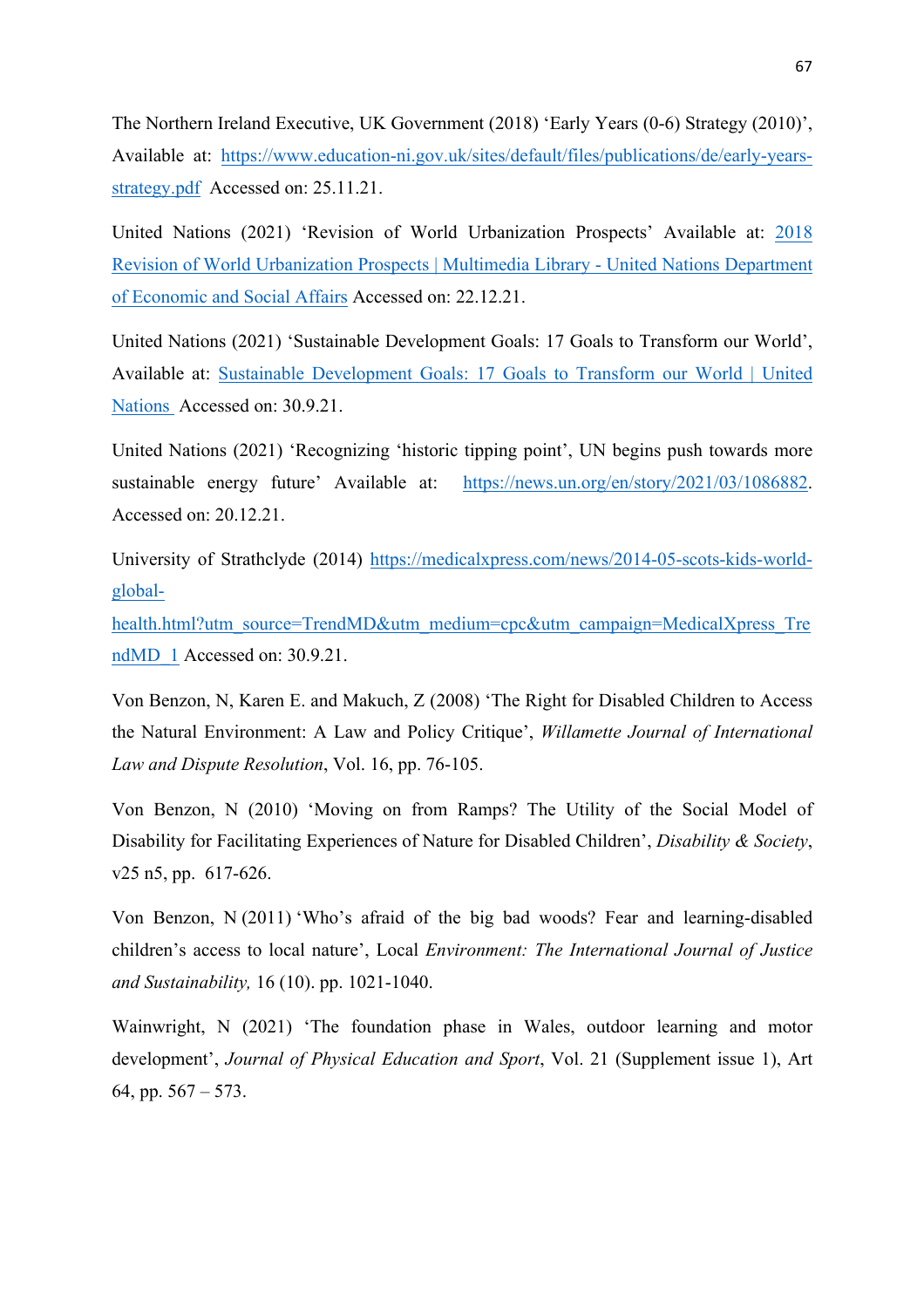Wainwright, N, Goodway, J, Whitehead, M, Williams, A & Kirk, D (2020) 'Playful pedagogy for deeper learning: exploring the implementation of the play-based foundation phase in Wales', *Early Child Development and Care*, 190:1, pp. 43-53.

Waite, S., Goodenough, A., (2018) 'What is different about Forest School? Creating a space for an alternative pedagogy', Journal *of Outdoor and Environmental Education,* 21(1), pp. 25-44.

Waite, S., Passy, R., Gilchrist, M., Hunt, A. & Blackwell, I (2016) 'Natural Connections Demonstration Project, 2012-2016: Final Report. Natural England Commissioned Reports, Number 215', Available at: http://publications.naturalengland.org.uk/publication/6636651036540928 Accessed on: 20.12.21.

Waite, S (2020) 'Where Are We Going? International Views on Purposes, Practices and Barriers in School-Based Outdoor Learning', Educ. *Sci.*, *10*, 311. Available at: https://doi.org/10.3390/educsci10110311 Accessed on: 20.12.21.

Walker, E, Bormpoudakis, D and Tzanopoulos, J (2021) 'Assessing challenges and opportunities for schools' access to nature in England', *Urban Forestry & Urban Greening*, Volume 61. 127097, ISSN 1618-8667. Available at: https://doi.org/10.1016/j.ufug.2021.127097. Accessed on: 20.12.21.

Waters, J & Maynard, T (2010) 'What's so interesting outside? A study of child- initiated interaction with teachers in the natural outdoor environment', *European Early Childhood Education Research Journal,* 18:4, pp. 473-483.

Weinstein, N, Balmford, A, DeHaan, C, Gladwell, V, Bradbury, R and Amano, T (2015) 'Seeing Community for the Trees: The Links among Contact with Natural Environments, Community Cohesion, and Crime', *BioScience*, Volume 65, Issue 12, pp. 1141–1153.

Welsh Government (2011) 'Welsh Index of Multiple Deprivation Child Index 2011, Summary Report', Available at: https://gov.wales/sites/default/files/statistics-andresearch/2019-04/welsh-index-of-multiple-deprivation-child-index-2011-summaryreport  $0.$ pdf Accessed on: 30.9.21.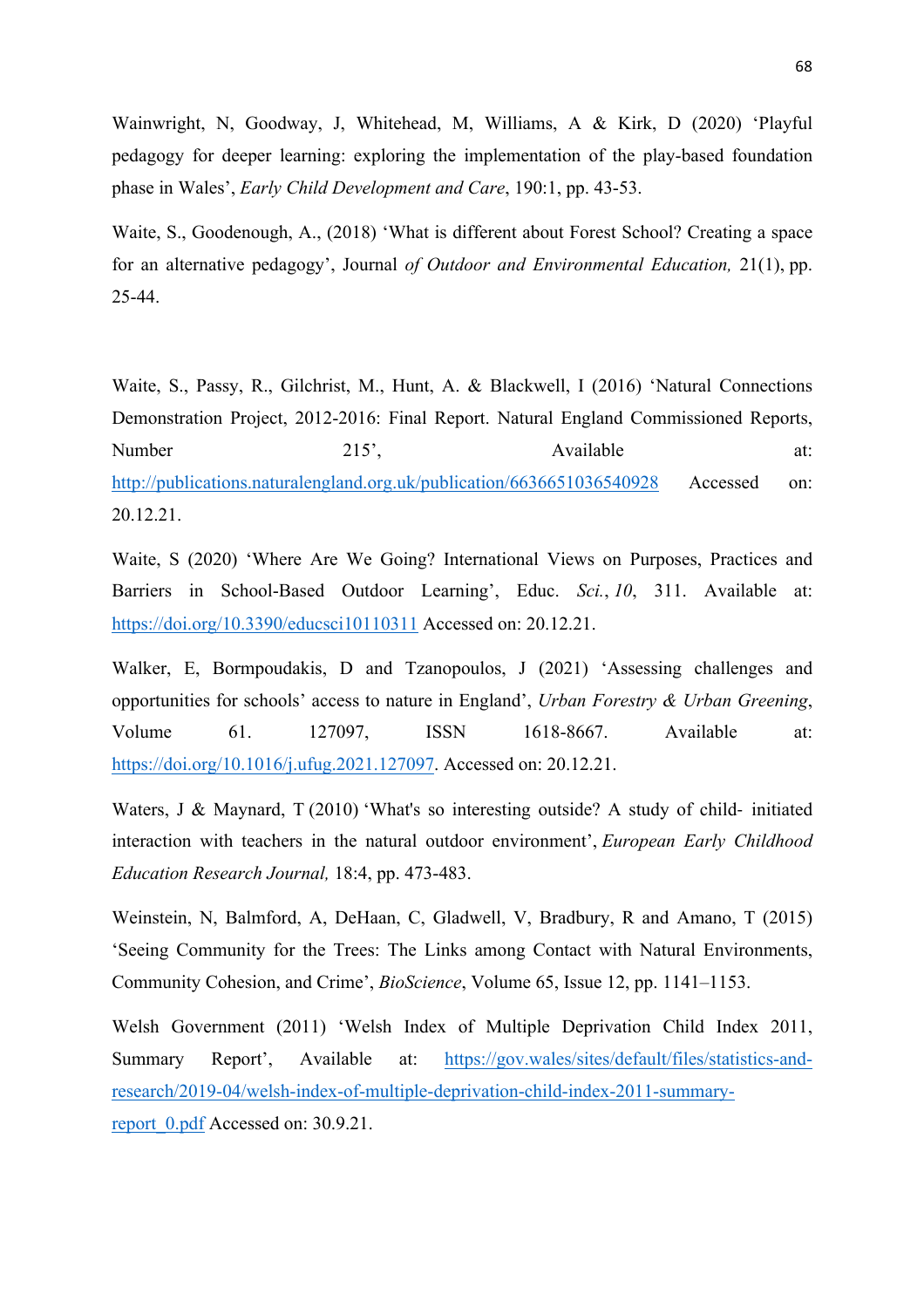Welsh Government (2015) 'Curriculum for Wales: Foundation Phase Framework'. Available at: https://gov.wales/sites/default/files/publications/2018-02/foundation-phase-frameworkrevised-2015.pdf Accessed on: 30.9.21.

Welsh Government (2019) 'Child Poverty Progress Report', Available at: https://gov.wales/sites/default/files/publications/2020-01/child-poverty-strategy-2019 progress-report.pdf Accessed on: 30.9.21.

Welsh Government (2019) 'Welsh Index of Multiple Deprivation (WIMD) 2019' Available at: Welsh Index of Multiple Deprivation (WIMD) 2019 | Data Map Wales (gov.wales) Accessed on: 30.9.21.

Welsh Government (2019) 'Written Statement: Government Response: Taking Forward Wales' Sustainable Management of Natural Resources Consultation – Access Proposals', Available at: https://gov.wales/written-statement-government-response-taking-forwardwales-sustainable-management-natural-resources Accessed on: 30.9.21.

Welsh Government (2020) 'World Environment Day - New funds for nature will help communities plant the seeds for the Wales we want to see post Covid-19', Available at: https://gov.wales/world-environment-day-new-funds-nature-will-help-communities-plantseeds-wales-we-want-see-post Accessed on: 30.9.21.

Wilkinson, R (2005) The *Impact of Inequality: How to make sick societies healthier*. London: Routledge Press.

Wishart, L & Rouse, E (2019) 'Pedagogies of outdoor spaces: an early childhood educator professional learning journey', *Early Child Development and Care*, 189:14, pp. 2284-2298.

World Health Organisation (2021) 'Urbanisation and Health', Available at: https://www.who.int/globalchange/ecosystems/urbanization/en/ Accessed on: 22.12.21.

Witherick, M and Small, J. (2001) *A Modern Dictionary of Geography*, London: John Wiley & Sons.

Yıldırım, G and Özyılmaz Akamca, G (2017) 'The effect of outdoor learning activities on the development of preschool children', *South African Journal of Education*, Volume 37, Number 2, pp.  $1 - 10$ .